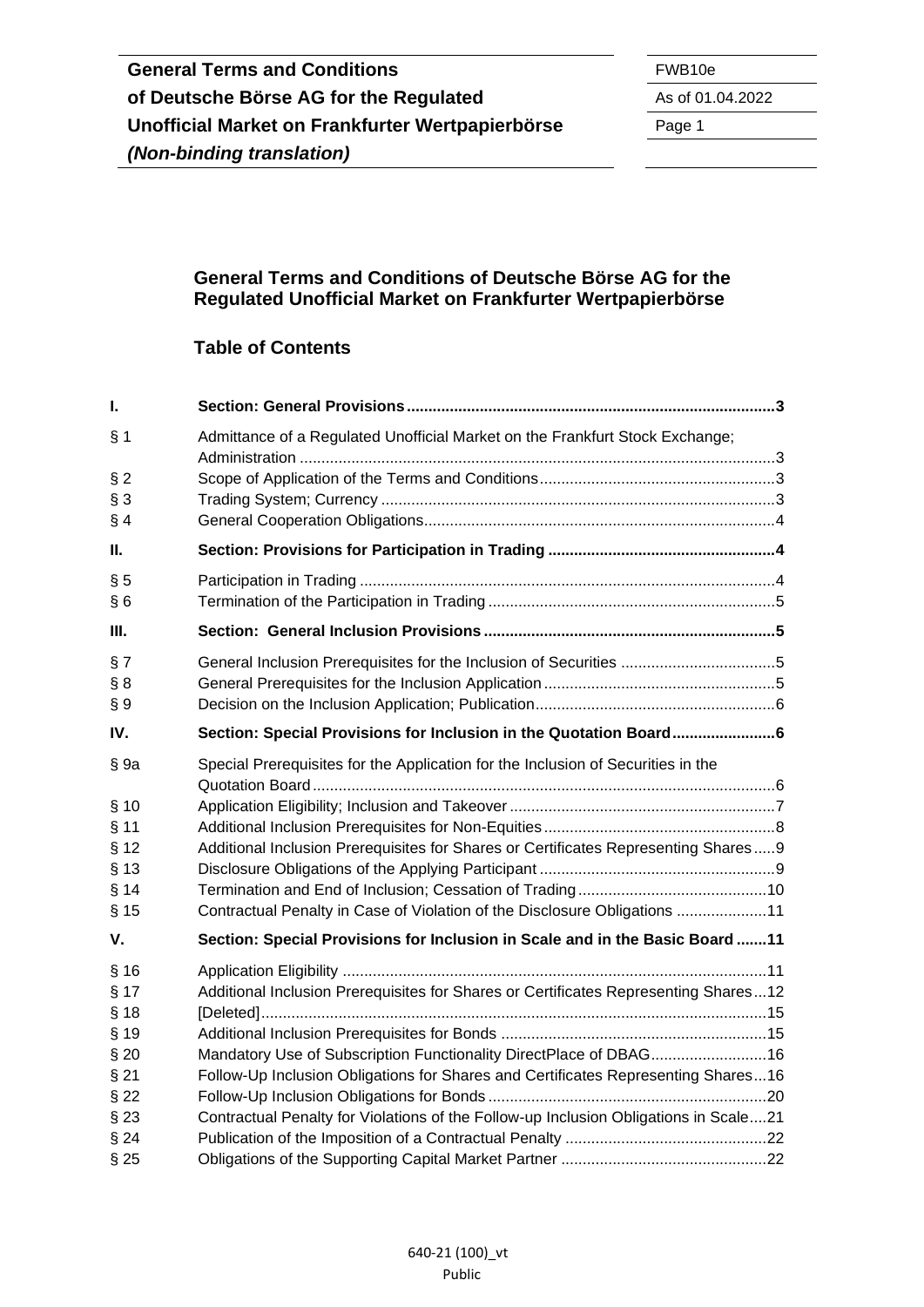| §26                | Information from DBAG to the Issuer on Termination of the Supporting Capital Market                                                                                                                                                      |  |
|--------------------|------------------------------------------------------------------------------------------------------------------------------------------------------------------------------------------------------------------------------------------|--|
|                    |                                                                                                                                                                                                                                          |  |
| $§$ 27             |                                                                                                                                                                                                                                          |  |
| $§$ 28             |                                                                                                                                                                                                                                          |  |
| $§$ 29             | Contractual Penalty for Violations of the Follow-up Inclusion Obligations in the Basic                                                                                                                                                   |  |
| § 30               | Termination of Inclusion in the Basic Board; Cessation of Trading27                                                                                                                                                                      |  |
| § 31               |                                                                                                                                                                                                                                          |  |
| VI.                |                                                                                                                                                                                                                                          |  |
|                    |                                                                                                                                                                                                                                          |  |
| § 32               |                                                                                                                                                                                                                                          |  |
| § 33               |                                                                                                                                                                                                                                          |  |
| § 34               |                                                                                                                                                                                                                                          |  |
| VII.               |                                                                                                                                                                                                                                          |  |
| §35                |                                                                                                                                                                                                                                          |  |
| § 36               |                                                                                                                                                                                                                                          |  |
| § 37               |                                                                                                                                                                                                                                          |  |
| § 38               |                                                                                                                                                                                                                                          |  |
| § 39               |                                                                                                                                                                                                                                          |  |
| §40                |                                                                                                                                                                                                                                          |  |
| VIII.              |                                                                                                                                                                                                                                          |  |
| §41                |                                                                                                                                                                                                                                          |  |
| <b>Fee List</b>    | 35                                                                                                                                                                                                                                       |  |
| L                  |                                                                                                                                                                                                                                          |  |
| Ш.                 |                                                                                                                                                                                                                                          |  |
| Annex 1            | Minimum contents for the contract between the Issuer and the supporting<br>Capital Market Partner for the inclusion of shares or certificates representing<br>shares or bonds in Scale with simultaneous inclusion in the Basic Board 38 |  |
| Annex 2            | Inclusion document for the inclusion in Scale with simultaneous inclusion in                                                                                                                                                             |  |
| Annex <sub>3</sub> | Confirmation of the Applying Capital Market Partner concerning the                                                                                                                                                                       |  |
| Annex 4            |                                                                                                                                                                                                                                          |  |
| Annex 5            |                                                                                                                                                                                                                                          |  |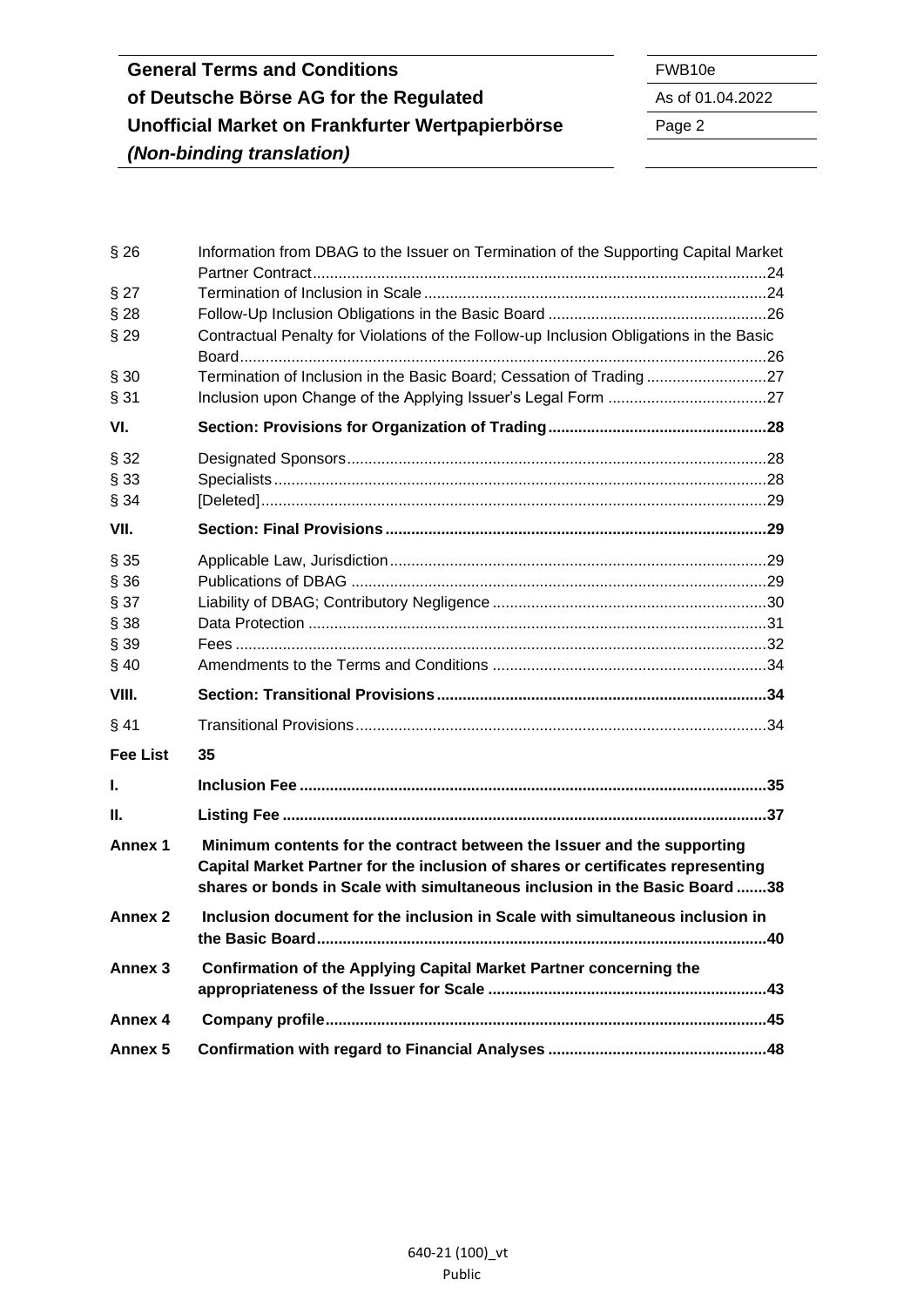#### <span id="page-2-0"></span>**I. Section: General Provisions**

#### <span id="page-2-1"></span>**§ 1 Admittance of a Regulated Unofficial Market on the Frankfurt Stock Exchange; Administration**

- (1) For securities not being admitted to the regulated market on the Frankfurter Wertpapierbörse (hereinafter "FWB") or included in the regulated market on FWB, FWB has admitted a Regulated Unofficial Market (hereinafter "Open Market").
- (2) The Administering Institution of the Open Market on FWB is Deutsche Börse AG (hereinafter "DBAG"). The administration of the DBAG pursuant to Clause 1 shall not comprise the trading with structured products in the Open Market of FWB. Structured products within the meaning of these Terms and Conditions are the securities defined in the Annex to § 3 Paragraph 1 of the Exchange Rules for the FWB (hereinafter "Exchange Rules").

### <span id="page-2-2"></span>**§ 2 Scope of Application of the Terms and Conditions**

- (1) These Terms and Conditions regulate the participation in trading in the Quotation Board, in Scale and in the Basic Board (hereinafter jointly referred to as the "Open Market") as well as the inclusion of securities into the Open Market. The trading procedure is regulated by the Trading Regulation for the Regulated Unofficial Market on FWB (hereinafter "Trading Regulation").
- (2) These Terms and Conditions shall apply to the business relations between the DBAG in its function as the Administering Institution of the Open Market, the Participants pursuant to § 5 Paragraph 1, the Applying Issuers pursuant to § 16 Paragraph 1, the guarantors pursuant to § 19 Paragraph 3 and the DBAG Capital Market Partners (hereinafter "Capital Market Partner") pursuant to § 16 Paragraph 1 and § 25.

### <span id="page-2-3"></span>**§ 3 Trading System; Currency**

- (1) Securities included in the Open Market shall be traded in the electronic trading system.
- (2) DBAG shall determine the trading currency and the settlement currency. DBAG may determine that a security is traded or settled in multiple currencies.
- (3) Provided that no other provisions exist, the conversion of EUR into foreign currencies shall occur on the basis of the euro reference exchange rate of the European Central Bank.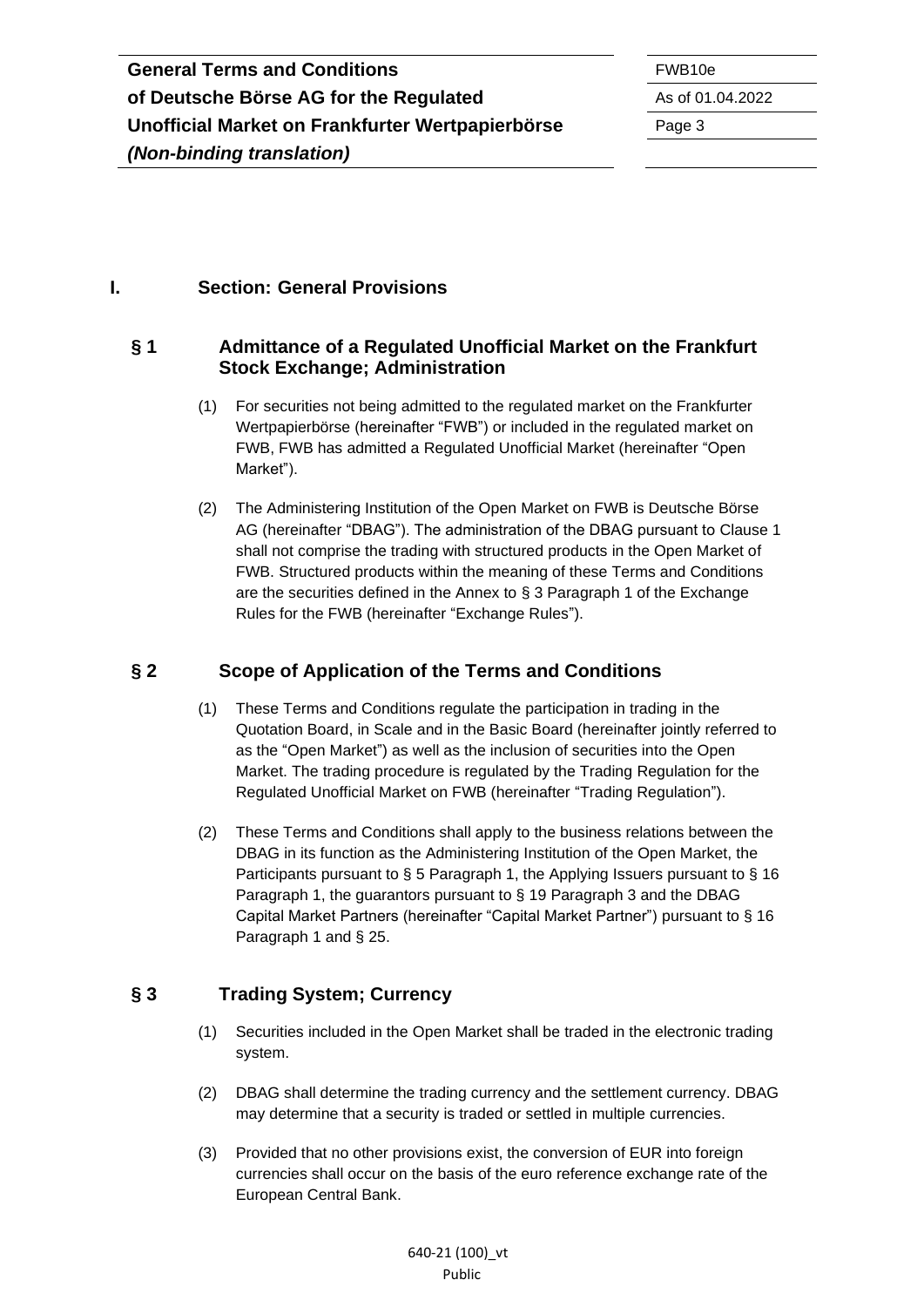#### <span id="page-3-0"></span>**§ 4 General Cooperation Obligations**

Regardless of any particular service obligations according to these Terms and Conditions, the Applying Capital Markets Partner within the context of the inclusion procedure, the Participants, the Applying Issuers and the supporting Capital Market Partners are obligated to contribute to an orderly operation of the business relations to an extent which can be reasonably expected. This includes in particular

- the immediate transfer to DBAG of all information having come to their knowledge, such information being necessary for an orderly course of the business relations according to these Terms and Conditions and/or for the orderly trading and/or the orderly transaction settlement of the securities included in the Open Market,
- punctuality, correctness, legal certainty and consistency of applications and notifications,
- giving special indication to any urgent matters or matters with a set period of time,
- to review notifications of DBAG within the scope of these Terms and Conditions regarding correctness and completeness and to immediate raise objections,
- to notify DBAG in case of delay or absence of expected or announced information of DBAG.

#### <span id="page-3-1"></span>**II. Section: Provisions for Participation in Trading**

### <span id="page-3-2"></span>**§ 5 Participation in Trading**

- (1) All companies and exchange traders which are admitted to trading on FWB and have been granted access to the Exchange EDP (hereinafter "Participants") shall be admitted to trading of securities included in the Open Market. The access to the Exchange EDP as well as the utilization of technical systems in the Open Market shall take place in accordance with the provisions applying to the regulated market on FWB and the decisions made by the Management Board of FWB based on such provisions.
- (2) DBAG may refuse the establishment of business relations according of these Terms and Conditions with a Participant pursuant to Paragraph 1 if reasonable cause in such Participant exists which may damage the reputation of DBAG or FWB.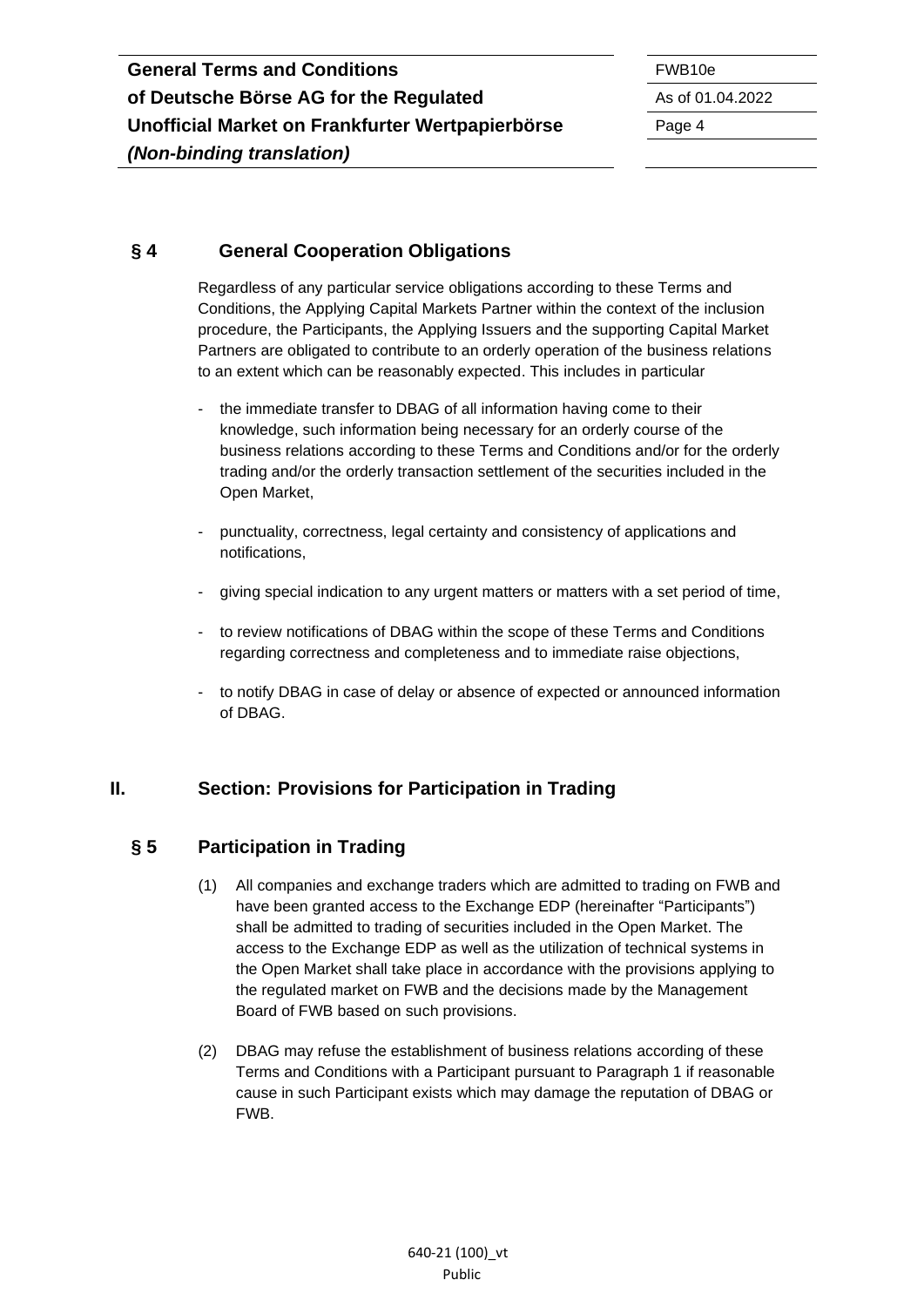#### <span id="page-4-0"></span>**§ 6 Termination of the Participation in Trading**

- (1) DBAG may terminate all business relations or individual business relations to a Participant pursuant to these Terms and Conditions for good cause. Such good cause exists if – even under consideration of the legitimate interests of the Participant – a continuance of the business relation is unacceptable. Good cause exists in particular if
	- a) after effectless reminder, the Participant continues to violate against essential contractual obligations of these Terms and Conditions,

or

- b) circumstances in the person of the Participant retroactively occur which fulfil the prerequisites of § 5 Paragraph 2.
- (2) The right of the Participant to terminate for good cause remains unaffected.

#### <span id="page-4-1"></span>**III. Section: General Inclusion Provisions**

#### <span id="page-4-2"></span>**§ 7 General Inclusion Prerequisites for the Inclusion of Securities**

Securities may be included in the Quotation Board or in Scale with simultaneous inclusion in the Basic Board, if

- they are neither admitted to the regulated market on FWB nor included in the regulated market of FWB,
- they possess an International Securities Identification Number (ISIN),
- their issuer possesses a Legal Entity Identifier (LEI),
- they are freely tradable,
- the orderly fulfilment of the transactions is guaranteed,
- there are no regulatory prohibitions against the Exchange trading.

#### <span id="page-4-3"></span>**§ 8 General Prerequisites for the Inclusion Application**

(1) The application for inclusion of securities must be submitted in German or English in text form. DBAG may require the application to be submitted in a specific form and/or in a specific file format.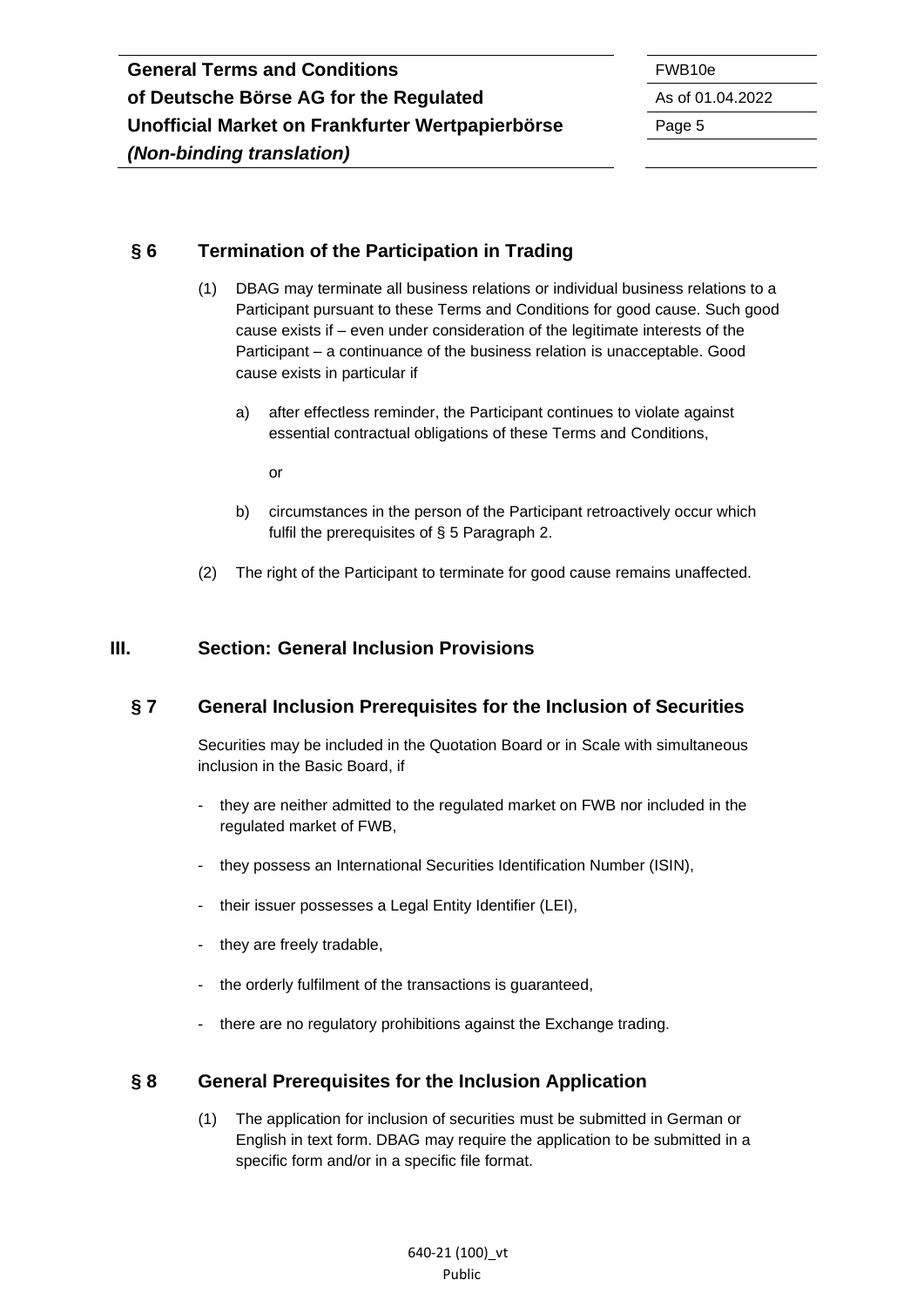- (2) The application must indicate company and registered office of the issuer and the respective applicant as well as the category of the securities to be included. DBAG is authorized to request additional information in the application.
- (3) The application shall contain all supporting documents and evidence required for verification of the inclusion prerequisites. Other supporting documents and evidence shall be submitted to DBAG upon request.
- (4) Together with the application for inclusion, reference data according to the requirements of Art. 4 of the Regulation (EU) No. 596/2014 regarding the securities to be included have to be submitted.
- (5) With regard to language, form and format of the submission of the supporting documents, evidence and data pursuant to Paragraph 3 and 4, Paragraph 1 shall apply accordingly.
- (6) Unless inclusion prerequisites are proven within a term of six months after submission of the application for inclusion, the application shall be deemed to have been withdrawn.

### <span id="page-5-0"></span>**§ 9 Decision on the Inclusion Application; Publication**

- (1) DBAG decides on the inclusion application in case of § 9a of these Terms and Conditions by drawing lots. DBAG shall verify the completeness, comprehensibility and consistency of the supporting documents and evidence.
- (2) The inclusion application may even be refused if the inclusion prerequisites are fulfilled, in particular if, in the view of DBAG, the prerequisites for orderly trading or for orderly business transaction are not fulfilled or if the inclusion results in a damnification of the public or a severe damage of general interests.
- (3) Inclusions shall be published by DBAG pursuant to § 36 Paragraph 3.

### <span id="page-5-1"></span>**IV. Section: Special Provisions for Inclusion in the Quotation Board**

#### <span id="page-5-2"></span>**§ 9a Special Prerequisites for the Application for the Inclusion of Securities in the Quotation Board**

- (1) The following additional prerequisites apply to the application for inclusion of securities in the Quotation Board.
- (2) If securities master data have been opened and submitted to DBAG for securities for which the inclusion in the Quotation Board is requested, up to three further applications may be submitted for the same security after the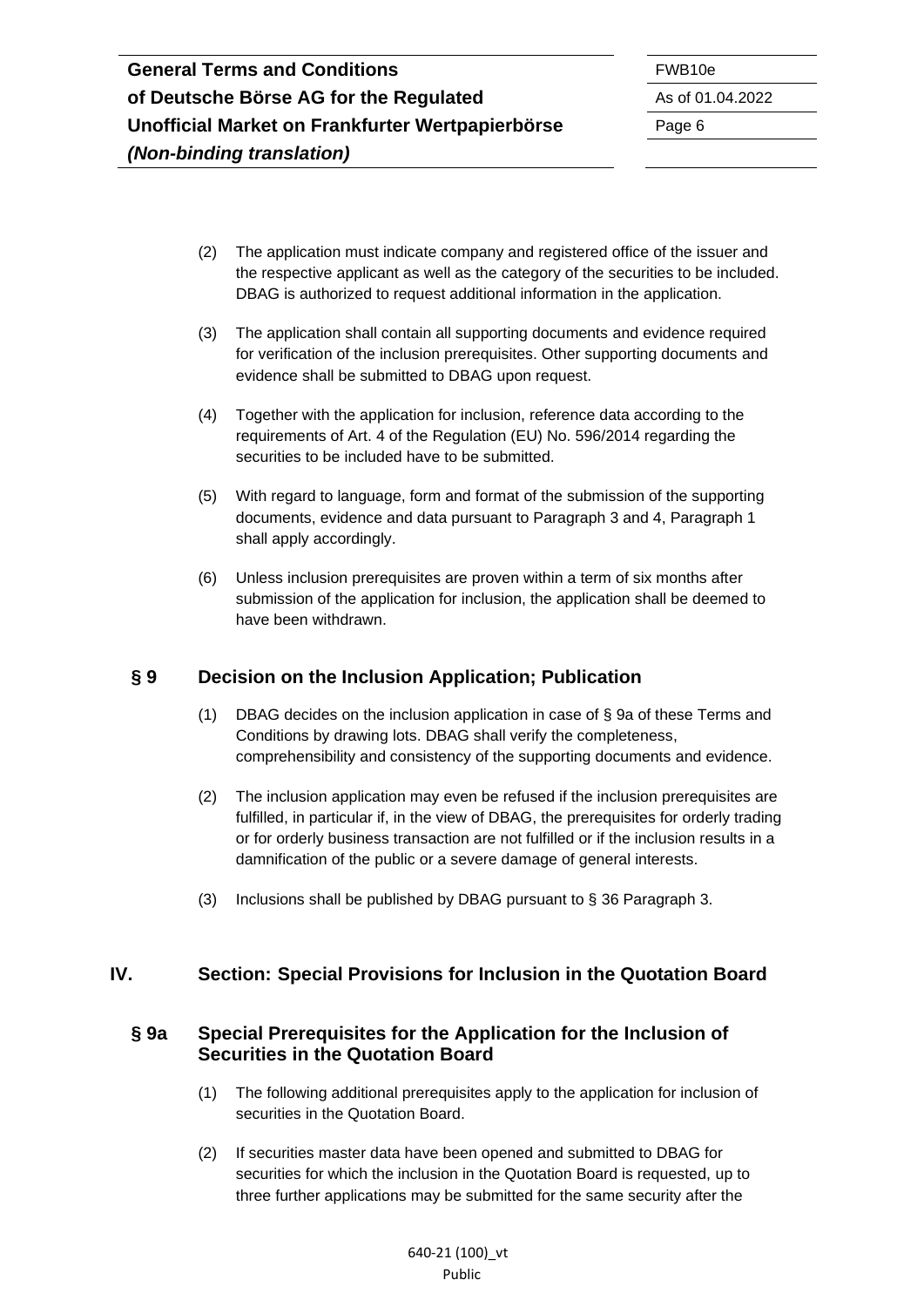| <b>General Terms and Conditions</b>              | FWB <sub>10e</sub> |
|--------------------------------------------------|--------------------|
| of Deutsche Börse AG for the Regulated           | As of 01.          |
| Unofficial Market on Frankfurter Wertpapierbörse | Page 7             |
| (Non-binding translation)                        |                    |

**of Deutsche Börse AG for the Regulated** As of 01.04.2022

inclusion in the Quotation Board has been requested for the first time. If securities master data have not yet been opened or submitted to DBAG for securities for which the inclusion in the Quotation Board is requested, § 8 Paragraph 6 of this Terms and Conditions shall apply.

- (3) If securities master data have not yet been opened or submitted to DBAG for shares or certificates representing shares for which the inclusion in the Quotation Board is requested, up to three further applications may be submitted for the same share or the same certificate representing the share in deviation from Paragraph 2 only within not more than 30 minutes after the entry of the first application (first countdown).
- (4) The end of the first countdown is always on the full or half hour after the entry of the first application between 06:00h and 22:30h on a trading day. The first time slot of max. 30 minutes of the first countdown starts at 06:00h at the earliest and ends at 22:30h at the latest. For inclusion applications submitted outside this time, the first countdown starts at 06:00h on the next trading day or, if the inclusion application is submitted after 24:00h, on the same day.
- (5) Upon expiry of the first countdown, a second countdown begins. This lasts a maximum of five trading days and ends at the latest on the fifth trading day at 16:00h (second countdown).
- (6) On trading days, DBAG checks several times a day whether securities master data for the requested securities have been opened and submitted. If securities master data have been opened and submitted to DBAG for the requested shares or for the certificates representing the requested shares, the second countdown ends immediately after the submission of the securities master data. If the securities master data have not been opened or submitted to DBAG within the second countdown, all applications made for this share or for this certificate representing shares will be rejected and will again be available to all specialists for application.
- (7) The number of applications for inclusion of shares or certificates representing shares in the Quotation Board for which no securities master data have yet been opened or submitted is limited to a maximum of 30 applications per trading day for each person entitled to apply within the meaning of § 10.

### <span id="page-6-0"></span>**§ 10 Application Eligibility; Inclusion and Takeover**

(1) Securities are included in the Quotation Board upon application of a Participant pursuant to § 5 Paragraph 1 which is also a Specialist pursuant to § 33. In the case of shares in open domestic and foreign investment assets which are formed by way of investment funds or investment stock corporations (hereinafter "fund shares"), an inclusion application may exclusively be placed by Specialists pursuant to § 33 which are commissioned with assumption of the Specialists' duties for fund shares.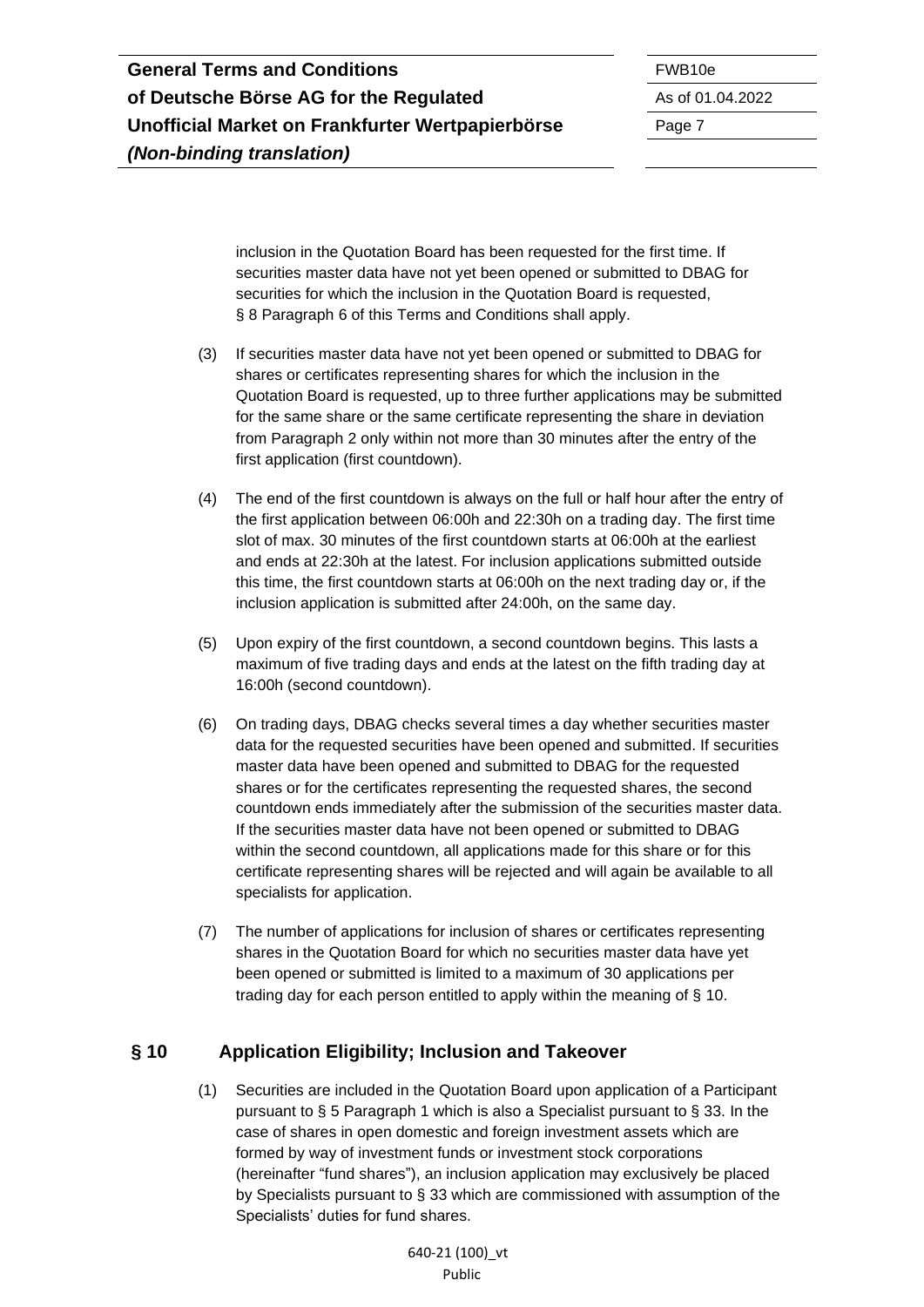(2) Shares and certificates representing shares may also be included in the Quotation Board by DBAG without an application by a Participant. A Participant pursuant to Paragraph 1 Clause 1 may, on application, take over the rights and duties according to these Terms and Conditions (hereinafter "takeover") for shares or certificates representing shares which were included by DBAG without an application by a Participant. Upon such takeover, the Participant taking over such rights and duties shall be equivalent to a Participant who has placed an application for inclusion of securities into the Quotation Board; in particular, § 13 Paragraph 1 and § 39 shall apply.

### <span id="page-7-0"></span>**§ 11 Additional Inclusion Prerequisites for Non-Equities**

- (1) The inclusion of securities in the Quotation Board which are not shares or certificates representing shares (hereinafter "Non-Equities") requires in addition that:
	- a) the Non-Equities are either already admitted for trading at or included in a domestic or foreign exchange-like market, on which securities can be purchased or sold or that
	- b) a prospectus made for the Non-Equities exists which is approved by a domestic or foreign authority recognised by DBAG; such prospectus shall be valid and shall be written in either English or German language or contain a summary in either English or German or that
	- c) the applying Participant has created an overview (hereinafter "issuer data form") containing details about the Non-Equity and the issuer; the prerequisites to the contents of the issuer data form shall be defined by DBAG; subject to legal disclosure and publishing obligations, DBAG is not authorized to either publish or transfer this issuer data form to third persons or that
	- d) the Non-Equities are issued by issuers whose securities are admitted to the regulated market on FWB or included in the regulated market on FWB or the Open Market, or that
	- e) in the case of Non-Equities pursuant to Article 1 Paragraph 2 letter b) and d), Paragraph 5 letter i) of the Regulation EU 2017/1129 as well as § 3 of the German Securities Prospectus Act (Wertpapierprospektgesetz, WpPG), a publication of a prospectus in case of admission to the regulated market can be refrained from.
- (2) Debt securities (hereinafter "bonds") which have legally not come into existence yet at the time of inclusion may, irrespective of fulfilment of the prerequisites pursuant to § 7 bullet point 3 and 4, be included. The inclusion shall end without a termination being required if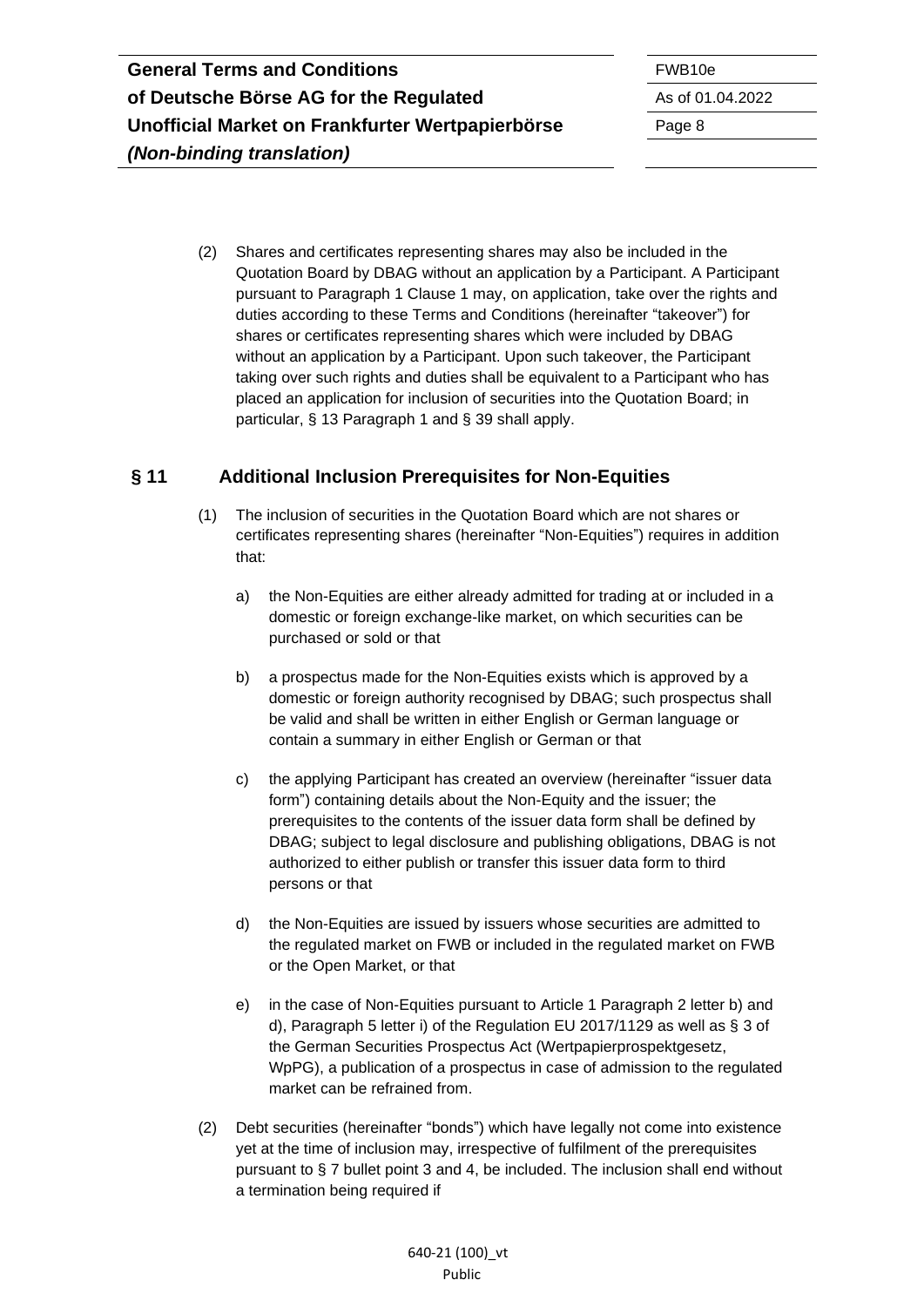- a) upon expiration of ten days after the value date indicated at the time of conclusion – the bond has not been accomplished or, at this point in time, the free tradability or an orderly fulfilment of the transactions is not guaranteed, or
- b) it is already determined beforehand that the bond will not come into existence.

In case of a termination of the inclusion pursuant to Clause 1, the Management Board of FWB shall publish the cessation of trading on the Internet pages of FWB under http://www.deutsche-boerse.com.

- (3) Fund shares pursuant to § 10 Paragraph 1 Clause 2 may only be included if the public sale of such fund shares is admissible in the Federal Republic of Germany.
- (4) DBAG is authorised to determine additional inclusion prerequisites.

#### <span id="page-8-0"></span>**§ 12 Additional Inclusion Prerequisites for Shares or Certificates Representing Shares**

- (1) The inclusion of shares or certificates representing shares in the Quotation Board requires in addition that such shares or certificates representing shares are admitted to trading on a domestic or foreign exchange-like market recognised by DBAG. Certificates representing shares may also be included according to Clause 1 if the represented shares are admitted to a domestic or foreign exchange-like market.
- (2) DBAG shall define the recognised, exchange-like markets according to Paragraph 1 and shall publish them on their website under www.deutscheboerse-cash-market.com.
- (3) DBAG is authorized to define additional inclusion conditions.

# <span id="page-8-1"></span>**§ 13 Disclosure Obligations of the Applying Participant**

- (1) The applying Participant is obligated to immediately inform DBAG if the prerequisites of § 12 Paragraph 1 cease to be met. Reference is made to the possibility of extraordinary termination by DBAG.
- (2) The applying Participant is obligated to immediately inform DBAG over the entire term of inclusion about all circumstances relevant for trading or settlement or for the assessment of the included security or issuer to the extent that the Participant has acquired or is able to acquire information about such circumstances by generally accessible information sources in a reasonable way. Circumstances pursuant to Clause 1 are, in particular, company news of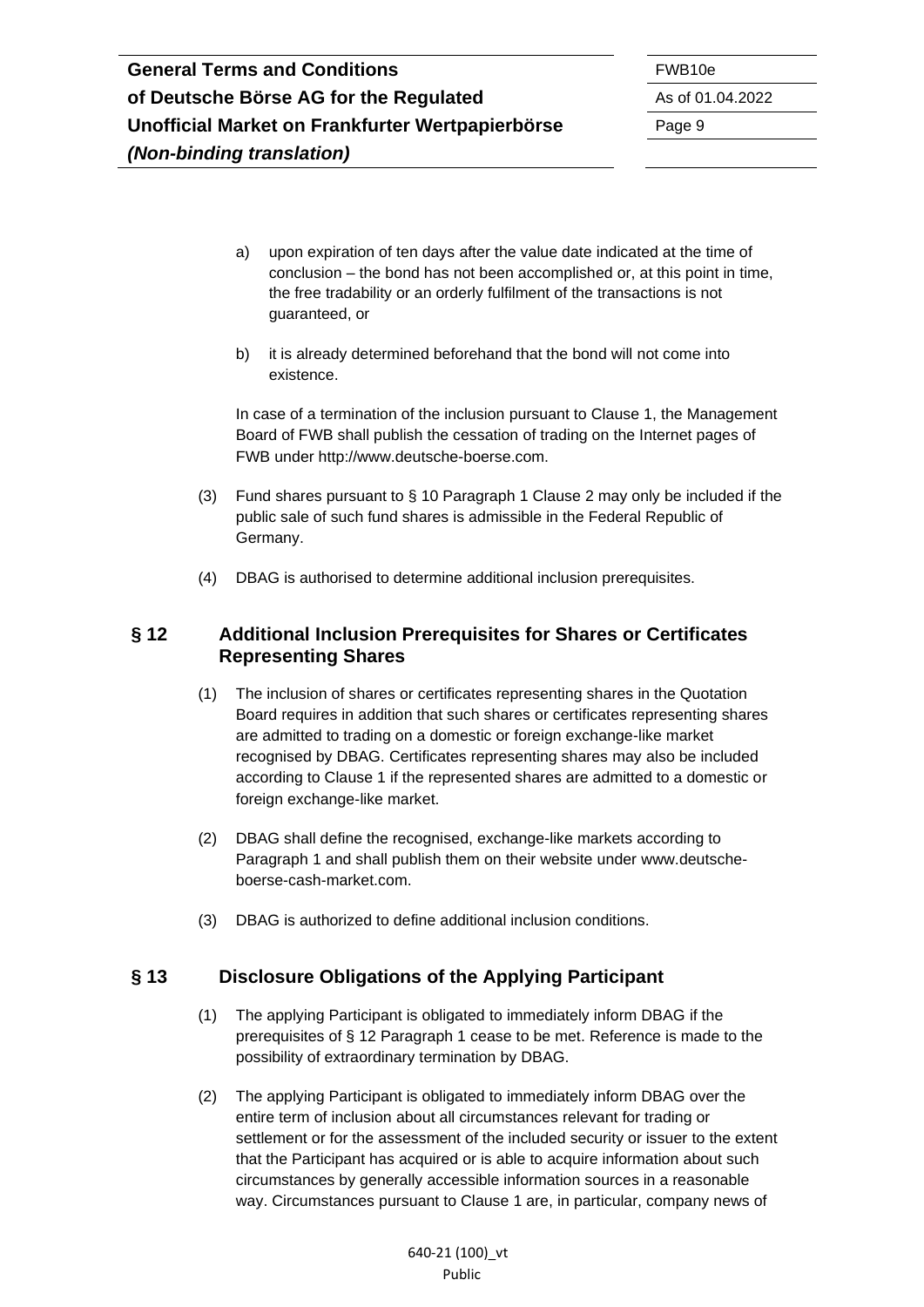the issuer, such as corporate actions (e.g. capital increase and capital decrease, stock splits or stock combination, issuance of subscription rights, dividend payments), insolvency of the issuer, change in the Executive Board or Supervisory Board of the issuer, change in major shareholdings in or by the issuer.

(3) The applying Participant shall, in particular, use an electronically operated information system via which circumstances under Paragraph 2 are published promptly.

## <span id="page-9-0"></span>**§ 14 Termination and End of Inclusion; Cessation of Trading**

- (1) DBAG and the applying Participant may terminate the inclusion of securities in the Quotation Board subject to a notice period of six weeks.
- (2) The right to terminate without notice shall remain unaffected. DBAG shall in particular be entitled to terminate the inclusion without notice if the included shares, certificates representing shares or represented shares cease to be admitted for trading at a domestic or international exchange-like trading market recognised by DBAG or if an orderly trading or settlement is jeopardized or if the public is in danger of damnification.
- (3) Upon expiry of the notice period according to Paragraph 1 or upon effectiveness of the termination according to Paragraph 2, the trading of securities whose inclusion has been terminated, may be ceased in the Quotation Board. The applying Participant's rights and duties will be omitted upon expiry of the notice period according to Paragraph 1 or upon effectiveness of the termination according to Paragraph 2; hereof unaffected remain the obligation of payment already due fees according to § 39. The cessation of trading shall be published by the Management Board of FWB on the Internet pages of FWB under http://www.deutsche-boerse.com.
- (4) The inclusion of a security in the Quotation Board ends without the need for a termination at the time when the applying Participant ceases to act as a Specialist for such security. Paragraph 3 shall apply accordingly.
- (5) Shares and certificates representing shares included by DBAG without any application of a Participant may be ceased from trading subject to an adequate term; according to the reasons pursuant in Paragraph 2 Clause 2 trading may be ceased immediately. The cessation of trading shall be published by the Management Board of FWB on the Internet pages of FWB under http://www.deutsche-boerse.com.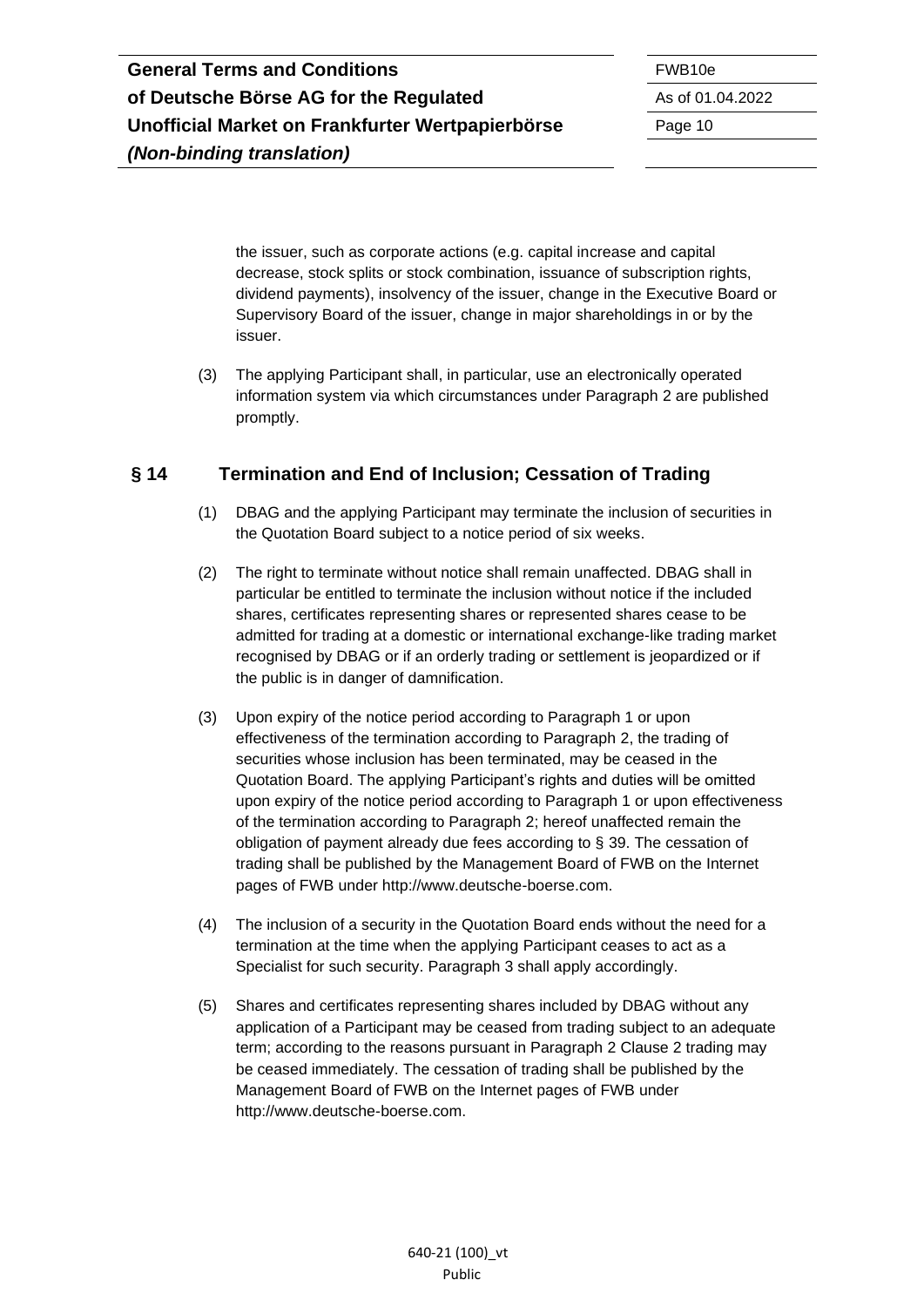#### <span id="page-10-0"></span>**§ 15 Contractual Penalty in Case of Violation of the Disclosure Obligations**

- (1) If the applying Participant does not fulfil its disclosure obligations pursuant to § 13 in full or in due time or completely, DBAG is entitled to claim a contractual penalty from the applying Participant unless such Participant is not responsible for such violation.
- (2) In the case of intentional misconduct, the contractual penalty may in each individual case amount to a sum of up to EUR 10,000. In the case of negligence, the contractual penalty may amount to a sum of to up EUR 5,000.
- (3) The determination of the specific contractual penalty pursuant to Paragraph 2 depends in particular on the following factors:
	- the duration and the extent of the violation of obligation and
	- the importance of the violation for the capital market.
- (4) § 24 Paragraph 1 shall apply accordingly.

### <span id="page-10-1"></span>**V. Section: Special Provisions for Inclusion in Scale and in the Basic Board**

### <span id="page-10-2"></span>**§ 16 Application Eligibility**

- (1) The inclusion of securities in Scale with simultaneous inclusion in the Basic Board, takes place upon application of an issuer (hereinafter referred to as "Applying Issuer") and in connection with a Capital Market Partner for application purposes (hereinafter referred to as "Applying Capital Market Partner"). The function as an Applying Capital Market Partner can only be undertaken by a bank institution, a financial services institution or a company which operates according to § 53 Paragraph 1 Clause 1 of the German Banking Act (Kreditwesengesetz, hereinafter "KWG") or according to § 53 b Paragraph 1 Clause 1 KWG and which has been recognised by DBAG as Applying Capital Market Partner. A list of the Applying Capital Market Partners recognised by DBAG is available on the internet at [www.deutsche-boerse-cash-market.com.](http://www.deutsche-boerse-cash-market.com/)
- (2) Should the Applying Capital Market Partner use the services of a third party in order to fulfil his obligations pursuant to these Terms and Conditions, he shall be obliged to choose this third party from among the Capital Market Partners.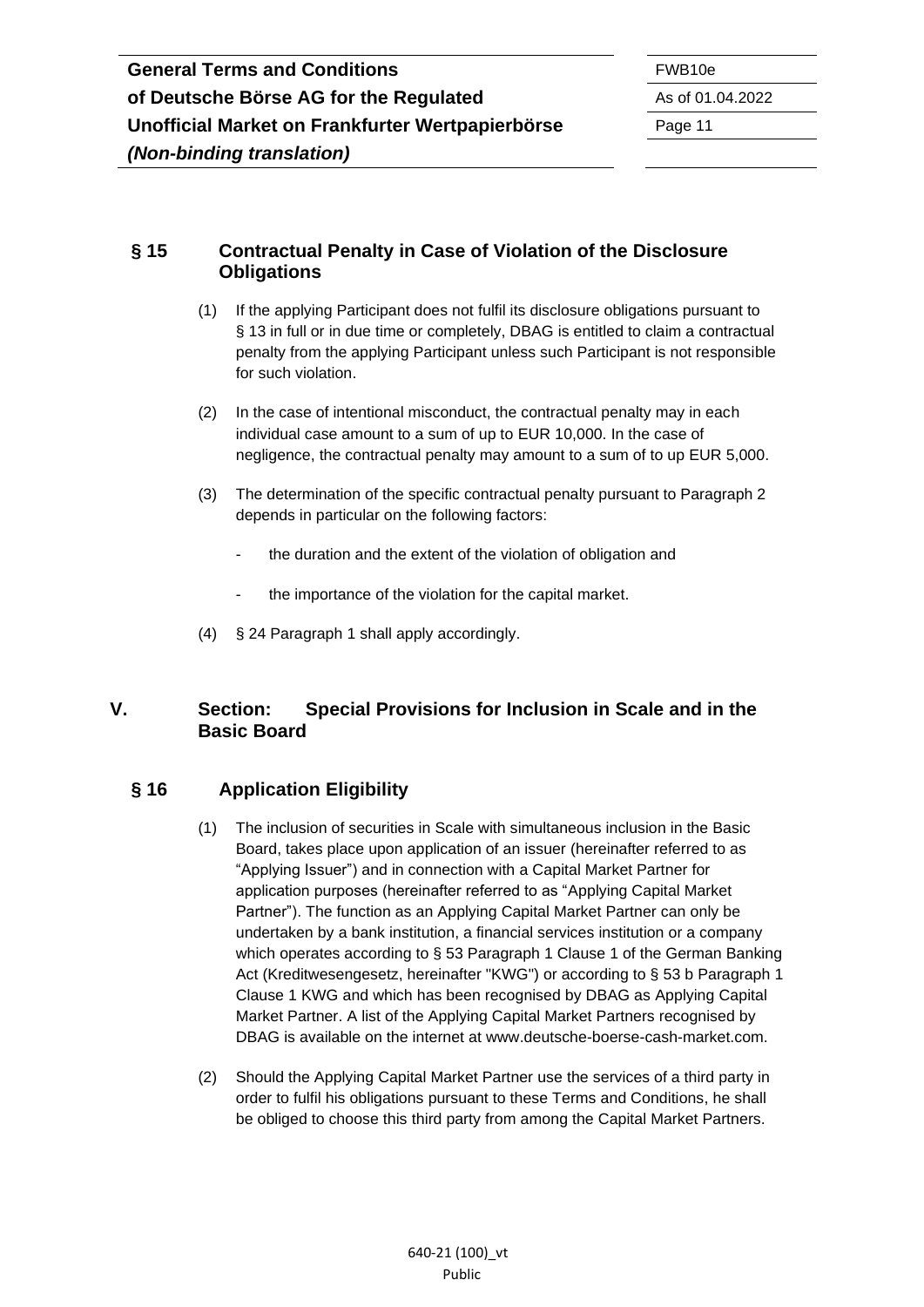#### <span id="page-11-0"></span>**§ 17 Additional Inclusion Prerequisites for Shares or Certificates Representing Shares**

- (1) The inclusion of shares or certificates representing shares in Scale with simultaneous inclusion in the Basic Board, additionally requires that
	- a) a contract has been concluded between the issuer and a supporting Capital Market Partner, containing the minimum contents pursuant to Annex 1,
	- b) an inclusion document has been created pursuant to Annex 2 or, in the event that shares or certificates representing shares are offered in form of a public offer requiring a prospectus, a prospectus pursuant to Paragrap 3 letter b) aa) has been created. The Inclusion document pursuant to Annex 2 or the prospectus pursuant to Paragraph 3 letter b) aa) shall be published pursuant to § 36 Paragraph 1.
	- c) the issuer has existed as a company for at least two years,
	- d) the expected market value of the shares or certificates representing shares to be included amounts to at least EUR 30 million at the time of inclusion into trading,
	- e) the shares or certificates representing shares to be included are spread sufficiently; they are considered to be spread sufficiently if at least 20% of the shares or in the case of par value shares, a minimum nominal amount of EUR 1 or, in addition, in the case of notional no-par value shares, each have an arithmetic par value of at least EUR 1 at least 1 million of the shares or certificates representing shares are spread publicly or the sufficient spread is to be achieved with the start of trading and DBAG is convinced that such spread will be achieved shortly after the start of trading,
	- f) the issuer submits to DBAG the fully completed and signed Annex 5.
	- g) the issuer of DBAG appoints at least two persons of his company, including their contact data, acting as contact persons for DBAG with regard to the follow-up inclusion obligations of the issuer pursuant to § 21.
- (2) Furthermore, the inclusion of shares or certificates representing shares in Scale with simultaneous inclusion in the Basic Board, requires that the Applying Capital Market Partner
	- a) verifies the appropriateness of the issuer for Scale by issuing a confirmation pursuant to Annex 3 and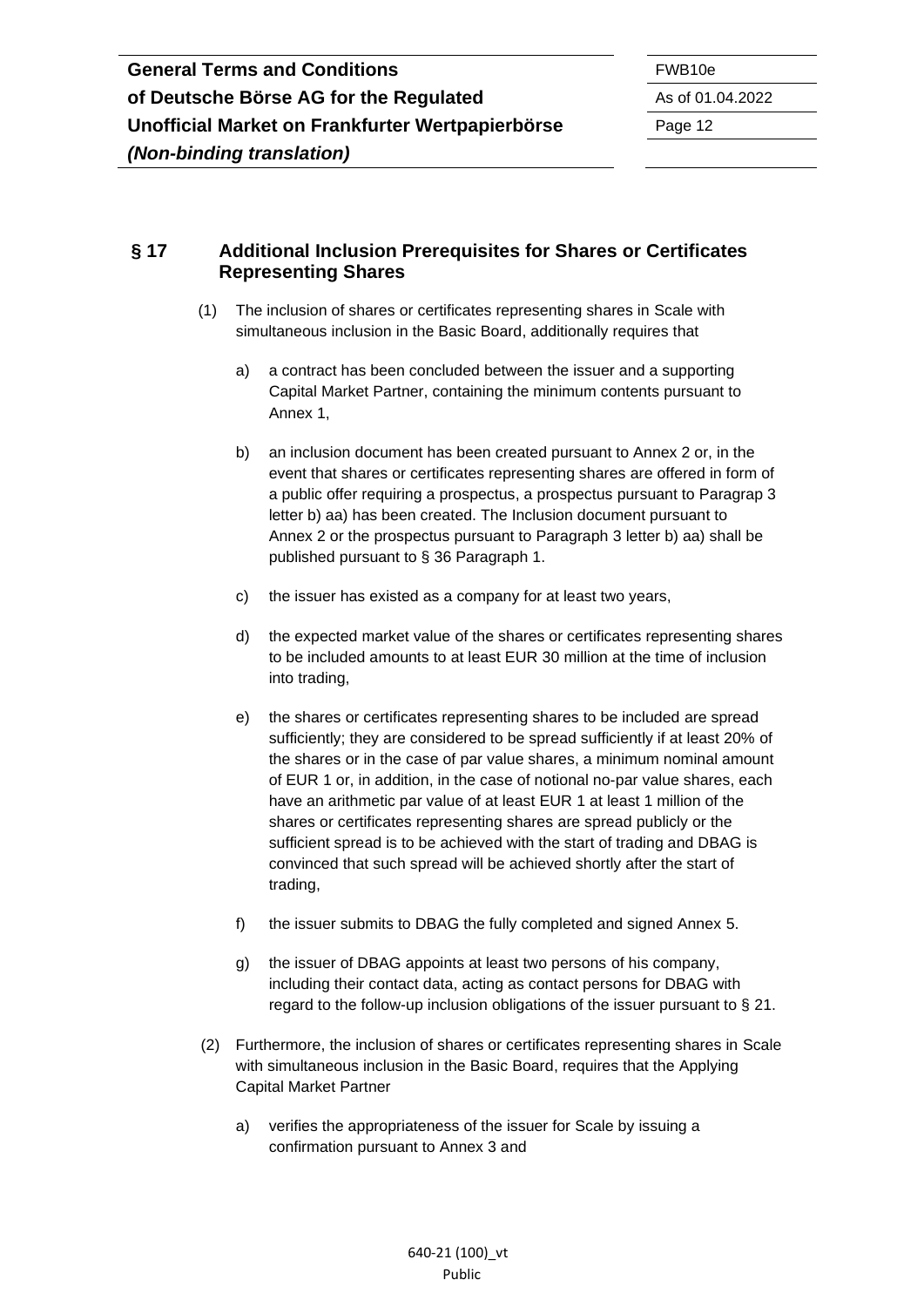- b) provided that no prospectus is to be created, verifies the completeness, consistency and comprehensibility of the inclusion document pursuant to Annex 2 by signing the inclusion document.
- (3) Furthermore, the inclusion of shares or certificates representing shares in Scale with simultaneous inclusion in the Basic Board, requires the submission of the following documents at the time of application:
	- a) the written contract concluded between the issuer and the supporting Capital Market Partner, containing the minimum contents pursuant to Annex 1,
	- b) an inclusion document pursuant to Annex 2 or if shares or certificates representing shares are offered in form of a public offer requiring a prospectus
		- aa) a prospectus which is valid and approved or certified according to the Regulation (EU) No. 2017/1129 and any supplements to such securities prospectus as well as
		- bb) the certification and proof of the publication of such prospectus and any supplements to such securities
	- c) the annual financial statements and the management report in case the issuer is obliged to consolidate, consolidated financial statements and a group management report instead - of the last two financial years where
		- aa) the annual financial statements, the consolidated financial statements and the management reports pursuant to Clause 1
			- in case the issuer has its registered office in an EU member state or an EEA member state, must be either according to the international accounting standards set in the Regulation (EC) No 1606/2002 or according to the national law of the state in which the issuer has its registered office,
			- in case the issuer has its registered office in a third country, must be either according to the international accounting standards, according to the accounting standards as being equivalent to IFRS and recognised by the European Commission pursuant to its Decision of 2008/961/EC, amended by the Implementing Decision 2012/194/EC, or according to the German Commercial Code (Handelsgesetzbuch, HGB),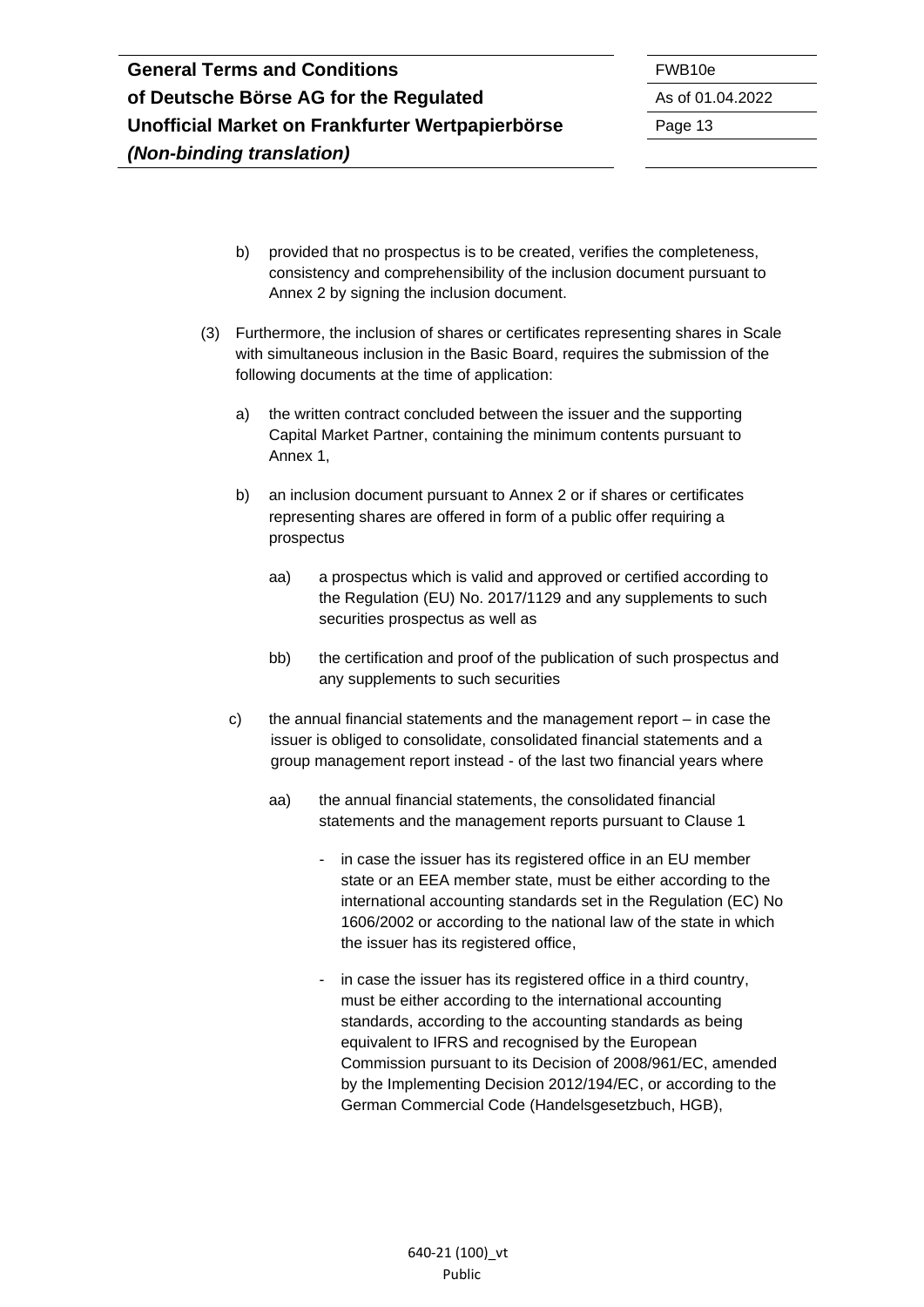bb) at least last year's annual financial statements and the management report or the consolidated financial statements and the group management report, respectively, must be reviewed and submitted, together with the audit certificate or the certificate on its rejection, and

- cc) pursuant to Clause 1, the last financial year is not less than 12 months (short business year) and not older than 15 months at the time of application,
- d) in case the application occurs more than 10 months after the end of the last financial year, a half-yearly financial statements and an interim management report – if the issuer is obliged to consolidate, condensed consolidated financial statements and interim group management report – according to § 21 Paragraph 1 letter b) Clause 2 to 5 for the first six months of the current financial year,
- e) a confirmation of the issuer concerning the public spread of the issuer's shares or certificates representing shares to be included pursuant to Paragraph 1 letter f),
- f) an up-to-date extract from the issuer's commercial register entry which is not older than 4 weeks on the date of the placement of the application,
- g) the Articles of Association or the Shareholder's Agreement of the issuer's company as applicable on the date of the placement of the application,
- h) a short profile of the issuer's company pursuant to Annex 4,
- i) a corporate calendar which must include the essential events of the issuer (e.g. events for analysts and investors, general meeting or other mandatory events),
- j) in case the issuer has its registered office abroad, a written proxy of the issuer, authorising the supporting Capital Market Partner to receive declarations of intentions (including unilateral ones, e.g. termination of inclusion) and deliveries of DBAG towards the issuer within the context of inclusion, that is only revocable in the event of a termination of the inclusion or a termination of the contract with the supporting Capital Market Partner.
- (4) DBAG may allow exceptions to the inclusion prerequisites mentioned in Paragraph 1 letter a), c), d), e) and g) to Paragraph 3 letter a),  $e$ ) – i) provided that the derogation is minimal or not suited to have a significant effect on the evaluation of the issuer's financial situation and prospects.
- (5) By applying, the issuer and the Applying Capital Market Partner are liable vis-àvis DBAG for damages caused to DBAG because of the inaccuracy and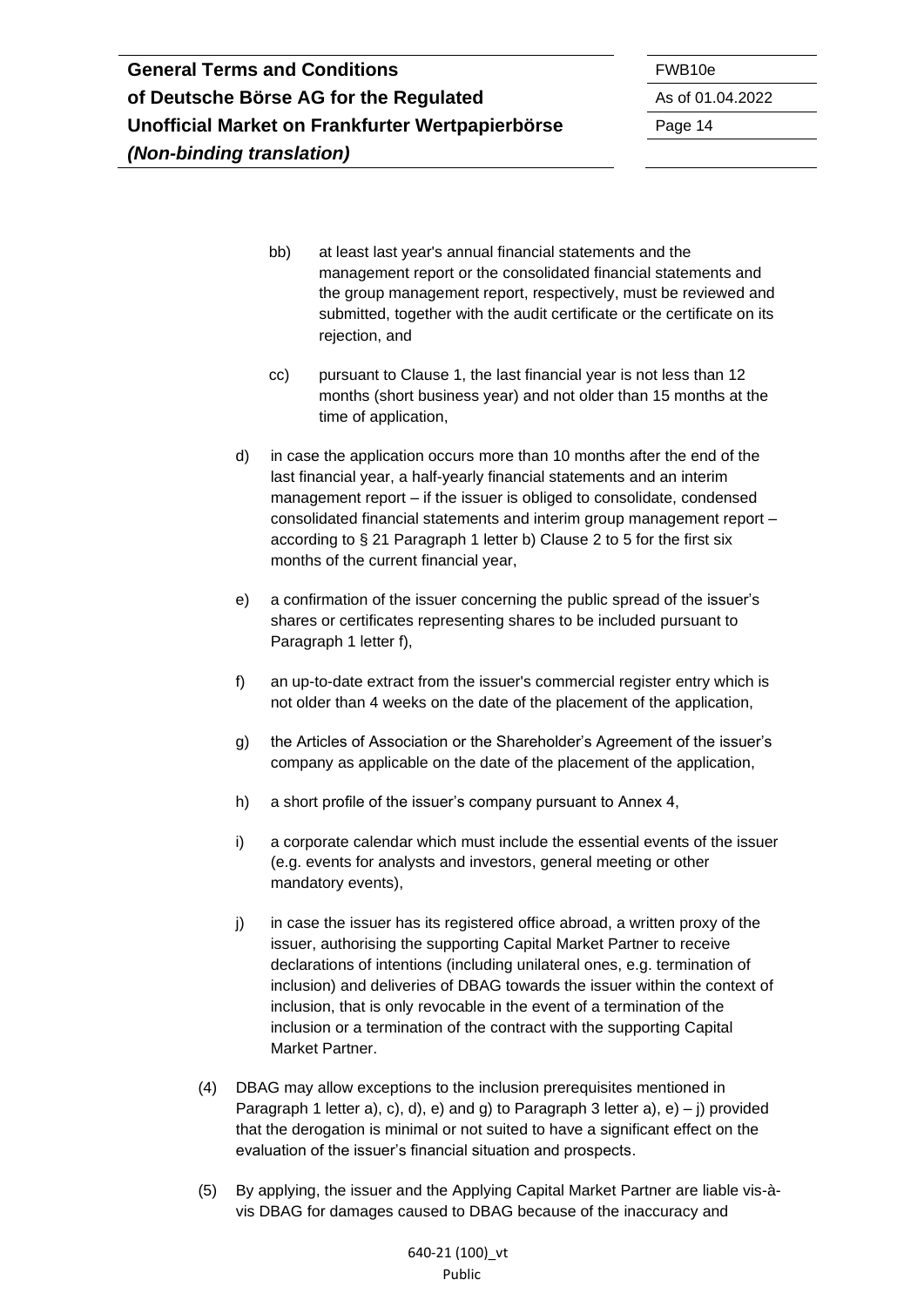incompleteness of the information provided in the application, of the confirmation of such issuer or Applying Capital Market Partner or of the incompleteness of the documents submitted. Provided that no prospectus is to be created, the issuer is liable for the inaccuracy and incompleteness and the Applying Capital Market Partner is liable for the incompleteness, incoherence and incomprehensibility of the data stated in the inclusion document pursuant to Annex 2.

## <span id="page-14-0"></span>**§ 18 [Deleted]**

#### <span id="page-14-1"></span>**§ 19 Additional Inclusion Prerequisites for Bonds**

- (1) The inclusion of bonds in Scale with simultaneous inclusion in the Basic Board, requires in addition that
	- a) the prerequisites pursuant to  $\S$  17 are complied with accordingly, with the exception of Paragraph 1 letter b) alternative 1, letter d) to g), Paragraph 2 letter b) and Paragraph 3 letter b) alternative 1, letter e),
	- b) the bonds to be included be divided up into partial bonds amounting up to a maximum of EUR 1,000 each,
	- c) the placed issuance volume amounts to at least EUR 20 million and
	- d) the bonds to be included may not be subordinated capital market liabilities of the issuer.
- (2) In addition, the inclusion of bonds in Scale with simultaneous inclusion in the Basic Board, requires the submission of the following supporting documents:
	- a) a confirmation of the issuer concerning the placed issuance volume pursuant to Paragraph 1 letter c),
	- b) a current and valid company or bond rating unless
		- aa) shares or certificates representing shares of the issuer are admitted to trading at or included in an EU-regulated market, or
		- bb) the issuer's annual turnover of the three previous financial years was equal to at least EUR 300 million each or to an equivalent value denominated in a different currency.

The rating must include a credit rating by the rating agency with regard to the issuer of the bond or with regard to the bond itself and must have been given according to a fixed or defined classification system for rating categories. A summary of the rating report must be transmitted along with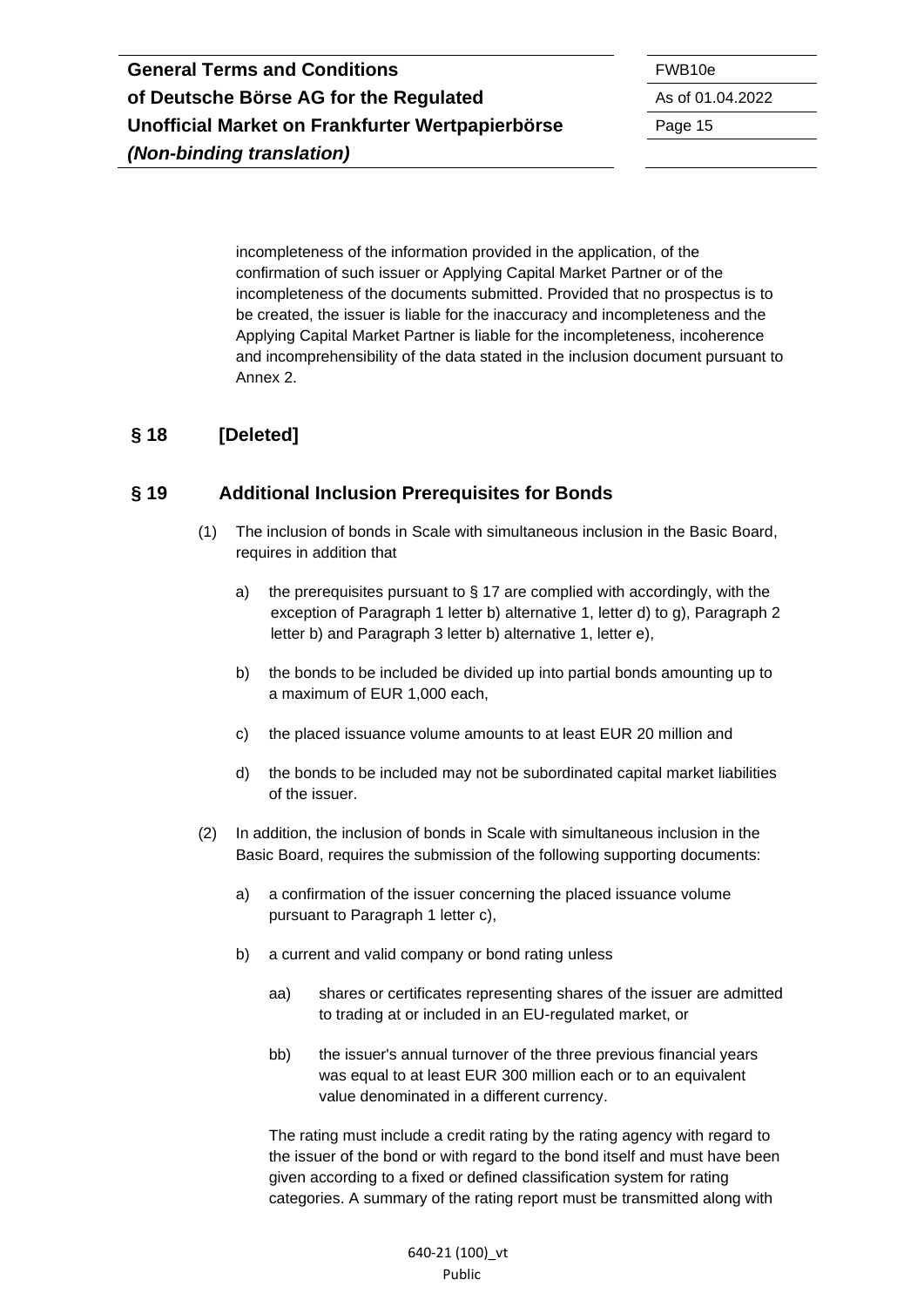the credit rating. The rating must have been given by a rating agency which is registered as a rating agency in accordance with Regulation (EC) No 1060/2009 of the European Parliament and of the Council of 16 September 2009 on credit rating agencies.

- (3) If the Applying Issuer is the beneficiary of an unconditional and irrevocable guarantee, the inclusion application pursuant to § 8 must also be placed by each of the guarantors. In this case, DBAG determines, depending of the respective guarantee, whether the inclusion prerequisites with regard to the issuer or with regard to the guarantor are to be fulfilled. If the co-applying guarantor is obliged to fulfil the inclusion prerequisites, these must be fulfilled as if it were the Applying Issuer.
- (4) DBAG may allow exceptions to the inclusion prerequisites mentioned in Paragraphs 1 to 3 provided that the derogation is minimal or not suited to have a significant effect on the evaluation of the issuer's or guarantor's financial situation and prospects. Clause 1 shall not apply to the inclusion prerequisites pursuant to Paragraph 1 Letter a) in connection with § 17 Paragraph 1 Letter b) alternative 2, Paragraph 3 Letter b) alternative 2, c) and d).
- (5) § 17 Paragraph 5 Clause 1 shall apply accordingly.

#### <span id="page-15-0"></span>**§ 20 Mandatory Use of Subscription Functionality DirectPlace of DBAG**

If shares, certificates representing shares or bonds are offered in form of a public offer requiring a prospectus are included in Scale with simultaneous inclusion in the Basic Board, the Applying Issuer is obliged to use the subscription functionality DirectPlace of DBAG. DirectPlace is a technical platform in order to submit or receive bids (subscription). The use of any other kind of subscription remains unaffected.

#### <span id="page-15-1"></span>**§ 21 Follow-Up Inclusion Obligations for Shares and Certificates Representing Shares**

- (1) The Applying Issuer whose shares or certificates representing shares are included in Scale with simultaneous inclusion in the Basic Board, must fulfil the following obligations:
	- a) Submission and publication of the annual financial statements and the management report

Within a period of six months after the expiration of each financial year, the issuer must publish reviewed annual financial statements and a management report – in case the issuer is obliged to consolidate, reviewed consolidated financial statements and a group management report instead – as well as the audit certificate or the certificate on its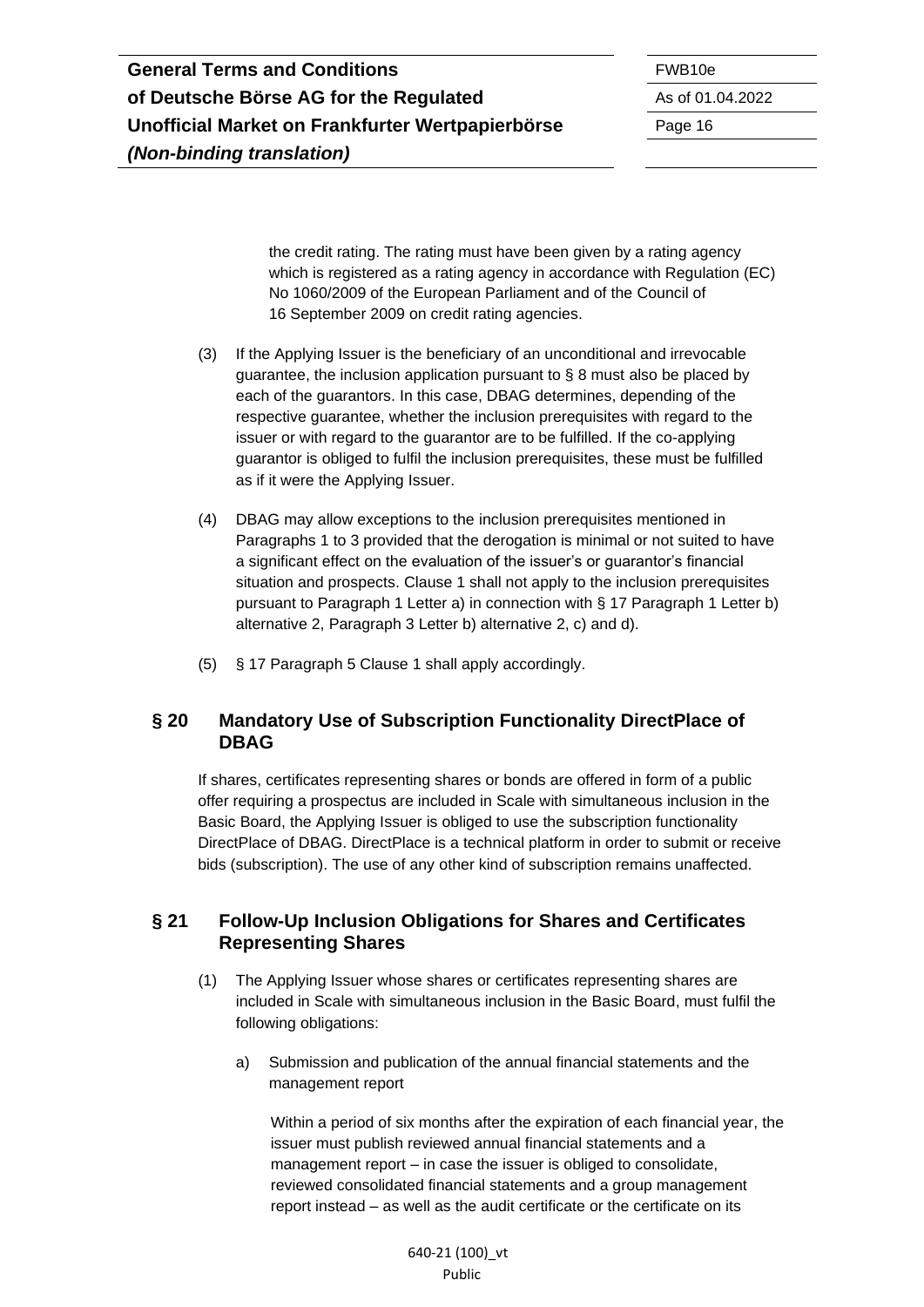| <b>General Terms and Conditions</b>              | FWB <sub>10e</sub> |
|--------------------------------------------------|--------------------|
| of Deutsche Börse AG for the Regulated           | As of 01.          |
| Unofficial Market on Frankfurter Wertpapierbörse | Page 17            |
| (Non-binding translation)                        |                    |

**of Deutsche Börse AG for the Regulated** As of 01.04.2022

rejection and submit and publish such annual financial statements along with such management report to DBAG. The publication shall be carried out pursuant to § 36 Paragraph 1. The annual financial statements and the management report or consolidated financial statements and the group management report, respectively, must be prepared

- in case the issuer has its registered office in an EU member state or an EEA member state, either according to the international accounting standards set in the Regulation (EC) No 1606/2002 or according to the national law of the state in which the issuer has its registered office,
- in case the issuer has its registered office in a third country, either according to the international accounting standards, according to the accounting standards as being equivalent to IFRS and recognised by the European Commission pursuant to its Decision of 2008/961/EC, amended by the Implementing Decision 2012/194/EC, or according to the HGB.
- b) Submission and publication of the half-yearly financial statements and the interim management report

The issuer must prepare condensed financial statements (half-yearly financial statements) and an interim management report – in case the issuer is obliged to consolidate, condensed consolidated financial statements and an interim group management report instead – covering the first six months of each financial year and, no later than four months after the expiration of such reporting period and submit and publish such half-yearly financial statements and such interim management report to DBAG. The publication shall be carried out pursuant to § 36 Paragraph 1. The condensed financial statements must contain at least a condensed balance sheet, a condensed profit and loss account as well as an annex. The accounting standards, which are applied to the annual financial statements, are also to be applied to the condensed financial statements. The interim management report must include at least the most important events from the reporting period in the issuer's company and their effects on the condensed financial statements as well as a description of the most important opportunities and risks for the six months following the reporting period. In case of an obligation to consolidate, Clauses 2 to 4 shall apply accordingly with regard to consolidated financial statements and the interim group management report.

c) Publishing of financial analyses (Initial Research and Research Updates)

The issuer has to publish an Initial Research six weeks after the inclusion in Scale at the latest. The Initial Research is a comprehensive analysis of the included share or company and must contain at least an Executive Summary, an analysis of the key earnings, balance sheet and liquidity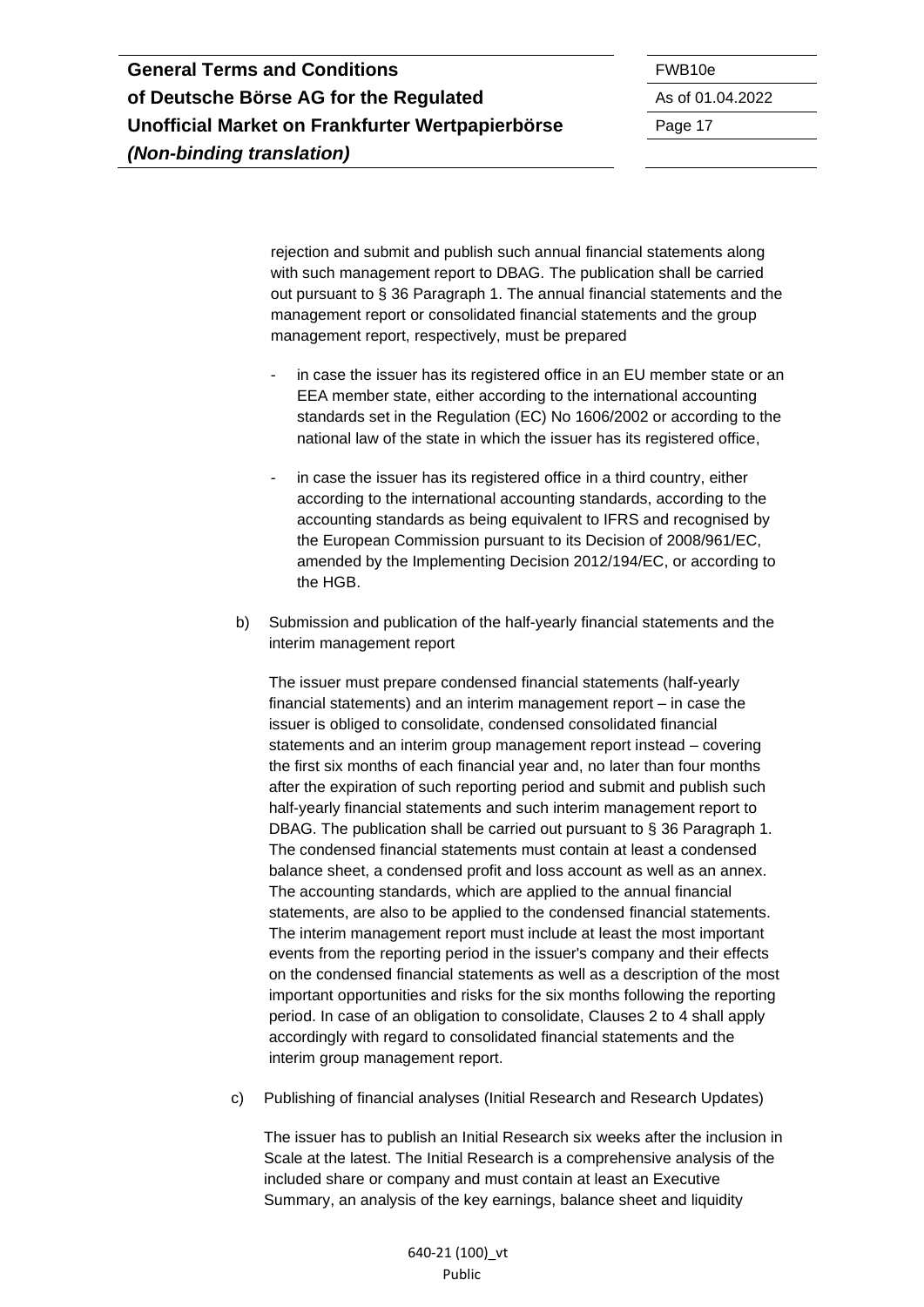figures, a market and competition analysis, a forecast model and a valuation.

The issuer must publish Research Updates no later than two weeks after expiry of the submission deadline for the annual financial statements (Paragraph 1 letter a) as well as the half-yearly financial statements (Paragraph 1 letter b). Research Updates deal with the analysis of the relevant financial statements and must contain at least an analysis of the key earnings, balance sheet and liquidity figures, an updated forecast model and an updated valuation. The obligation to publish a Research Update does not apply if the Initial Research already contains the valuation of the financial statements which at first is to be submitted and published after inclusion.

The issuer must publish the financial analyses on its website. The issuer must keep them published on its website for at least 24 months at a time.

d) Update and Submission of the Corporate Calendar

Pursuant to § 17 Paragraph 3 letter i), the issuer must continuously update the required corporate calendar. The corporate calendar is to be submitted to DBAG at least at the beginning of each financial year.

e) Conduct of an information event for analysts and investors

The issuer must host an event at least once a year where especially analysts and investors are being informed. The date of this event shall be published in the corporate calendar pursuant to letter d). Changes in timing shall be published and submitted immediately in the corporate calendar.

f) Support provided by Capital Market Partner

The issuer must commission a supporting Capital Market Partner for the whole term of inclusion in Scale. If the contract, concluded between the issuer and the supporting Capital Market Partner, is terminated by one of the parties, the issuer must conclude a new contract with a supporting Capital Market Partner within one month after the termination of the contract and inform DBAG about the new contract.

g) Notification on and Submission of changes with regard to the issuer or the securities included

The issuer must inform DBAG immediately about

aa) every change with regard to the data required to be stated in the company profile pursuant to § 17 Paragraph 3 letter h), especially renaming, changes in the registered office, change of address, change of financial year, change of Executive Board members and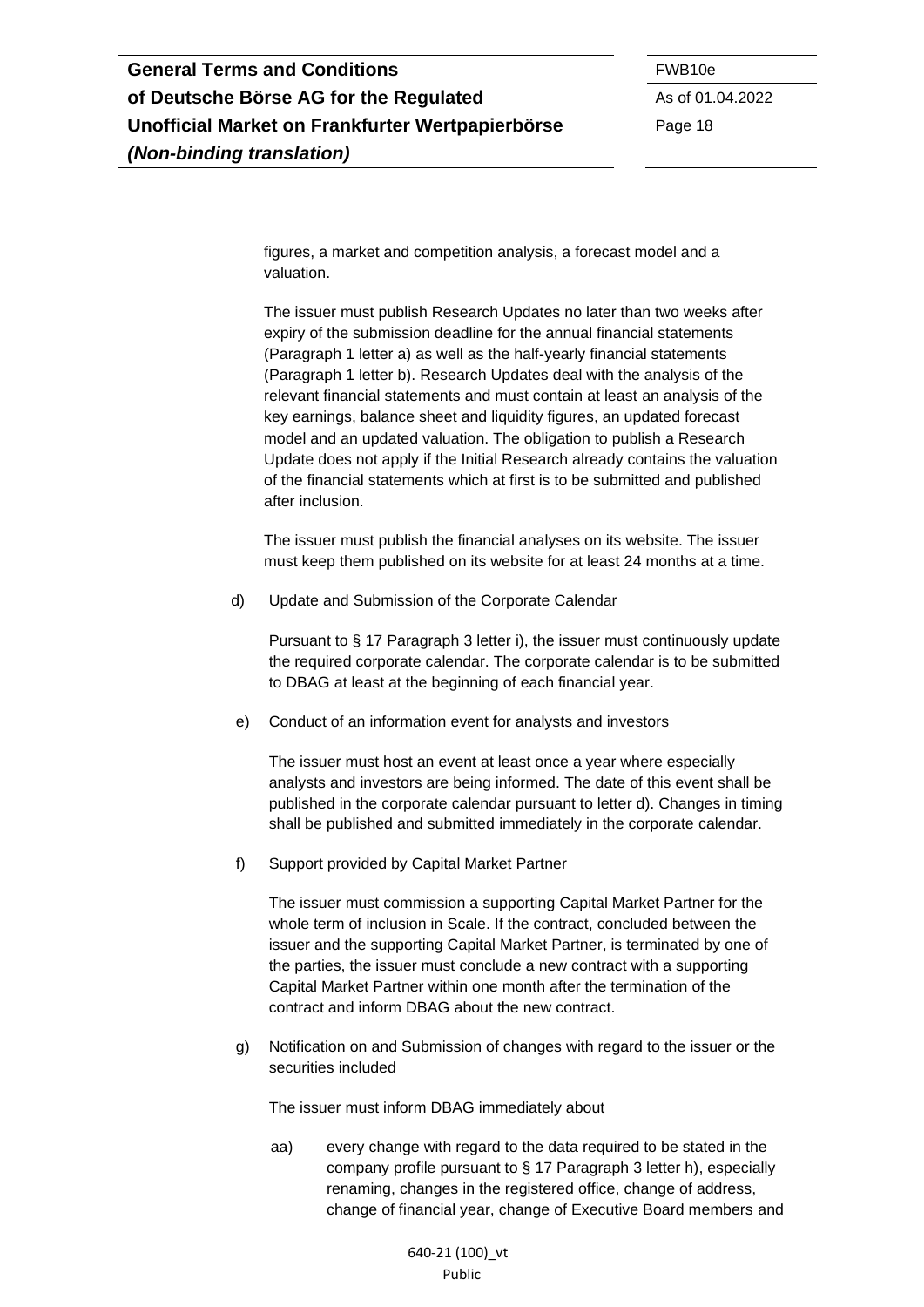Supervisory Board members, change or transfer of the operative business, change of Specialist or Designated Sponsor; in this case, the issuer must immediately submit an updated version of the company profile to DBAG,

- bb) every corporate action, especially capital increases and capital decreases, stock split or reverse stock split, issuance of subscription rights, dividend payments; in this case, the issuer must immediately submit an email to DBAG, listing@deutsche-boerse.com, containing information on the corporate action,
- cc) every termination of contract with the supporting Capital Market Partner submitted by the issuer; in this case, the issuer must immediately submit an email to DBAG, ruleenforcement@deutsche-boerse.com, containing information on the date of the termination notice, the date of termination of contract and the reason for termination,
- dd) every new contract concluded with a supporting Capital Market Partner; in this case, the issuer must immediately submit an email to DBAG, [rule-enforcement@deutsche-boerse.com,](mailto:rule-enforcement@deutsche-boerse.com) with the new contract above-mentioned, which needs to contain the minimum contents pursuant to Annex 1, as well as - in case the issuer has its registered office abroad – a written proxy provided by the issuer concerning the authorisation to receive and accept service,
- ee) every change with regard to the contact persons determined by the issuer for the follow-up inclusion obligations pursuant to § 17 Paragraph 1 letter h) or with regard to the contact data; in this case, the issuer must immediately submit an email to DBAG, rule-enforcement@deutsche-boerse.com, containing information on the new contact person and/or the new contact data,
- ff) any change to the information provided in Annex 5; the updated version of Annex 5 must be sent immediately to DBAG, rule-enforcement@deutsche-boerse.com.
- (2) DBAG may allow exceptions to the inclusion prerequisites mentioned in Paragraph 1, provided that the derogation is minimal or not suited to have a significant effect on the evaluation of the issuer's financial position and prospects.
- (3) The obligation to publish and submit reports pursuant to Paragraph 1 letter a) and b) becomes effective for the first time in the reporting or preparation period during which DBAG decides on the inclusion.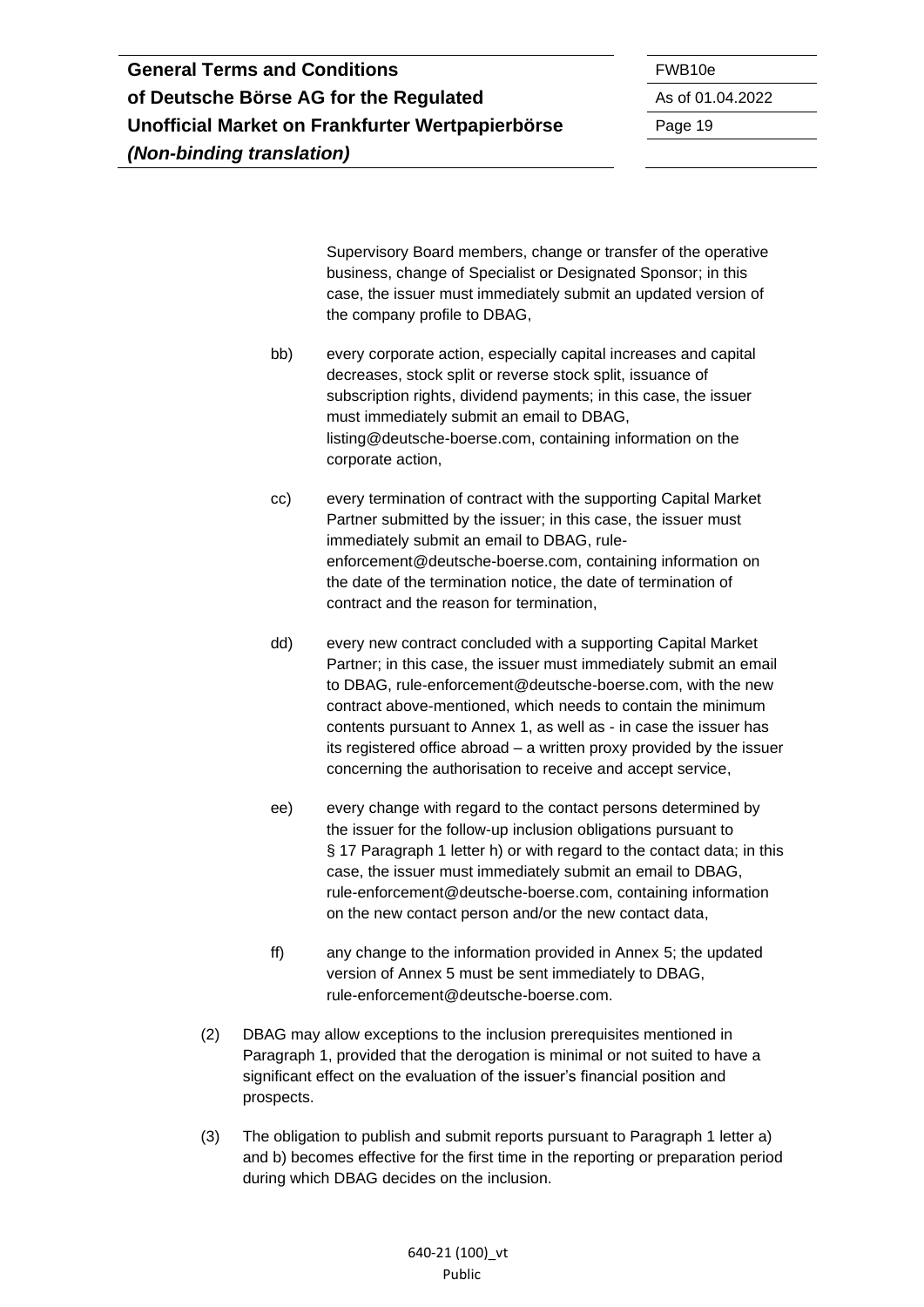- (4) The supporting documents which are to be submitted pursuant to Paragraph 1 and 2 must be in the German or in the English language.
- (5) All supporting documents which are to be submitted pursuant to Paragraph 1 are to be submitted to DBAG in text form. § 8 Paragraph 1 Clause 2 shall apply accordingly.
- (6) DBAG shall check all supporting documents submitted pursuant to Paragraph 1 for completeness and consistency.

### <span id="page-19-0"></span>**§ 22 Follow-Up Inclusion Obligations for Bonds**

- (1) An issuer whose bonds are included in Scale with simultaneous inclusion in the Basic Board, must fulfil the follow-up inclusion obligations of § 21 Paragraph 1 with the exception of § 21 Paragraph 1 letter c) accordingly and, in addition, must fulfil the following obligations:
	- a) Submission of a credit or bond rating

The issuer must have a current and valid company or bond rating in accordance with the prerequisites of § 19 Paragraph 2 letter b). The latest version of the rating is to be submitted to DBAG immediately upon receipt unless

- aa) shares or certificates representing shares of the issuer are admitted to trading at or included in a EU-regulated market or
- bb) the issuer's annual turnover of the three previous financial years was equal to at least EUR 300 million each or to an equivalent value denominated in a different currency.

The rating to be submitted pursuant to Clause 2 must be equivalent in kind to the previously submitted rating.

b) Notification on and Submission of changes with regard to the placed issuing volume

The issuer must update the company profile with regard to the placed issuance volume at the latest after the end of the subscription period via DirectPlace of DBAG and must continue updating until the end of the placement at least once a month; such updates must be subsequently submitted to DBAG.

(2) If, with regard to guaranteed bonds pursuant to § 19 Paragraph 3, DBAG has determined that the inclusion requirements regarding the guarantor must be fulfilled, the guarantor must also fulfil the follow-up inclusion obligations and must fulfil them like an Applying Issuer.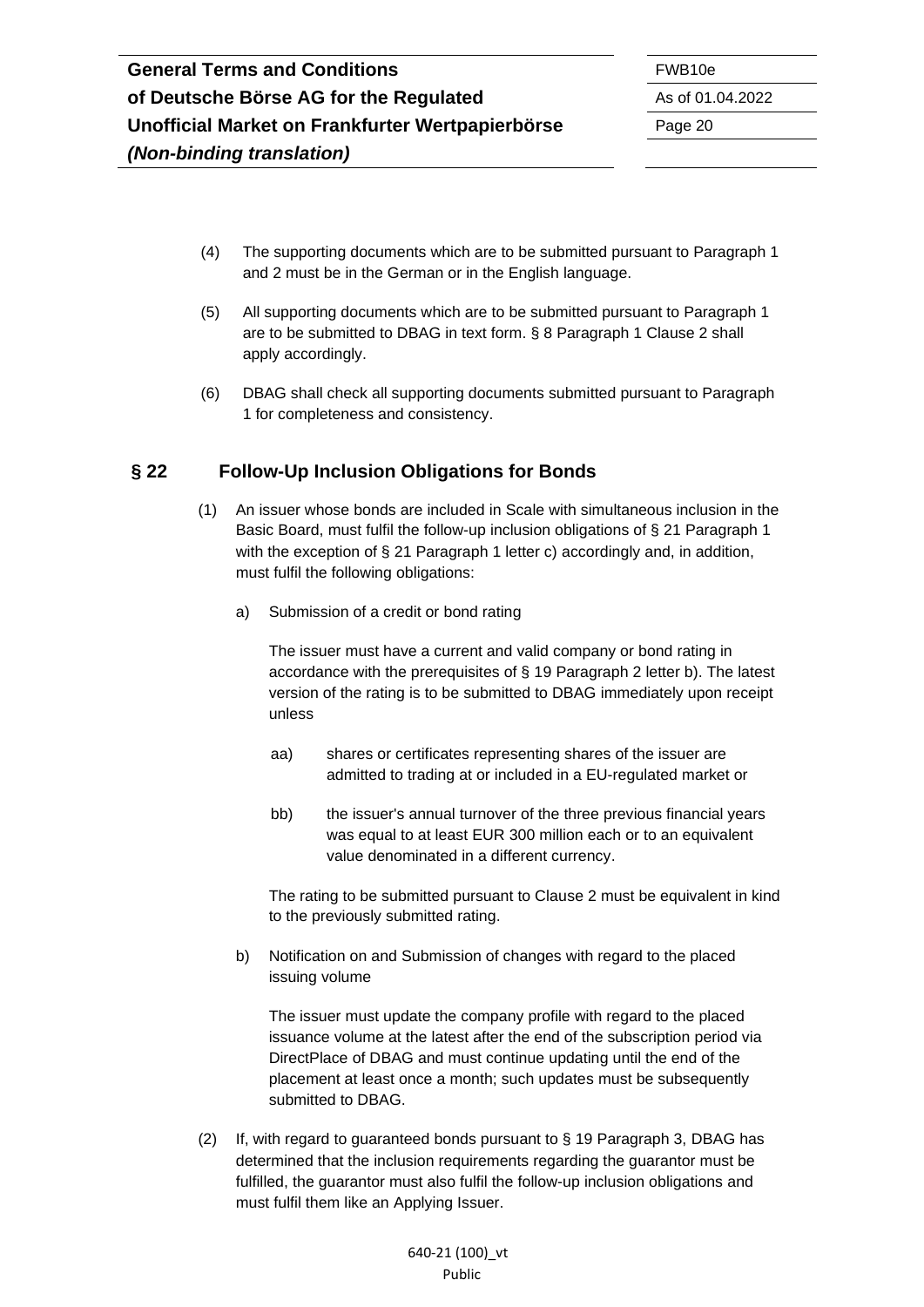- (3) DBAG may allow exceptions to the follow-up inclusion obligations mentioned in Paragraph 1 and 2, provided that the derogation is minimal or not suited to have a significant effect on the evaluation of the issuer's or guarantor's financial situation and prospects.
- (4) § 21 Paragraph 3 to Paragraph 6 shall apply accordingly.

### <span id="page-20-0"></span>**§ 23 Contractual Penalty for Violations of the Follow-up Inclusion Obligations in Scale**

- (1) If the Applying Issuer or the guarantor (hereinafter the "Obligated Party"), in violation of the respective provisions, does not fulfil its obligations with regard to
	- a) the annual financial statements and the management report pursuant to § 21 Paragraph 1 letter a),
	- b) the half-yearly financial statements and the interim management report pursuant to § 21 Paragraph 1 letter b),
	- c) the credit or bond rating pursuant to  $\S$  22 Paragraph 1 letter a),
	- d) the corporate calendar pursuant to § 21 Paragraph 1 letter d),
	- e) the information event for analysts and investors pursuant to § 21 Paragraph 1 letter e) or
	- f) the notification of changes pursuant to  $\S$  21 Paragraph 1 letter g)
	- g) the financial analyses pursuant to § 21 Paragraph 1 letter c)

at all or does not fulfil such obligations in due time or does not fulfil such obligations completely, DBAG is entitled to demand a contractual penalty from the Obligated Party unless such Obligated Party is not responsible for such violation.

(2) In the case of intentional misconduct against the obligations listed in Paragraph 1, the contractual penalty may amount to:

| in the case of                                                            | up to EUR |
|---------------------------------------------------------------------------|-----------|
| the annual financial statements and the management report                 | 400,000   |
| the half-yearly financial statements and the interim<br>management report | 200,000   |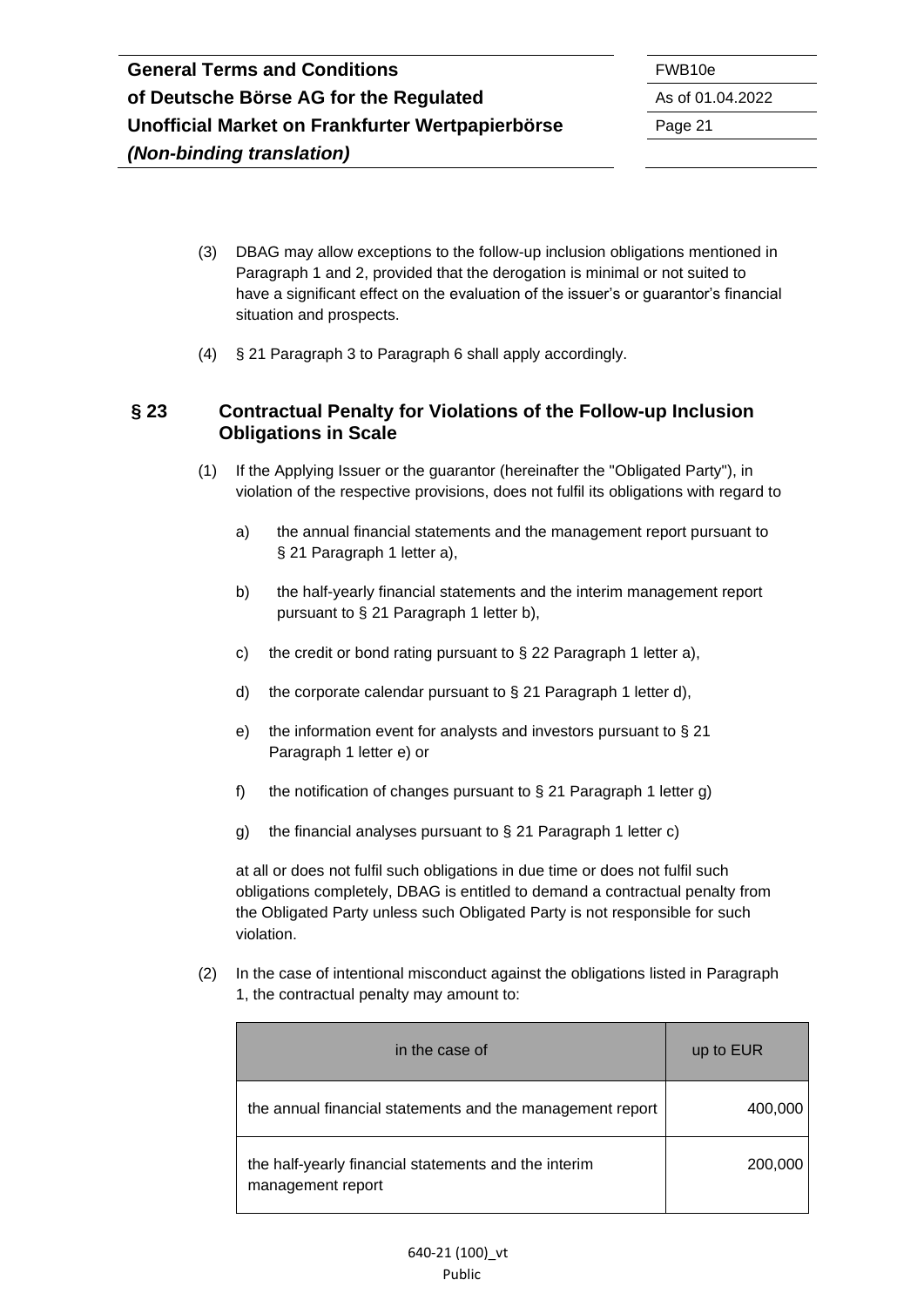| in the case of                                  | up to EUR |
|-------------------------------------------------|-----------|
| the company or bond rating                      | 25,000    |
| the financial analyses                          | 25,000    |
| the corporate calendar                          | 10,000    |
| the information event for analysts or investors | 10,000    |
| the notification of changes                     | 10,000    |

- (3) In case of negligence the maximum contractual penalty which may be demanded may amount to at most half of the amount of the corresponding maximum contractual penalty threatened for intentional misconduct.
- (4) Taking into account the relevant inclusion in Scale with simultaneous inclusion in the Basic Board, only one contractual penalty may be demanded in total from the obligator for each violation.
- (5) The determination of the specific contractual penalty amount pursuant to Paragraph 2 is in particular dependent on the following factors:
	- the duration of the violation of the obligation and
	- in case of shares or certificates representing shares, on the business situation of the issuer, measured based on its market capitalisation, or
	- in case of bonds, on the amount of the placed issuing volume at the time of the violation.

### <span id="page-21-0"></span>**§ 24 Publication of the Imposition of a Contractual Penalty**

DBAG is entitled to publish the imposition of a contractual penalty pursuant to § 23 and to specify the issuer's company and the specific violation of obligation pursuant to § 36 Paragraph 3 in such publication.

### <span id="page-21-1"></span>**§ 25 Obligations of the Supporting Capital Market Partner**

(1) A supporting Capital Market Partner may be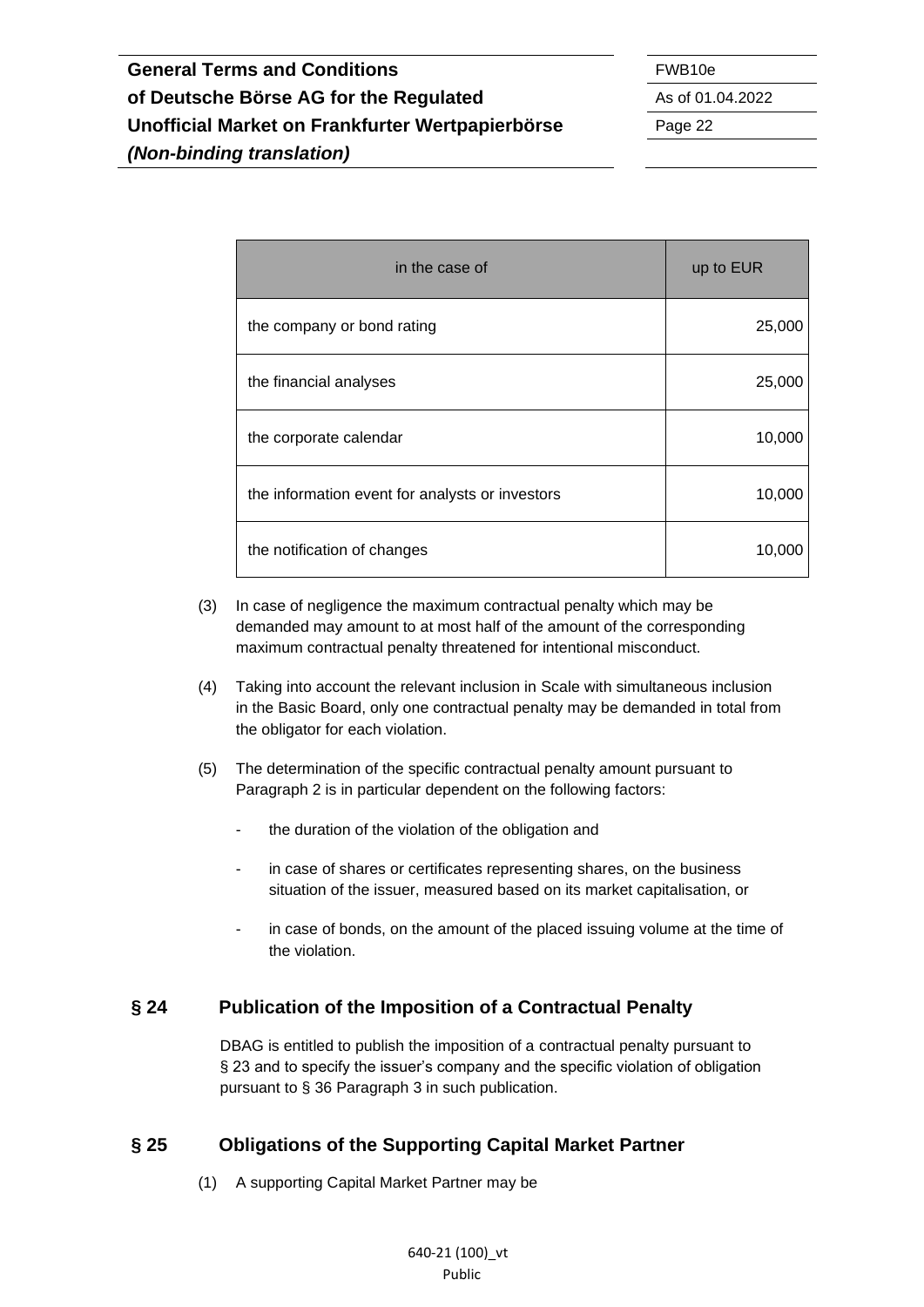- a) a credit institution, a financial services institution or a company operating pursuant to § 53 Paragraph 1 Clause 1 of the German Banking Act (Gesetz über das Kreditwesen, KWG) or pursuant to § 53 b Paragraph 1 Clause 1, or
- b) a company which is operating particularly in the areas of legal consulting or auditing,

which has been recognised by DBAG as a Capital Market Partner. A list of the Capital Market Partners recognised by DBAG is available on the internet at www.deutsche-boerse-cash-market.com.

- (2) The supporting Capital Market Partner must comply with the following obligations during inclusion in Scale with simultaneous inclusion in the Basic Board:
	- a) Identification of contact persons

The supporting Capital Market Partner must provide DBAG - no later than at the point of filing for application - with at least two contact persons from his company, including such persons' contact data, who shall be available to DBAG as the contact persons regarding such inclusion.

b) Proof of the support and consulting throughout the period of inclusion

The supporting Capital Market Partner must – at least once every calendar year – provide proof to DBAG that it has led an interview with the issuer pursuant to Annex 1 which included at least the contents listed therein. A transcript of such interview must be provided by the supporting Capital Market Partner after such interview via e-mail to [rule](mailto:rule-enforcement@deutsche-boerse.com)[enforcement@deutsche-boerse.com.](mailto:rule-enforcement@deutsche-boerse.com) DBAG shall be entitled to request further proof from the supporting Capital Market Partner of his support and consultation services pursuant to Annex 1 II.

c) Notification and submission of information

The supporting Capital Market Partner must notify DBAG immediately if

- aa) it gains knowledge about non-compliance with the requirements for inclusion in Scale with simultaneous inclusion in the Basic Board from the very beginning,
- bb) it gains knowledge or if there is any indication that the issuer is no longer being correctly represented or is no longer available as required,
- cc) the contact person for the inclusion named by the supporting Capital Market Partner pursuant to Paragraph 2 letter a) or his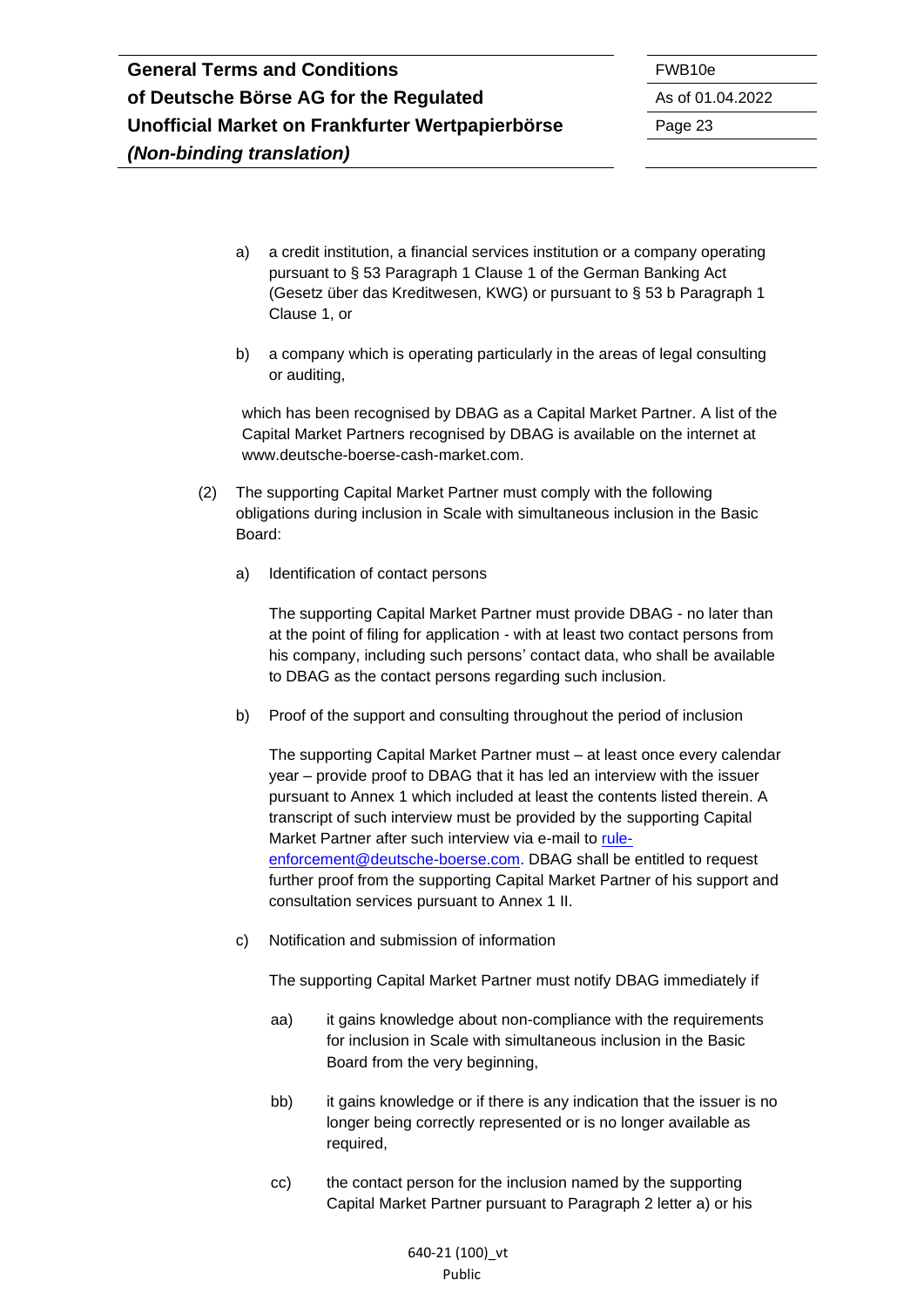contact data have changed; in such case, the supporting Capital Market Partner must immediately submit to ruleenforcement@deutsche-boerse.com an e-mail containing the name of the new contact person and/or his contact data,

- dd) the contract between the issuer and the supporting Capital Market Partner was terminated by either of the parties; in such case, the supporting Capital Market Partner must immediately submit an email to rule-enforcement@deutsche-boerse.com, containing information on the date of the termination notice, the date of termination of contract and the reason for termination.
- (3) Should the supporting Capital Market Partner use the services of a third party in order to fulfil his obligations pursuant to these terms and conditions, he shall be obliged to choose this third party from among the Capital Market Partners.

#### <span id="page-23-0"></span>**§ 26 Information from DBAG to the Issuer on Termination of the Supporting Capital Market Partner Contract**

- (1) If DBAG terminates its contract with the supporting Capital Market Partner for good cause and without notice, DBAG shall notify the respective issuer or respective issuers which were supported by the Capital Market Partner being terminated of the effected termination.
- (2) The termination of recognition as Capital Market Partner shall be published pursuant to § 36 Paragraph 3.

# <span id="page-23-1"></span>**§ 27 Termination of Inclusion in Scale**

- (1) DBAG and the Applying Issuer may terminate the inclusion of securities in Scale with a term of three months. Termination of inclusion in Scale does not affect inclusion in the Basic Board.
- (2) The right of DBAG and of the Applying Issuer to terminate the inclusion of securities in Scale for good cause and without notice shall remain unaffected. Such a good cause shall exist if DBAG cannot – even upon consideration of the rightful interests of the Applying Issuer – reasonably be expected to continue inclusion in Scale. In particular, a good cause pursuant to Sentence 1 shall exist if
	- a) insolvency proceedings on the assets of the issuer are opened, or an application for insolvency is refused for lack of assets,
	- b) another ground for liquidation has occurred with regard to the issuer,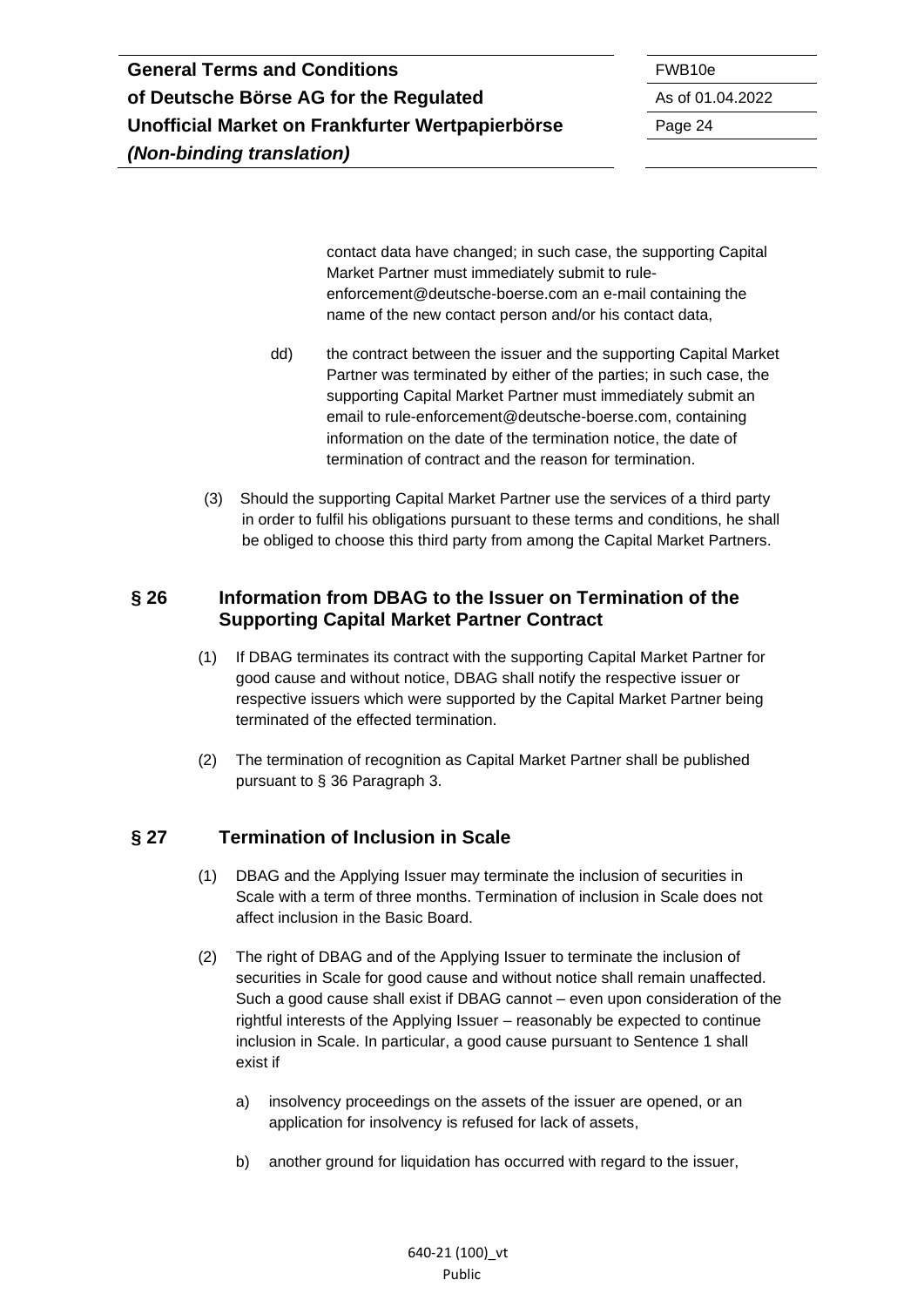c) the issuer has not fulfilled in whole or in part – even after a reasonable grace period - an obligation regarding the annual financial statements and the management report pursuant to § 21 Paragraph 1 letter a), the halfyearly financial statements and an interim management report pursuant to § 21 Paragraph 1 letter b), the financial analyses pursuant to § 21 Paragraph 1 letter c) or the credit or bond rating pursuant to § 22 Paragraph 1 letter a); such good cause shall exist irrespective of whether or not the issuer is responsible for such violation,

d) the issuer, in violation of § 21 Paragraph 1 letter g) ee), has - even after a reasonable grace period - failed to provide DBAG with a contact person for the follow-up inclusion obligations of the issuer; such good cause shall exist irrespective of whether or not the issuer is responsible for such violation,

e) the issuer, in violation of § 21 Paragraph 1 letter f), has failed to conclude a new contract with a supporting Capital Market Partner and to submit such contract to DBAG, neither within the period of one month after termination of its contract with a supporting Capital Market Partner nor after a reasonable grace period thereafter; such good cause shall exist irrespective of whether or not the issuer is responsible for such violation,

- f) until 31 January of each year evaluations show that the average market value of the included shares or certificates representing shares was less than EUR 10 million in the preceding calendar year; the average market value being calculated by taking into account the averages of each month in relation to the relevant calendar year.
- (3) After termination of inclusion in Scale pursuant to Paragraph 1 or Paragraph 2, the inclusion of the securities in the Basic Board continues to exist subject to the provision that the issuers of shares or certificates representing shares or bonds have fulfilled the follow-up inclusion obligations pursuant to § 28. Furthermore, the obligation of payment regarding already due fees according to § 38 shall remain unaffected.
- (4) The right of DBAG and of the Applying Issuer to terminate the inclusion of securities in the Basic Board pursuant to § 30 shall remain unaffected.
- (5) In cases of Paragraph 2, the issuer may place an application for re-inclusion in Scale no sooner than half a year after leaving Scale. With regard to an application for re-inclusion in Scale, §§ 7, 8 and 9 shall apply accordingly, with the exception of the provisions regarding the Applying Capital Market Partner. Any re-inclusion in Scale is subject to the condition that
	- a) the issuer provides proof that the good cause pursuant to Paragraph 2 no longer exists, in particular that the circumstances in the cases of Paragraph 2 letter a), b) or f) no longer exist or that the obligations in the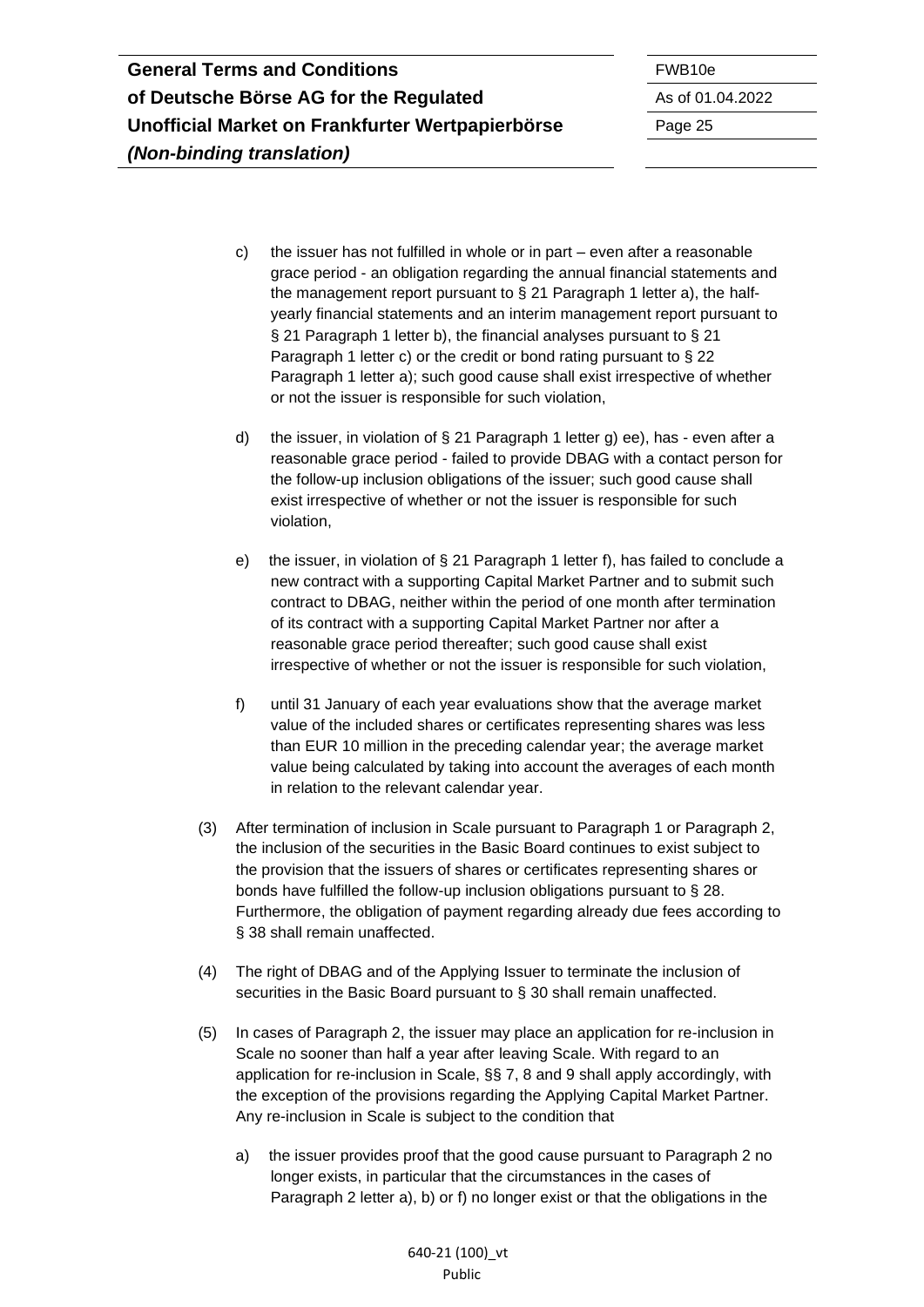cases of Paragraph 2 letter c), d) or e) have subsequently been fulfilled and

b) DBAG is not aware of any circumstances leading to the assumption that the issuer will be unable to duly comply with the obligations of Scale;

the inclusion requirements pursuant to §§ 17 to 19 shall not apply. Any reinclusion in Scale shall become effective to the first trading day after which DBAG has decided to grant re-inclusion and which lies after the beginning of the next year or next half year respectively.

### <span id="page-25-0"></span>**§ 28 Follow-Up Inclusion Obligations in the Basic Board**

An issuer whose shares or certificates representing shares or bonds are included in the Basic Board, must fulfil the follow-up inclusion obligations pursuant to § 21 Paragraph 1 or in connection with § 22 Paragraph 1 respectively, only regarding the annual financial statements and the management report, the half-yearly financial statements and the interim management report and the notification of changes. § 21 Paragraph 1 letters c) to f) and letter g) cc), dd) shall not apply in this case.

#### <span id="page-25-1"></span>**§ 29 Contractual Penalty for Violations of the Follow-up Inclusion Obligations in the Basic Board**

- (1) If the Applying Issuer or the guarantor, in violation of § 28, does not fulfil its obligations with regard to
	- a) the annual financial statements and the management report,
	- b) the half-yearly financial statements and the interim management report or
	- c) the notification of changes

at all or does not fulfil such obligations in due time or does not fulfil such obligations completely, DBAG is entitled to demand a contractual penalty from the obligated Party unless such obligated Party is not responsible for such violation.

(2) In the case of intentional misconduct, the contractual penalty may amount to:

| in the case of                                            | up to EUR |
|-----------------------------------------------------------|-----------|
| the annual financial statements and the management report | 400,000   |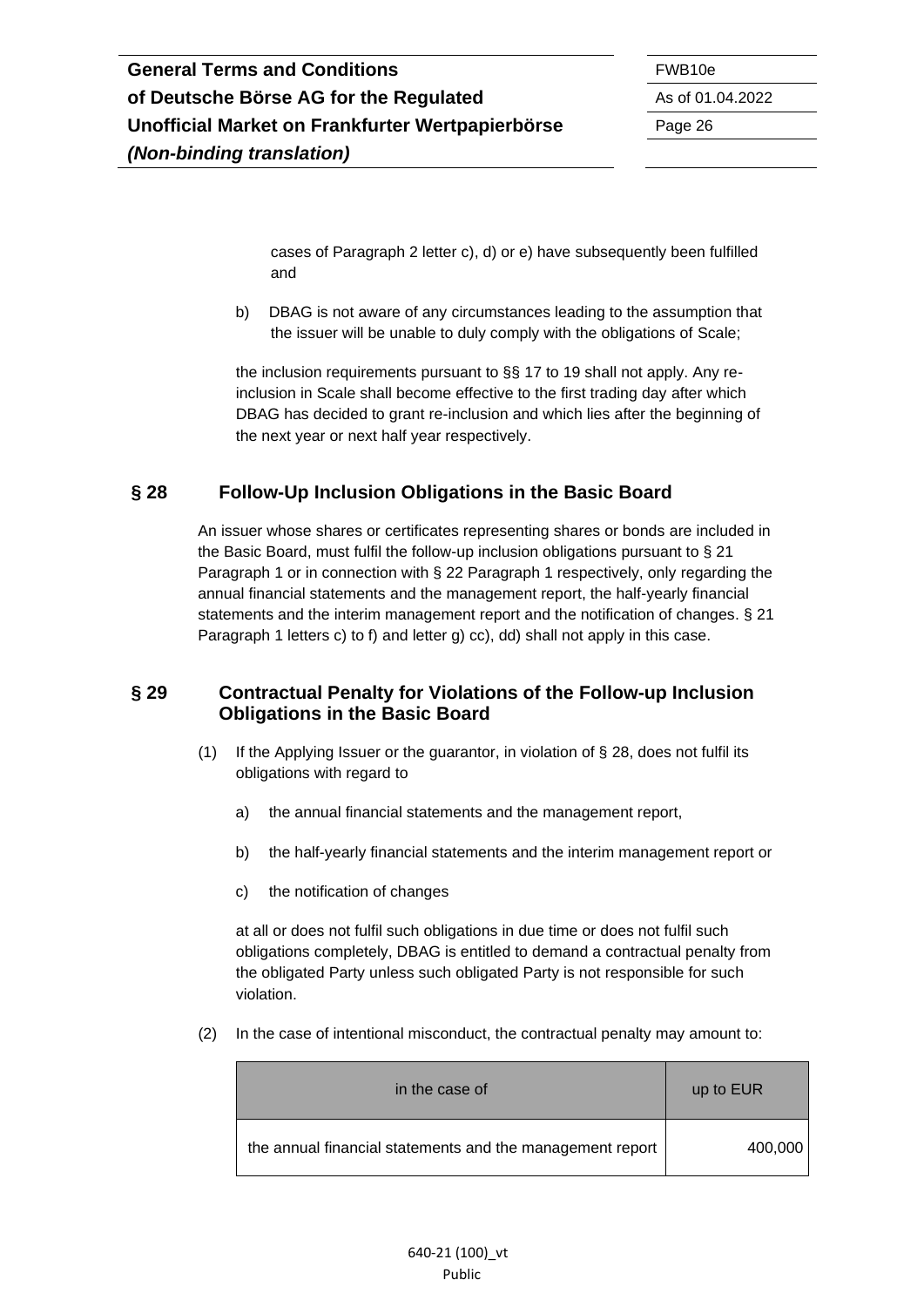in the case of up to EUR the half-yearly financial statements and the interim management report 200,000 the notification of changes 10,000 and 10,000 and 10,000 and 10,000 and 10,000 and 10,000 and 10,000 and 10,000 and 10,000 and 10,000 and 10,000 and 10,000 and 10,000 and 10,000 and 10,000 and 10,000 and 10,000 and 10,000

(3) § 23 Paragraph 3 to Paragraph 5 and § 24 Paragraph 1 shall apply accordingly.

### <span id="page-26-0"></span>**§ 30 Termination of Inclusion in the Basic Board; Cessation of Trading**

- (1) DBAG and the Applying Issuer may terminate the inclusion of securities in the Basic Board with a term of three months. Termination of inclusion in the Basic Board shall also compromise the inclusion in Scale.
- (2) The right to terminate for good cause remains unaffected.
- (3) Upon the expiration of the notice period pursuant to Paragraph 1 or upon the effectiveness of the termination according to Paragraph 2, the trading of securities whose inclusion has been terminated, may be ceased in the Basic Board. All rights and duties of the Applying Issuer will be omitted upon the expiration of the notice period pursuant to Paragraph 1 or upon the effectiveness of the termination pursuant to Paragraph 2 in relation to the inclusion in the Basic Board; hereof unaffected remain the obligation of payment already due fees according to § 39. The cessation of trading shall be published by the Management Board of FWB on the Internet pages of FWB under http://www.deutsche-boerse.com.

# <span id="page-26-1"></span>**§ 31 Inclusion upon Change of the Applying Issuer's Legal Form**

- (1) In case of a change of legal form from a German public limited company (*Aktiengesellschaft*, "*AG*") to a German partnership limited by shares (*Kommanditgesellschaft auf Aktien,* "*KGaA*") or from a German partnership limited by shares to a German public limited company, the subject of the inclusion shall be amended so that the inclusion applies to the shares of the Applying Issuer following its change of legal form ("change of share class"). In the following, the shares of the new class shall be deemed as included.
- (2) In order to fulfil the obligations set out in  $\S$  21 Paragraph 1 letter g, the Applying Issuer shall submit to DBAG an up-to-date extract from the commercial register and the report regarding the change of legal form (*Umwandlungsbericht*) or a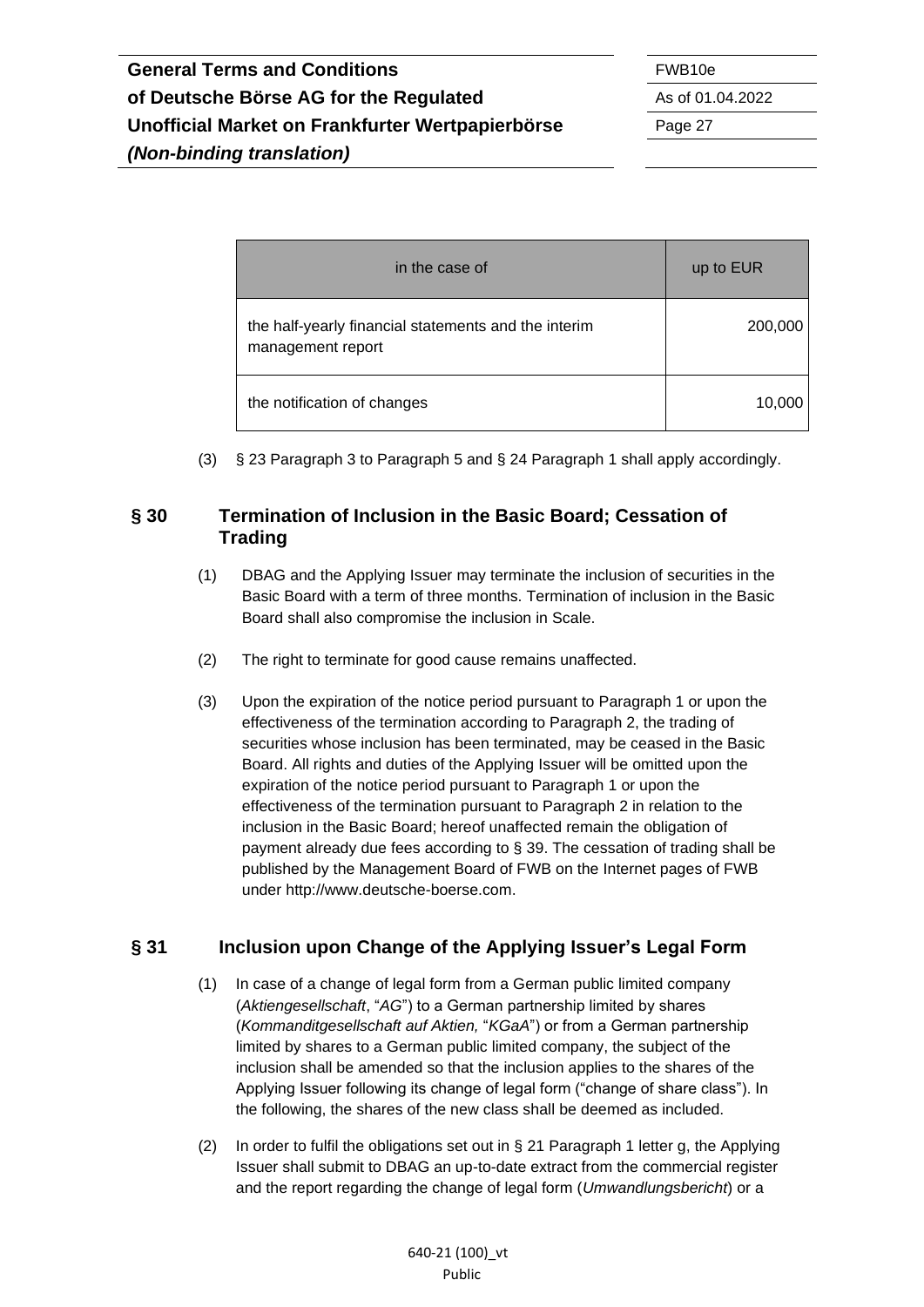comparable document, if available. DBAG reserves the right to request further documents evidencing the change of legal form.

(3) The change of share class will be published by DBAG pursuant to § 36 Paragraph 3.

## <span id="page-27-0"></span>**VI. Section: Provisions for Organization of Trading**

#### <span id="page-27-1"></span>**§ 32 Designated Sponsors**

- (1) DBAG shall define the securities for which a designated sponsoring is carried out in the Open Market. On basis of a written agreement for these securities, it shall respectively commission Participants according to § 6 Paragraph 1 with the assumption of the duties as Designated Sponsor in accordance with the § 82 Exchange Rules in connection with § 3 Paragraph 1 Clause 1 Trading Regulation. § 81 Paragraph 2 Clause 3 and 4, Paragraph 4 and 5 Exchange Rules apply accordingly. The Designated Sponsors shall assume the duties for the securities included in the agreement.
- (2) DBAG shall record and document if and to which extent the Designated Sponsors fulfil their duties according to the Trading Regulation. It may publish according data on its website under www.deutsche-boerse.com, provided this is required for information of the trading participants. DBAG may prohibit in whole or in part the activity of Designated Sponsors provided the prerequisites for its commissioning have not existed or have ceased to exist retroactively or if the Designated Sponsors have not orderly fulfilled their duties in accordance with the Trading Regulation.

#### <span id="page-27-2"></span>**§ 33 Specialists**

- (1) For each security which is traded in the trading model of Continuous Auction with Specialist in the Open Market, DBAG shall, respectively on basis of a written agreement, commission Participants according to § 5 Paragraph 1 with the assumption of the Specialists' duties according §§ 71, 89 Exchange Rules in connection with § 3 Paragraph 1 Clause 1 Trading Regulation and § 6 Trading Regulation. § 87 Paragraph 2 Clause 3 and 4, Paragraph 4 and 5 Exchange Rules shall apply accordingly. For Specialists who are commissioned with the assumption of the Specialists' duties for shares and certificates representing shares in a separate order book, §§ 87 Paragraph 2 Clause 3 and 4, Paragraph 4 Clause 1 and Paragraph 5, 88 Paragraph 3 Exchange Rules shall – in deviation to Clause 2 – apply accordingly.
- (2) The Specialists shall assume the duties according to Paragraph 1 for the securities included in the agreement. Provided it is necessary for maintaining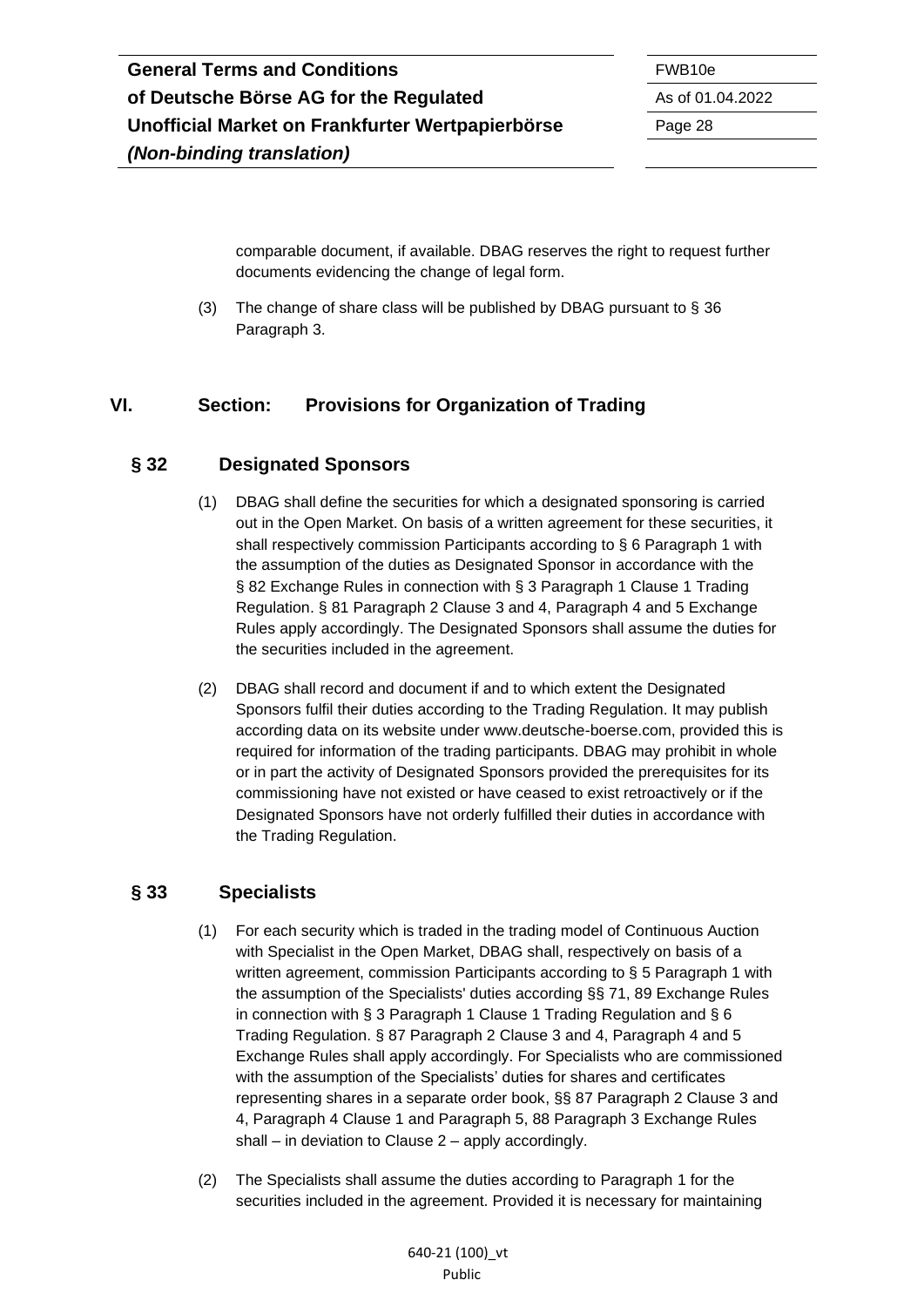an orderly exchange trading, the Specialists are, upon request by DBAG, obligated to assume the duties for additional securities. A right to assume duties for specific securities does not exist.

(3) DBAG shall record and document if and to which extent the Specialists perform their duties according to the Trading Regulation. It may publish the relevant data on its website under www.deutsche-boerse.com, to the extent this is required in order to inform the trading participants. DBAG may interdict in whole or in part the activities of the Specialists, provided the prerequisites for their commissioning have not existed or have ceased to exist retroactively or if the Specialists do not perform their duties incumbent upon them pursuant to the Trading Regulation in an orderly way.

## <span id="page-28-0"></span>**§ 34 [Deleted]**

#### <span id="page-28-1"></span>**VII. Section: Final Provisions**

#### <span id="page-28-2"></span>**§ 35 Applicable Law, Jurisdiction**

- (1) All business relations according to these Terms and Conditions shall be governed exclusively by German law.
- (2) Sole place of jurisdiction for all disputes in relation to these Terms and Conditions is Frankfurt am Main.

### <span id="page-28-3"></span>**§ 36 Publications of DBAG**

- (1) DBAG shall publish
	- a) the documents submitted pursuant to  $\S$  17 Paragraph 3 letter b) and  $\S$  19 Paragraph 1 letter a) in connection with § 17 Paragraph 3 letter b) alternative 2
	- b) the documents submitted pursuant to § 21 Paragraph 1 letter a) b) and § 22 Paragraph 1 in connection with § 21 Paragraph 1 letter a) – b) and
	- c) the information defined pursuant to Art. 7 Paragraph 1 of the Regulation (EU) No. 596/2014 published by the issuer

for a duration of at least five years and to make such documents and information available on its website under www.deutsche-boerse.com and make them available to the public.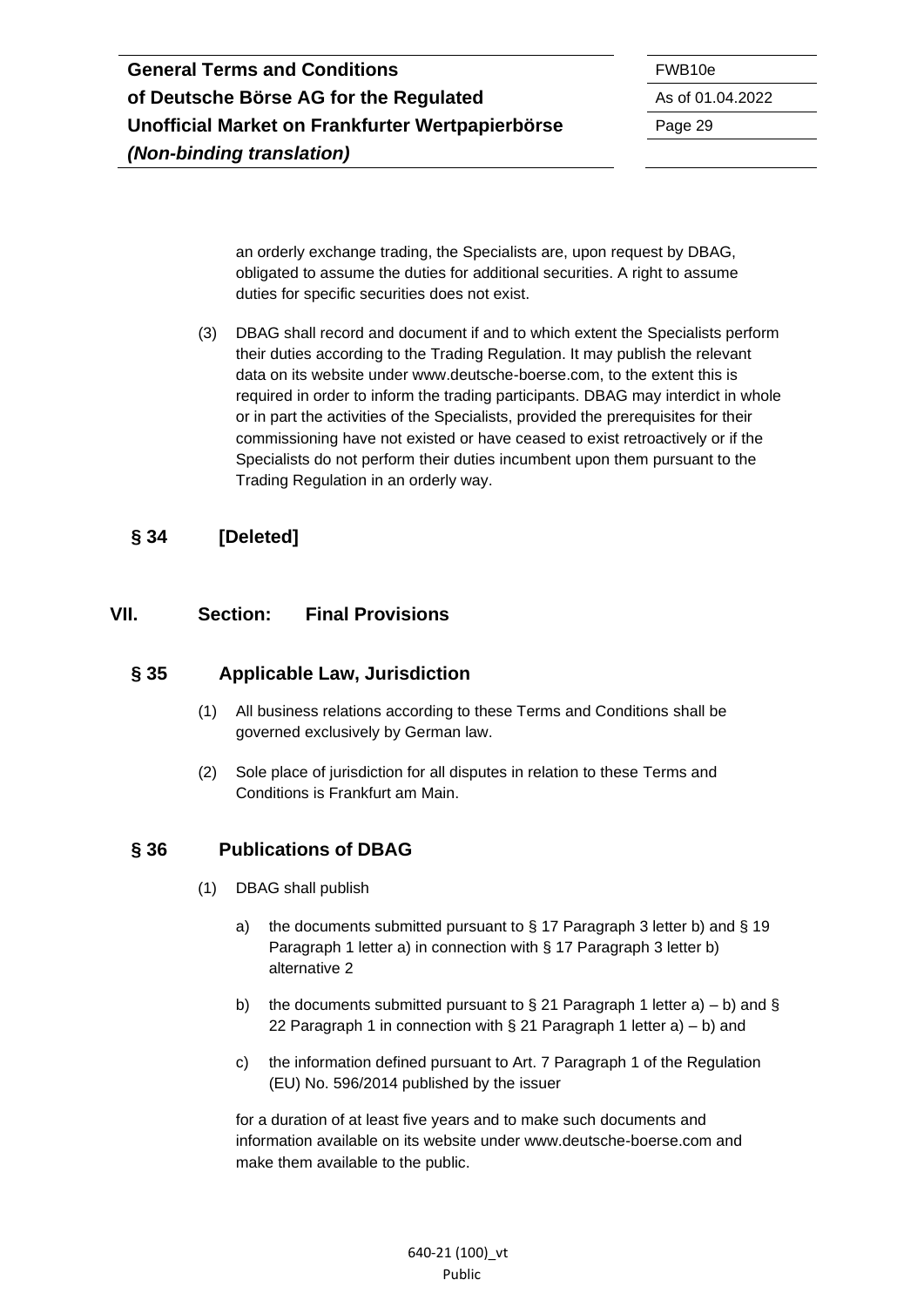- (2) Furthermore DBAG is entitled, for a duration of at least five years, to publish other documents submitted to it pursuant to § 8 Abs. 3, § 17 to 19, § 21 and § 22 and to make such documents available to the general public.
- (3) Provided that no other provisions exist, publications of DBAG pursuant to these Terms and Conditions shall occur on its internet website under www.deutscheboerse.com or by means of other electronic media for the duration of at least three trading days.

## <span id="page-29-0"></span>**§ 37 Liability of DBAG; Contributory Negligence**

- (1) DBAG shall be liable for damages caused culpably by the violation of a cardinal contractual obligation, such obligation being an obligation of DBAG pursuant to these Terms and Conditions. However, in case of simple negligence, the liability of DBAG shall be limited to the compensation of the typical foreseeable damage. Furthermore, the liability of DBAG shall be excluded provided that DBAG did not the damage intentionally or through gross negligence. The statutory liability of DBAG in particular in case of violation of life, body and health statutory liability shall remain unaffected.
- (2) DBAG shall not be liable for the accuracy of content, availability and up-todateness of the information included pursuant to these Terms and Conditions. DBAG shall not be liable for the creditworthiness of the issuer of the securities included in the Open Market.
- (3) DBAG shall make available on its internet pages under www.boersefrankfurt.de Research Reports and Research Updates created by an independent Research Provider on its own responsibility (without any accompanying checking or retrospective checking by DGAB regarding form or content) and for which the issuer has submitted information in compliance with its obligations pursuant to § 17 Paragraph 1 letter g) and § 21 Paragraph 1 letter c). DBAG is not liable for the contents of such Research Reports and Research Updates being correct, available, accurate, complete and up-to-date. DBAG shall not be obliged to provide such Research Reports and Research Updates.
- (4) If, by culpable behaviour, in particular by violation of obligations according to these Terms and Conditions, the Participant, the Applying Issuer, the guarantor or the Applying or supporting Capital Market Partner has contributed to the occurrence of the damage, the principles of contributory negligence determine to what extent DBAG and the Participant, the Applying Issuer, the guarantor or the Applying or supporting Capital Market Partner (hereinafter referred to by themselves or together as "Parties") have to bear the damage.
- (5) DBAG shall not be liable for damages which are attributable to force majeure, tumult, warlike or natural events or to other events for which it is not responsible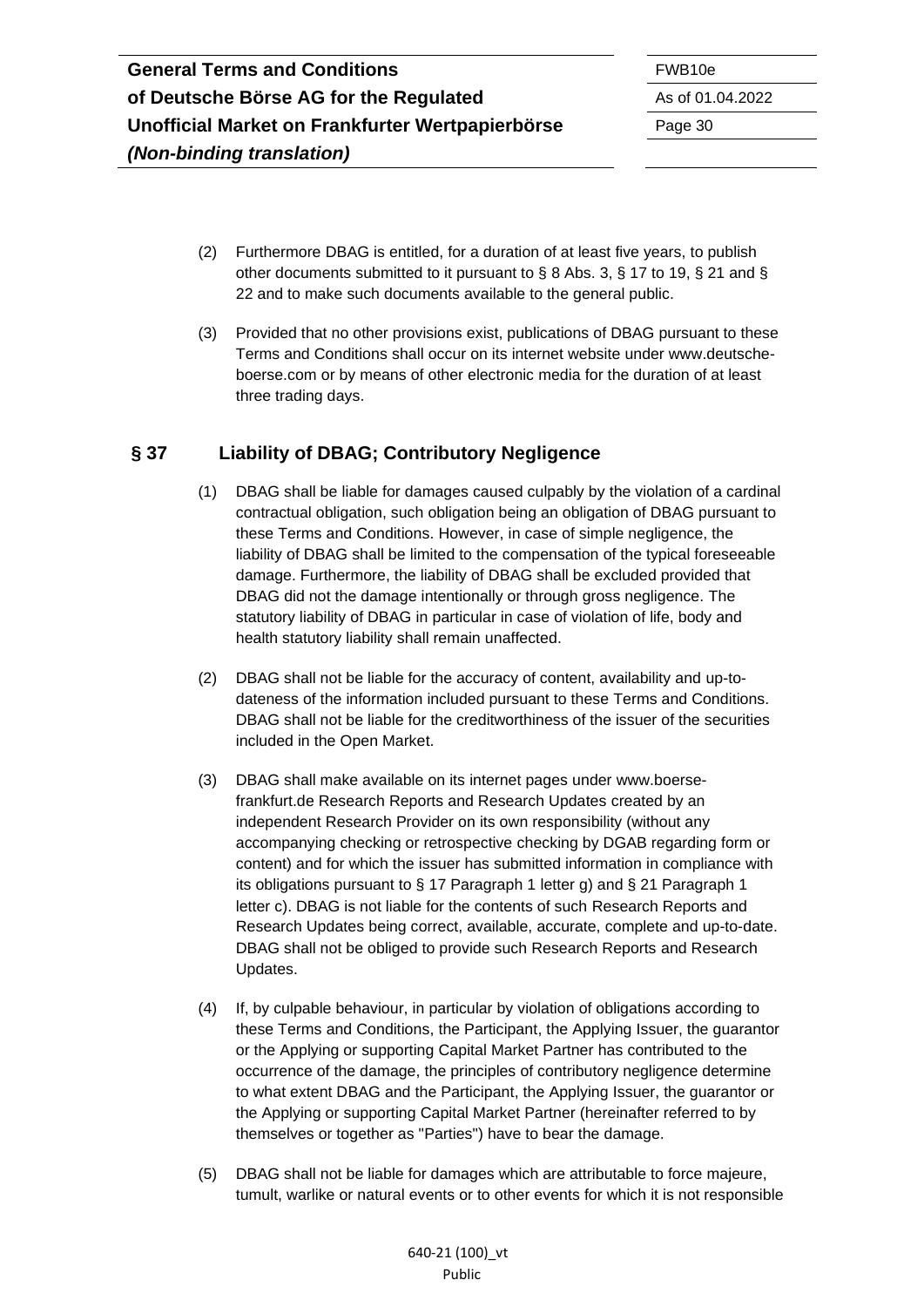(e.g. strike, lockout, traffic block, decrees by public authorities) or to technical problems which have been cause non-culpably.

## <span id="page-30-0"></span>**§ 38 Data Protection**

- (1) In order to fulfil their obligation to monitor the orderly trading and trade settlement, DBAG shall record incoming and outgoing calls on the telephone lines announced via circular. These recordings shall be deleted after expiration of ten years at the latest.
- (2) Data collected pursuant to Paragraph 1 whose nondisclosure is in the interests of the Participants, the Applying Issuer, the guarantors, the Applying or supporting Capital Market Partners (hereinafter referred to by themselves or together as "Parties") or third parties – in particular personnel data as well as operating and business secrets – shall only be used for the purpose named in Paragraph 1 and only if the clarification of facts relevant therefore is not possible or acceptable by other means of finding or evidence. In cases of Clause 1, collected data may be transferred to the authorities named in § 10 Paragraph 1 Clause 3 German Stock Exchange Act (Börsengesetz, BörsG), provided these authorities need to have knowledge of these data in order to fulfil their obligations.
- (3) The parties undertake, during and after the duration of their business relation, to keep secret and secure against unauthorised access all information which they have been granted access to by the respective other party, by their affiliates, consultants or by third parties acting on the behalf of such other party in connection with their business relation or which they have gained knowledge of.
- (4) Each party shall also submit all persons and companies, which are charged with the provision of services from this business relation to the same obligations to secrecy, which they have submitted to themselves. The parties are entitled to disclose information to companies being affiliated with such parties within the meaning of § 15 German Stock Corporation Act (Aktiengesetz, AktG) as well as to its service providers to the extent that such disclosure is necessary for business operations and to the extent that the recipient of such information is obligated to keep such information strictly confidential. Each party is entitled to disclose information to third parties, in particular to public bodies, to the extent that such disclosure is necessary because of applicable law of because of acts of authorities. The other party is to be provided advance notification of the disclosure in writing; in the event that such advance disclosure is not permissible, the notification shall occur immediately after elimination des impediment. § 10 BörsG shall remain unaffected.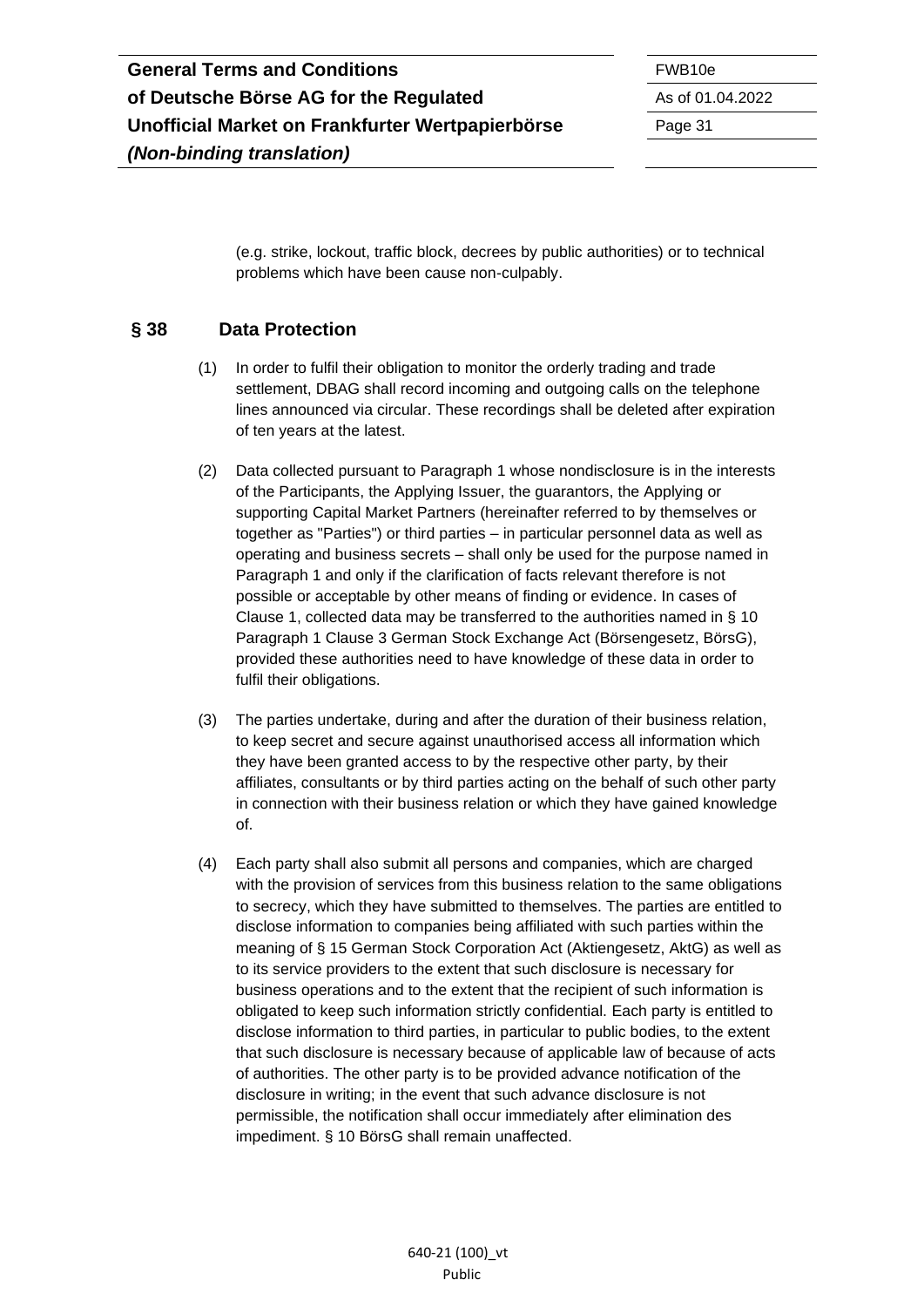- (5) The following information is exempt from the obligation to secrecy; information
	- which is in the public sphere and which was already known to the receiving party at the time of receipt or which was subsequently published by the forwarding party, or
	- which was developed independently and autonomously by the receiving party without having had knowledge or use of equivalent information of the other party, or
	- which was disclosed to the receiving party by a third party, such third party, to the best of the receiving party's knowledge, being entitled to such disclosure and not being submitted to an obligation to secrecy, or
	- which is allowed to be published in accordance with these General Terms and Conditions.

Companies which are affiliated with DBAG pursuant to § 15 AktG are entitled to record, process and use information if and only if

- a) they are obligated to keep such information secret,
- b) such recording, processing and usage occurs in order to carry out the contract or in order to analyse or improve the quality of their services or their service portfolio or for costumer information and
- c) in the case of such information consisting of personal data, the personal data is submitted to a company having its registered office in a member state of the European Union or in another contractual state of the agreement on the European Economic Area or which guarantees an appropriate level of data protection and provided that data secrecy pursuant to § 5 German Federal Data Protection Act (Bundesdatenschutzgesetz, BDSG) is preserved.
- (6) The Participant, the Applying Issuer, the guarantor and the Applying or supporting Capital Market Partner shall agree to the receipt of advertising materials from DBAG and from the companies affiliated with DBAG pursuant to § 15 AktG via electronic mail. Such agreement may be withdrawn free of charge at any time by sending an email to costumer.support@deutscheboerse.com.

#### <span id="page-31-0"></span>**§ 39 Fees**

(1) Fees are to be paid for the inclusion and trading (hereinafter "listing") of securities. The amount of the fees to be paid result from the fee list contained in these Terms and Conditions.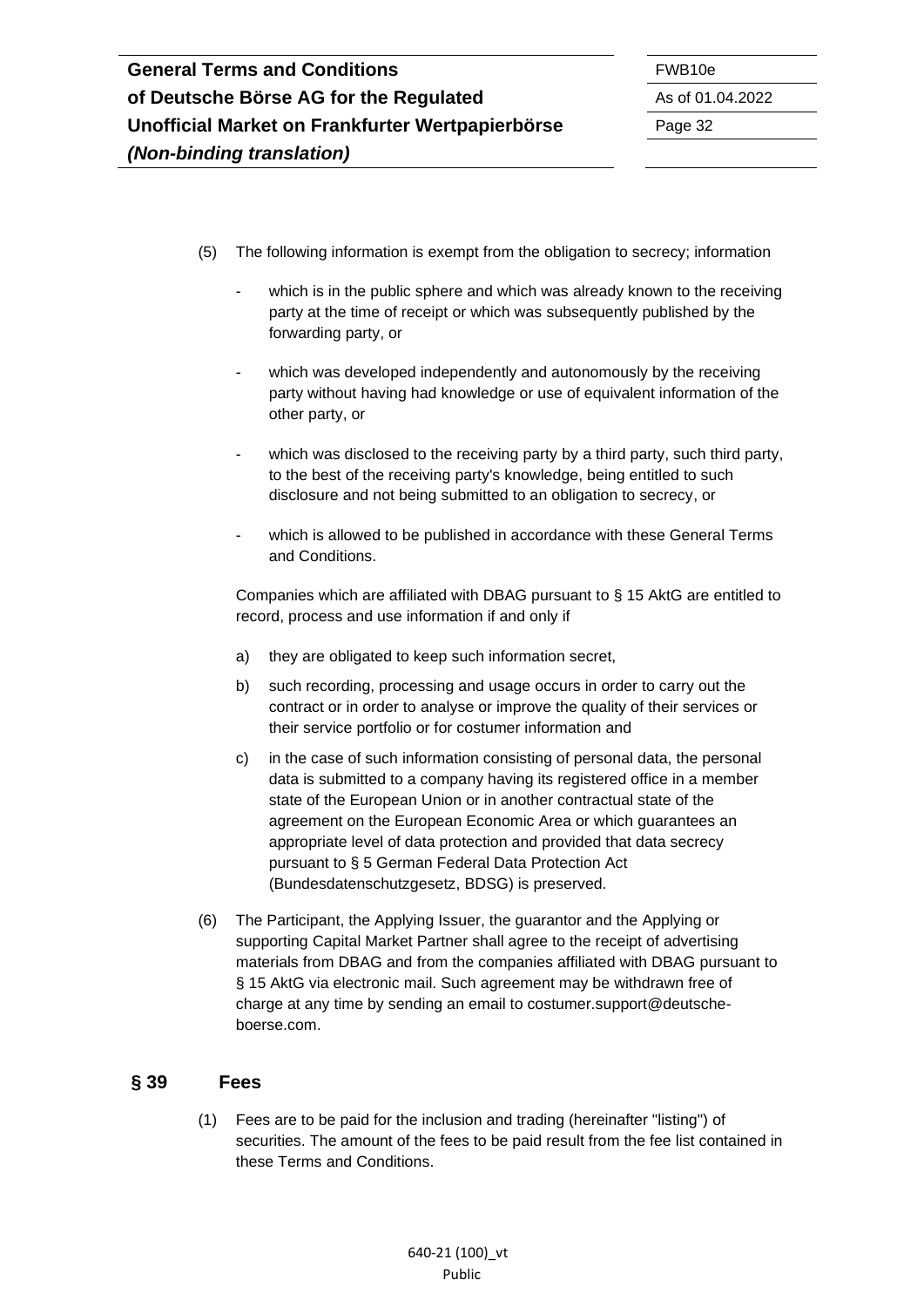- (2) The inclusion fee for inclusion in the Quotation Board is to be paid by the Applying Participant. In Scale, the inclusion fee is to be paid jointly and severally by the Applying Issuer, the guarantor as well as the Applying Capital Market Partner.
- (3) With regard to the determination of a variable inclusion fee pursuant to I. Number 2. a) of the Fee List, the market capitalisation is calculated by multiplying the number of included shares or certificates representing shares with the first price (opening price) on the first trading day.
- (4) In the case that
	- the inclusion application is withdrawn or
	- the inclusion procedure is terminated before DBAG has decided upon the inclusion due to grounds which lie in the responsibility of the party entitled to file the application,

DBAG may charge an inclusion fee in an amount which DBAG will determine in each individual case, taking into account all circumstances and particularly the amount of verification done by DBAG. The inclusion fee pursuant to Clause 1 must not exceed half the amount of the fee according to the Fee List.

- (5) The listing fee in Scale is to be paid jointly and severally by the Applying Issuer and the guarantor; Clause 1 shall also apply in the case of an inclusion in the Basic Board after termination of inclusion in Scale. With regard to issuers with several included classes of shares, the listing fee pursuant to II. Number 2 a) of the Fee List must be paid only once.
- (6) The obligation to pay the listing fee pursuant to II of the Fee List shall become effective for the first time in the calendar quarter in which the listing is first included. The obligation to pay the listing fee ends after the expiration of the calendar quarter in which, pursuant to § 14 Paragraph 1 or 2, § 27 Paragraph 1 or Paragraph 2 or § 30 Paragraph 1 or 2, the notice period expires or the termination becomes effective. There is no partial reimbursement of listing fees.
- (7) Irrespective of the fees according to the fee list, a fee in the amount of EURO 500 shall be levied from the applicant requesting cancellation of a transaction (mistrade application) having been accomplished during Continuous Auction. In case several mistrade applications requesting the cancellation of transactions have been submitted – such transactions having been accomplished as a result of partial executions of the same order or the same binding quote of the applicant – the fee in the amount of EURO 500 shall only be levied once.
- (8) In deviation of Paragraph 7, a fee in the amount of EURO 100 shall be levied from each trading participant involved in the transaction that requests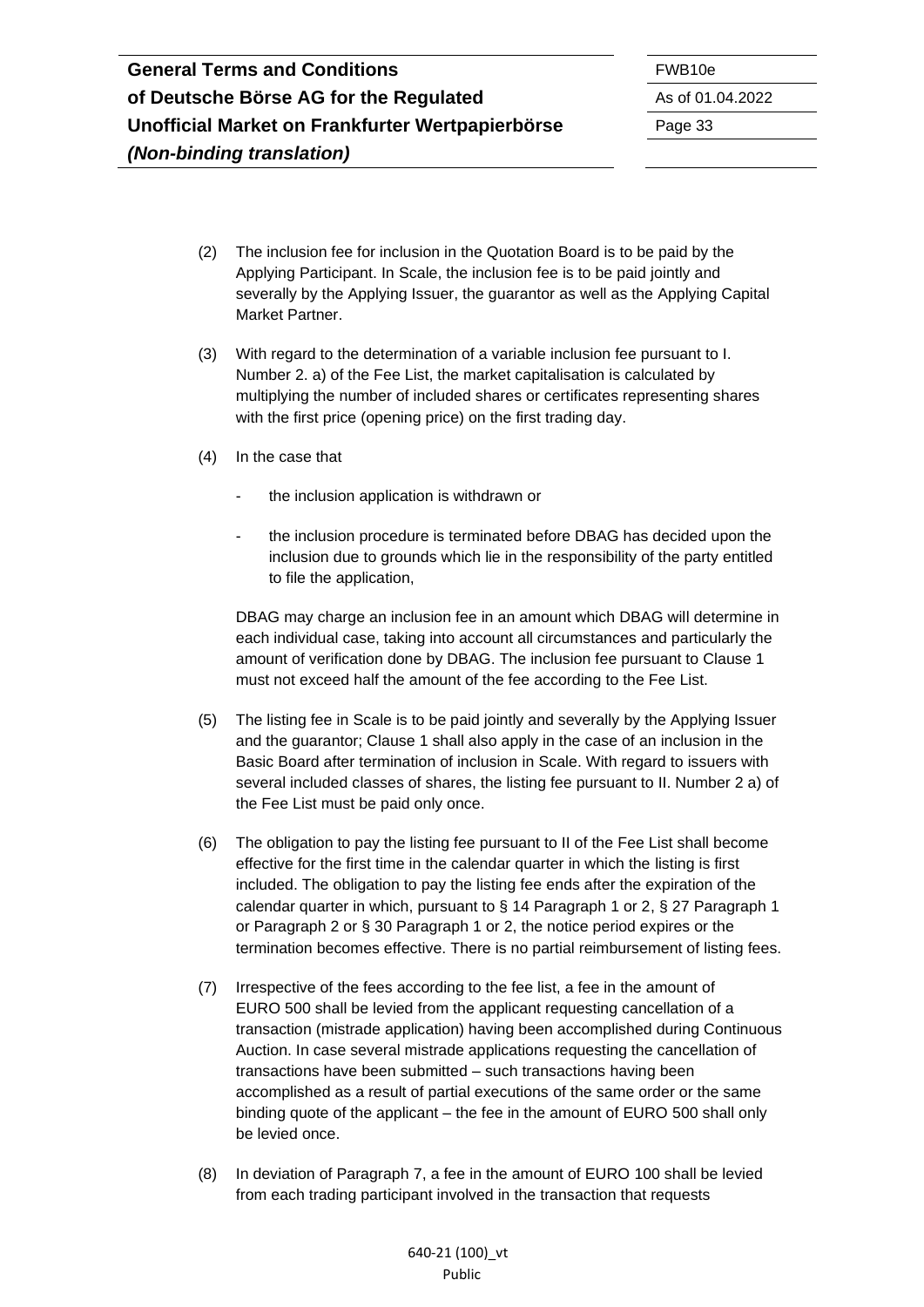cancellation of a transaction (mistrade application) having been accomplished through the TES order functionality for off-book trading.

(9) The fees to be paid are payable upon issuance of the invoice by DBAG.

#### <span id="page-33-0"></span>**§ 40 Amendments to the Terms and Conditions**

- (1) Amendments to these Terms and Conditions shall be made known to the Participants, the Applying Issuers, the guarantors and the supporting Capital Market Partners in writing or electronically no later than three weeks prior to their effective date. Such amendments shall be deemed approved if the Participant, the Applying Issuer, the guarantor or the supporting Capital Market Partner does not submit an objection in writing or electronically prior to such effective date. DBAG shall specifically point out such deemed approval in its offer.
- (2) In the case of an objection pursuant to Paragraph 1, DBAG may terminate its business relations to the Participant, the Applying Issuer, the guarantor or the supporting Capital Market Partner subject to a notice period of six weeks. The right to termination for good cause remains unaffected.

### <span id="page-33-1"></span>**VIII. Section: Transitional Provisions**

#### <span id="page-33-2"></span>**§ 41 Transitional Provisions**

- (1) Issuers whose shares or certificates representing shares (*Aktien vertretende Zertifikate, AvZ*) are already included in Scale before 01 April 2022 must
	- submit a confirmation in accordance with Annex 5 to rule-enforcement@deutsche-boerse.com before the end of 30 June 2022 and,
	- publish their financial analysis (Initial Research or Research Update) once at the latest before the end of 14 July 2022 in accordance with § 21 Paragraph 1 letter c) Page 6 and 7, if their financial year also ended before 31 December 2021.
- (2) § 9a of these Terms and Conditions becomes effective on 1 April 2022. The provision shall not apply to applications for inclusion of securities in the Quotation Board which have been submitted for the first time by the end of 31 March 2022, provided that no further application for inclusion is submitted for the same security by the end of the first countdown within the meaning of § 9a Paragraph 3 and 4 of these Terms and Conditions.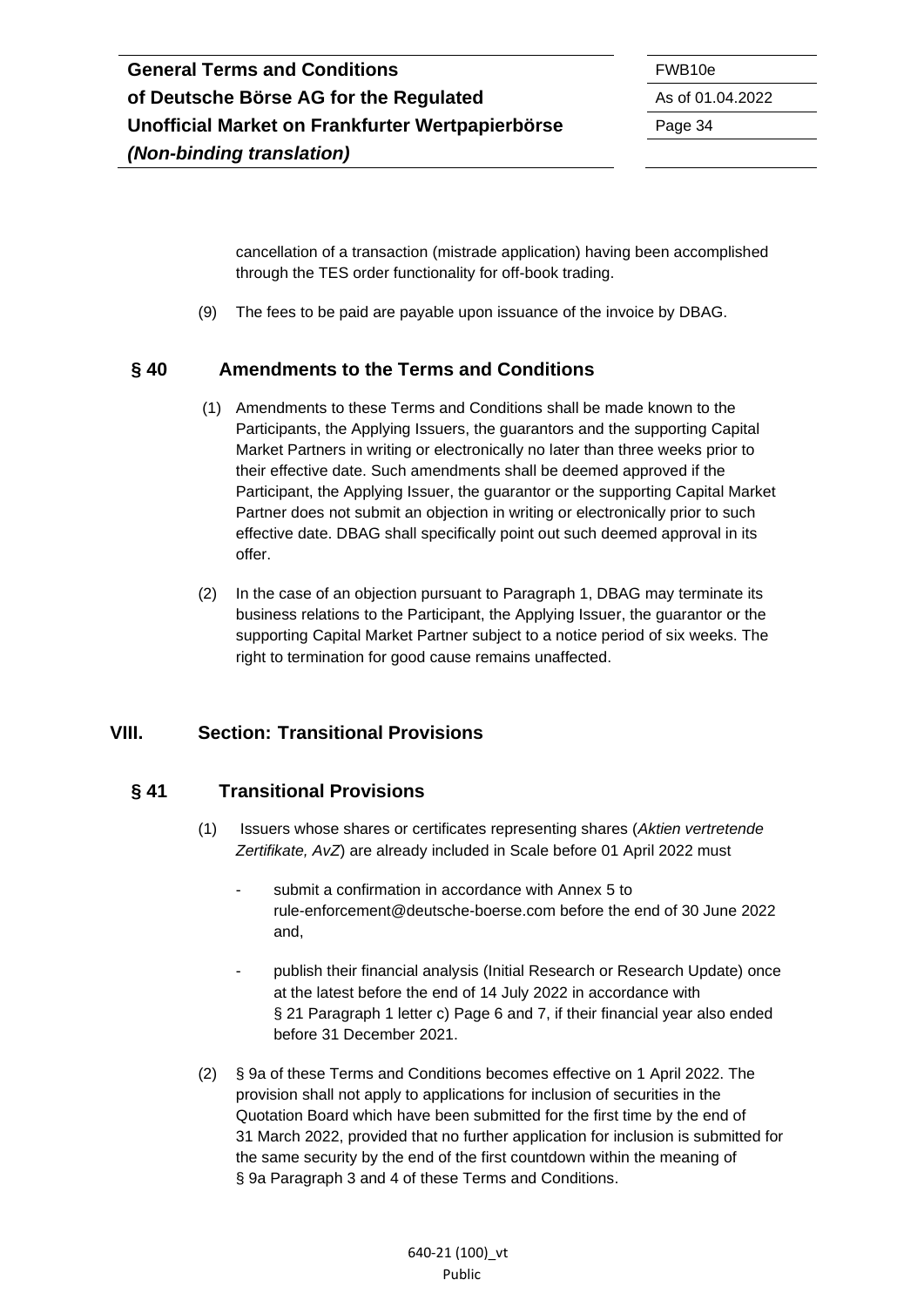| <b>General Terms and Conditions</b>              | FWB <sub>10e</sub> |
|--------------------------------------------------|--------------------|
| of Deutsche Börse AG for the Regulated           | As of 01.04.2022   |
| Unofficial Market on Frankfurter Wertpapierbörse | Page 35            |
| (Non-binding translation)                        |                    |

# <span id="page-34-0"></span>**Fee List**

## <span id="page-34-1"></span>**I. Inclusion Fee**

1.) The fee for inclusion in the Quotation Board shall be

| a)  | for shares and certificates representing<br>shares of the same category                     | EUR.       | 750   |
|-----|---------------------------------------------------------------------------------------------|------------|-------|
| b)  | for fund shares                                                                             | <b>EUR</b> | 50    |
| C)  | for bonds and other securities                                                              |            |       |
|     | (aa) generally                                                                              | <b>EUR</b> | 69    |
|     | (bb) provided that applications of more than one<br>Participant exist for the same security | <b>EUR</b> | 119   |
|     | (cc) provided that the security is included<br>according to letter b) or letter c)          | <b>EUR</b> | 3,000 |
| 2.) | The fee for inclusion in Scale with simultaneous inclusion<br>in the Basic Board amounts to |            |       |

a) for shares and certificates representing shares of the same category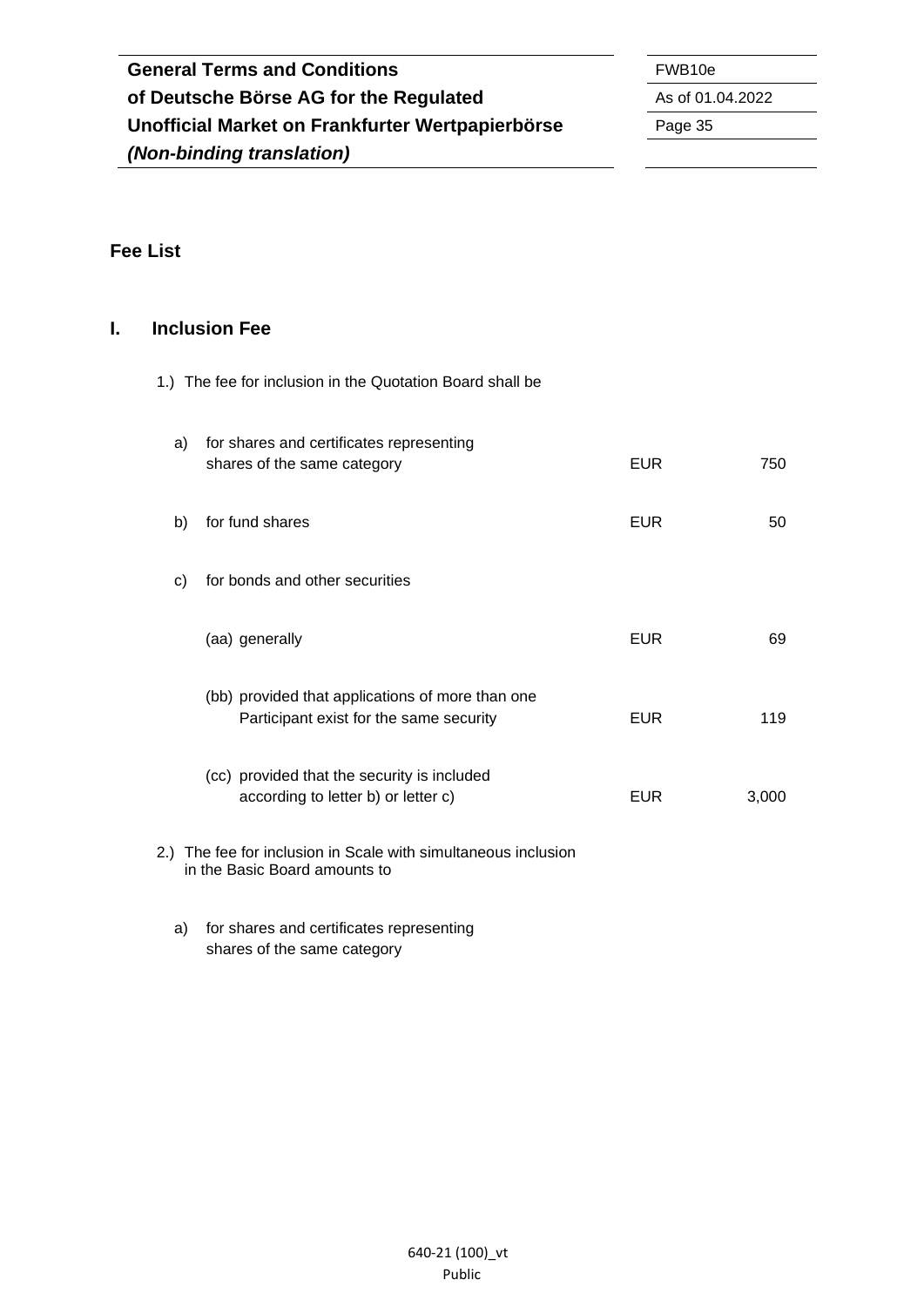| I) Minimum inclusion fee: EUR 20,000 |                                         |                                                                           |     |  |
|--------------------------------------|-----------------------------------------|---------------------------------------------------------------------------|-----|--|
|                                      |                                         |                                                                           |     |  |
|                                      |                                         | II) Variable inclusion fee                                                |     |  |
|                                      | Market capitalisation in million<br>EUR | Fee for each additional<br>(partial) million EUR market<br>capitalisation |     |  |
| greater than                         | less than<br>or equal to                |                                                                           |     |  |
|                                      | 30                                      |                                                                           |     |  |
| 30                                   | 50                                      |                                                                           | 700 |  |
| 50                                   | 100                                     |                                                                           | 350 |  |
| 100                                  | 250                                     |                                                                           | 250 |  |
| 250                                  |                                         |                                                                           |     |  |

*Example calculation:*

*On the basis of a market capitalisation of e.g. 260 million EUR, the fee for the inclusion would be calculated as follows:*

|    | Minimum inclusion fee (in EUR)                                                                     | 20,000     |            |        |
|----|----------------------------------------------------------------------------------------------------|------------|------------|--------|
| +  |                                                                                                    |            |            |        |
|    | Variable inclusion fee (in EUR)                                                                    |            |            |        |
|    | $30 \times 0 =$                                                                                    | $0 +$      |            |        |
|    | $20 \times 700 =$                                                                                  | $14,000 +$ |            |        |
|    | $50 \times 350 =$                                                                                  | $17,500 +$ |            |        |
|    | $150 \times 250 =$                                                                                 | $37,500 +$ |            |        |
|    | $10 \times 0 =$                                                                                    | $0 =$      |            |        |
|    | Result:                                                                                            | 69,000     |            |        |
|    | Total amount inclusion fee (in EUR)                                                                | 89,000     |            |        |
| b) | for bonds                                                                                          |            | <b>EUR</b> | 10,000 |
|    | 3.) The fee for re-inclusion in Scale with simultaneous inclusion in the Basic Board<br>amounts to |            |            |        |
| a) | for shares and certificates representing shares of the same category                               |            | <b>EUR</b> | 1,000  |
| b) | for bonds                                                                                          |            | <b>EUR</b> | 1,000  |
|    |                                                                                                    |            |            |        |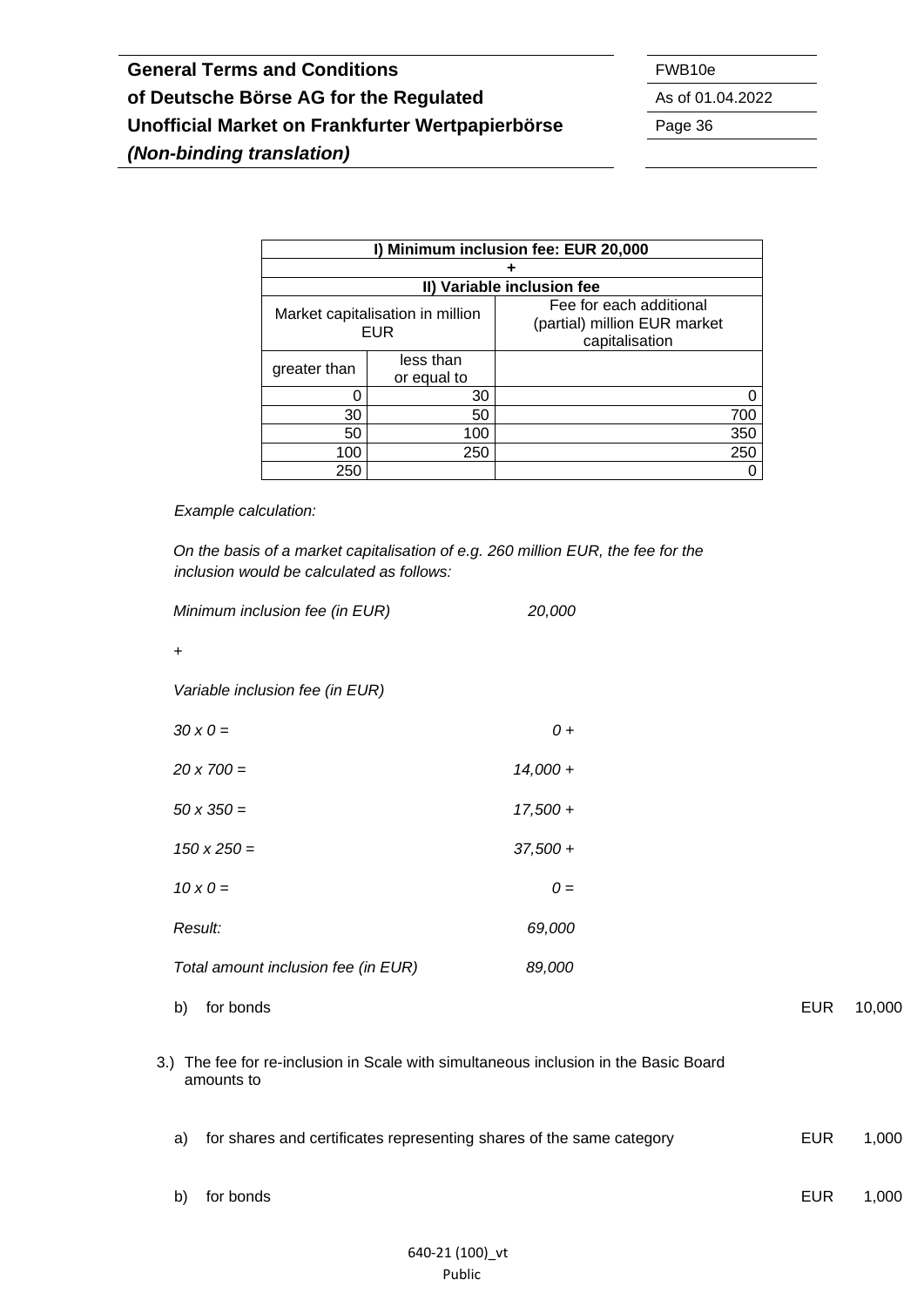| <b>General Terms and Conditions</b>              | FWB <sub>10e</sub> |
|--------------------------------------------------|--------------------|
| of Deutsche Börse AG for the Regulated           | As of 01.04.2022   |
| Unofficial Market on Frankfurter Wertpapierbörse | Page 37            |
| (Non-binding translation)                        |                    |

 $\overline{\phantom{a}}$  $\overline{\phantom{0}}$ 

# <span id="page-36-0"></span>**II. Listing Fee**

|                                                                                                                      | 1.) The fee for listing in the Quotation Board shall per<br>calendar quarter be |            |          |
|----------------------------------------------------------------------------------------------------------------------|---------------------------------------------------------------------------------|------------|----------|
| a)                                                                                                                   | for shares and certificates representing<br>shares of the same category         | <b>EUR</b> | $\Omega$ |
| b)                                                                                                                   | for fund shares                                                                 | <b>EUR</b> | 0        |
| $\mathsf{c})$                                                                                                        | for bonds and other securities                                                  | <b>EUR</b> | $\Omega$ |
| 2.) The fee for the listing in Scale with simultaneous inclusion in<br>the Basic Board shall per calendar quarter be |                                                                                 |            |          |
| a)                                                                                                                   | for shares and certificates representing<br>shares                              | <b>EUR</b> | 3,250    |
| b)                                                                                                                   | for bonds                                                                       | <b>EUR</b> | 2,500    |
| 3.) The fee for the listing in the Basic Board shall per calendar<br>quarter be                                      |                                                                                 |            |          |
| a)                                                                                                                   | for shares and certificates representing<br>shares of the same category         | <b>EUR</b> | 1,875    |
| b)                                                                                                                   | for bonds that do not fall under c)                                             | <b>EUR</b> | 1,875    |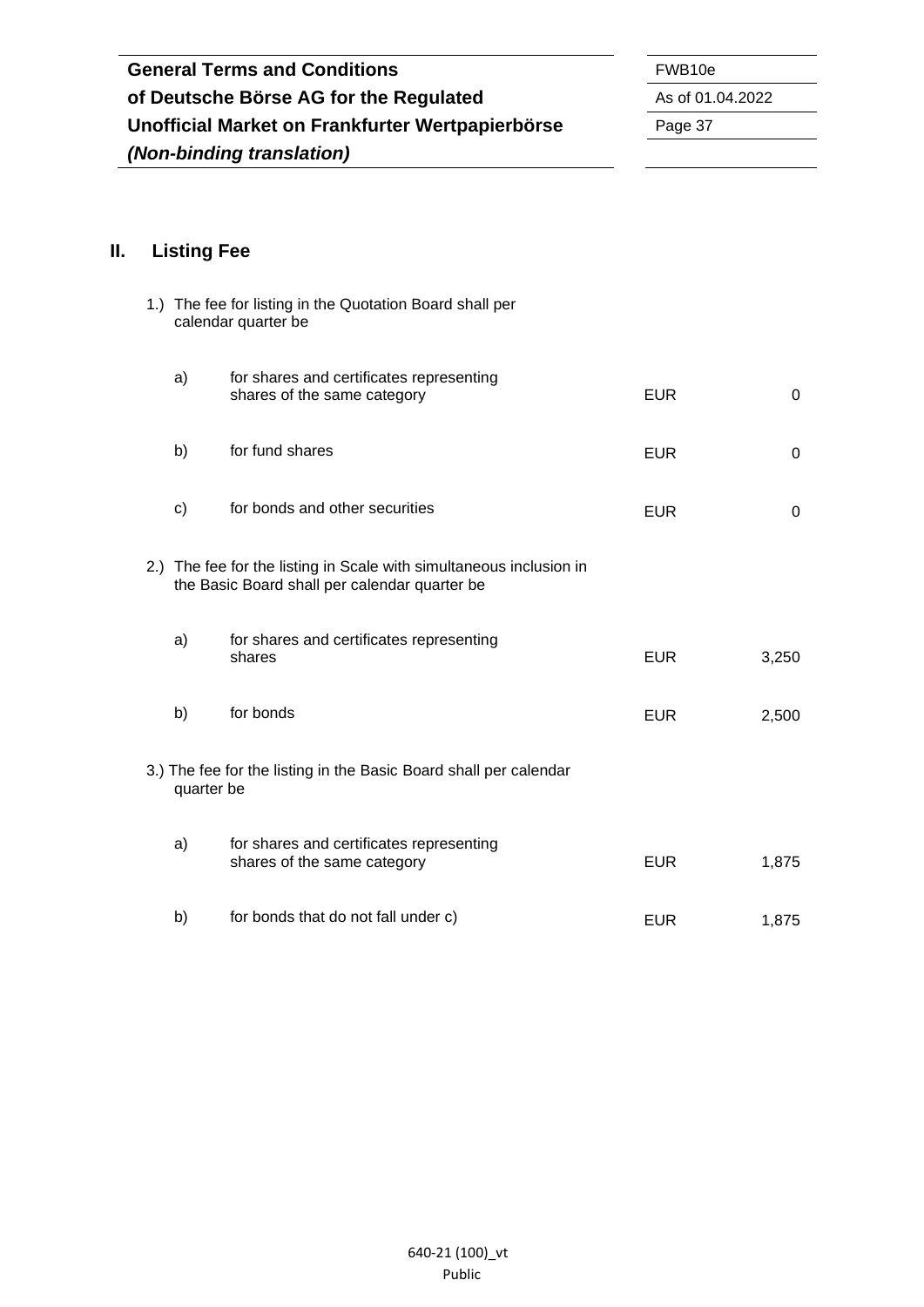#### <span id="page-37-0"></span>**Annex 1**

**Minimum contents for the contract between the Issuer and the supporting Capital Market Partner for the inclusion of shares or certificates representing shares or bonds in Scale with simultaneous inclusion in the Basic Board**

#### **I. Support before and during the filing of the application for inclusion**

The supporting Capital Market Partner undertakes to

- 1. conduct an informational talk with the issuer before the application for the inclusion of securities in Scale with simultaneous inclusion in the Basic Board is filed: during such talk the supporting Capital Market Partner shall inform and advise the issuer at least on the following topics:
	- **-** the issuer's follow-up obligations arising from inclusion pursuant to the General Terms and Conditions of Deutsche Börse AG for the Regulated Unofficial Market on Frankfurter Wertpapierbörse,
	- **-** the issuer's other statutory obligations related to inclusion, in particular in keeping with the Market Abuse Regulation (MAR) and the German Securities Trading Act (Wertpapierhandelsgesetz, WpHG), and
	- **-** the issuer's investor relations activity during the reporting year,
- 2. support and advise the issuer during the filing of the application for the inclusion of securities in Scale when drawing up the following documents:
	- the company profile,
	- the corporate calendar.

#### **II. Support throughout the period of inclusion**

Throughout the entire period of the inclusion of securities in Scale, the supporting Capital Market Partner undertakes to

- 1. conduct an informational talk with the issuer at least once a year, during which the supporting Capital Market Partner shall inform and advise the issuer at least on the following topics:
	- **-** the items specified under I. 1, and
	- **-** the potential admission of the securities to trading in the General Standard or the Prime Standard at FWB and the transparency requirement arising from such admission wherein the opportunities and requirements of the individual market segments shall be presented in detail and in a fair and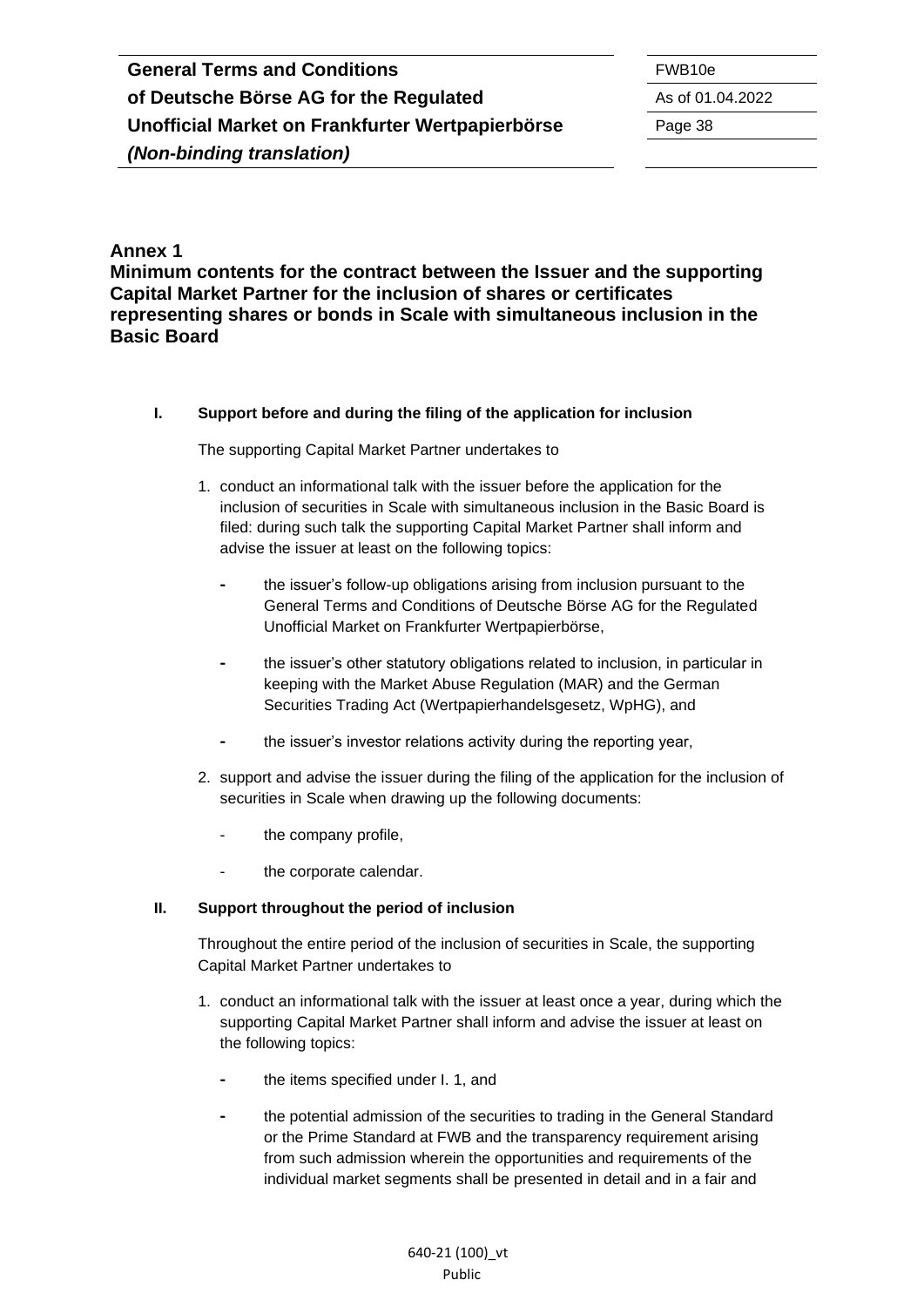balanced manner, and wherein the individual needs and objectives of the issuer shall be considered in particular,

2. continuously advise the issuer on questions concerning the follow-up obligations arising from inclusion, and to support such issuer in the creation and maintenance of mandatory follow-up documents and data.

#### **Please note:**

If, due to a changeover to another supporting Capital Market Partner, a contract is concluded between a supporting Capital Market Partner and an issuer which has already been included, the contract is only required to include the minimum content specified under Item II.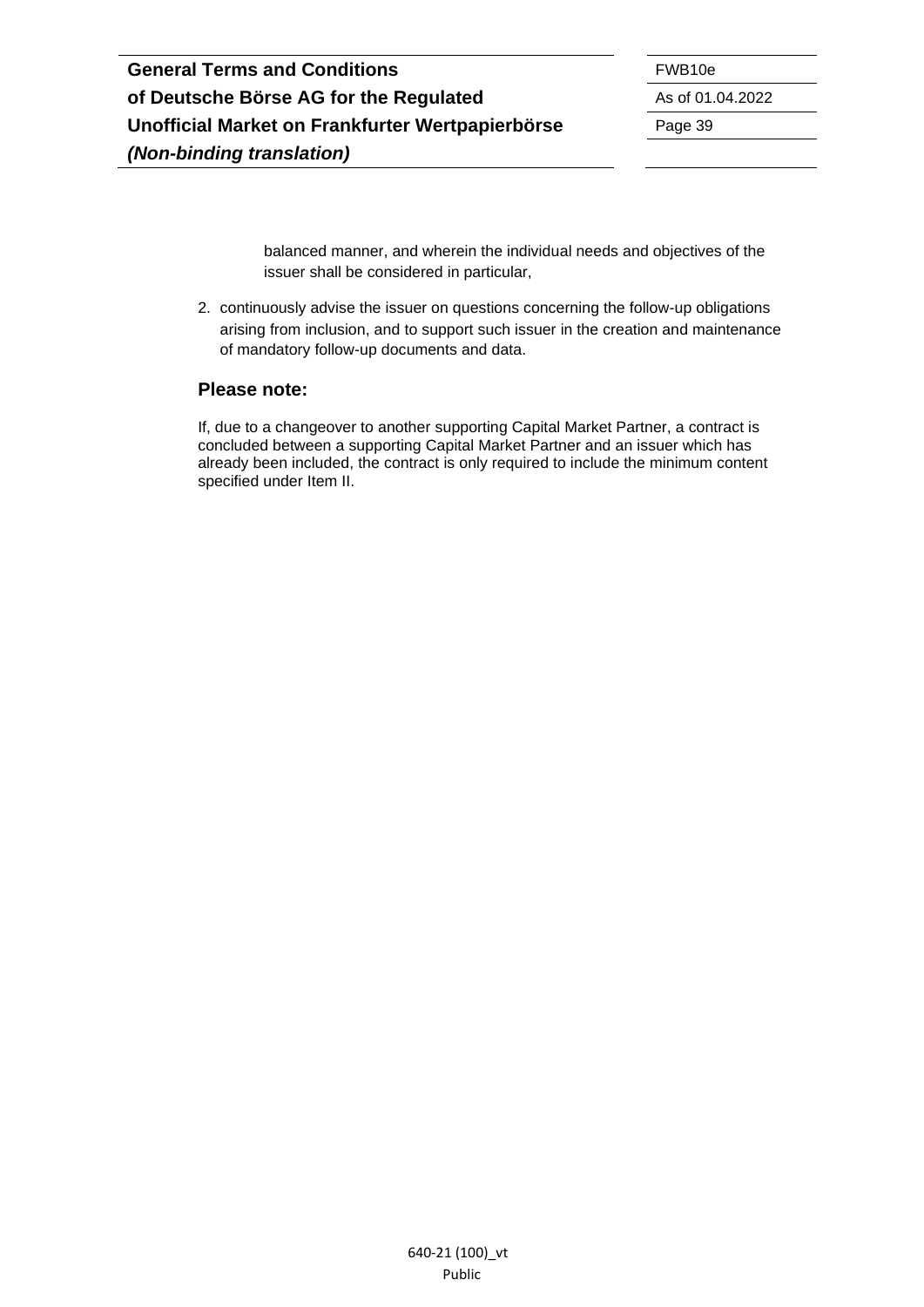#### <span id="page-39-0"></span>**Annex 2 Inclusion document for the inclusion in Scale with simultaneous inclusion in the Basic Board**

The inclusion document pursuant to § 17 Paragraph 1 letter b), Paragraph 3 letter b) must contain the least the information listed in the table below on the issuer's financial position, its future prospects and the rights attaching to its securities; the information must be objective, not be of advertising character and be presented in an easily analysable, concise and comprehensible form.

The inclusion document shall not contain information which is not essential or not specific to the issuer and the relevant securities; such inclusion document may also not omit any information which influence the evaluation of the issuer's financial position and future prospects.

#### **Please note:**

Pursuant to § 36 Paragraph 1 Letter a), the inclusion document may be published on the DBAG webpages at [www.deutsche-boerse-cash-market.com](http://www.deutsche-boerse-cash-market.com/) for the duration of five years.

| $\mathbf{I}$ | Introduction and warning notices                                                                                                                                                                                                                                                                                                                                                                                                                                                                                                                                                                                                                                                                                                                                                                                                                                                                                                                                          |  |  |
|--------------|---------------------------------------------------------------------------------------------------------------------------------------------------------------------------------------------------------------------------------------------------------------------------------------------------------------------------------------------------------------------------------------------------------------------------------------------------------------------------------------------------------------------------------------------------------------------------------------------------------------------------------------------------------------------------------------------------------------------------------------------------------------------------------------------------------------------------------------------------------------------------------------------------------------------------------------------------------------------------|--|--|
|              | Name of securities, ISIN;<br>Name, registered office and address of the issuer;<br>$\blacksquare$<br>Names and functions of the persons responsible for the inclusion document on the<br>$\overline{\phantom{a}}$<br>part of the issuer;<br>Name, registered office and address of the Applying Capital Market Partner;<br>$\blacksquare$<br>Date on which the inclusion document was reviewed by the Applying Capital Market<br>$\blacksquare$<br>Partner;                                                                                                                                                                                                                                                                                                                                                                                                                                                                                                               |  |  |
|              | Warning notices, specifying that<br>$\overline{\phantom{a}}$<br>the inclusion document does not constitute a prospectus pursuant to the<br>Regulation (EU) 2017/1129;<br>the inclusion document shall be created and may be published for the purpose<br>of inclusion in Scale - whereby Scale constitutes a market segment of a<br>multilateral trading facility and not of a regulated market -that the inclusion<br>document may not be used for a public offering, and that it will not be updated,<br>modified or supplemented after the time of inclusion;<br>the inclusion document was drawn up under the responsibility of the issuer and<br>the issuer is responsible for its content;<br>the Applying Capital Market Partner has reviewed the completeness,<br>$\overline{\phantom{m}}$<br>consistency and comprehensibility of the inclusion document (not its factual<br>accuracy);<br>DBAG has not verified the factual accuracy of the inclusion document. |  |  |
| Ш.           | <b>Essential information about the issuer</b>                                                                                                                                                                                                                                                                                                                                                                                                                                                                                                                                                                                                                                                                                                                                                                                                                                                                                                                             |  |  |
|              | Short description of the issuer of the securities including at least the following<br>information:<br>date and country of incorporation of the issuer;<br>domicile and legal form of the issuer, legislation under which it operates, its<br>$\overline{\phantom{a}}$<br>place of registration and registration number and its legal entity identifier (LEI);<br>the issuer's major shareholders, including information on whether it is directly or<br>$\overline{\phantom{a}}$<br>indirectly owned or controlled and by whom;<br>the identity of its key individuals responsible for managing the business;                                                                                                                                                                                                                                                                                                                                                             |  |  |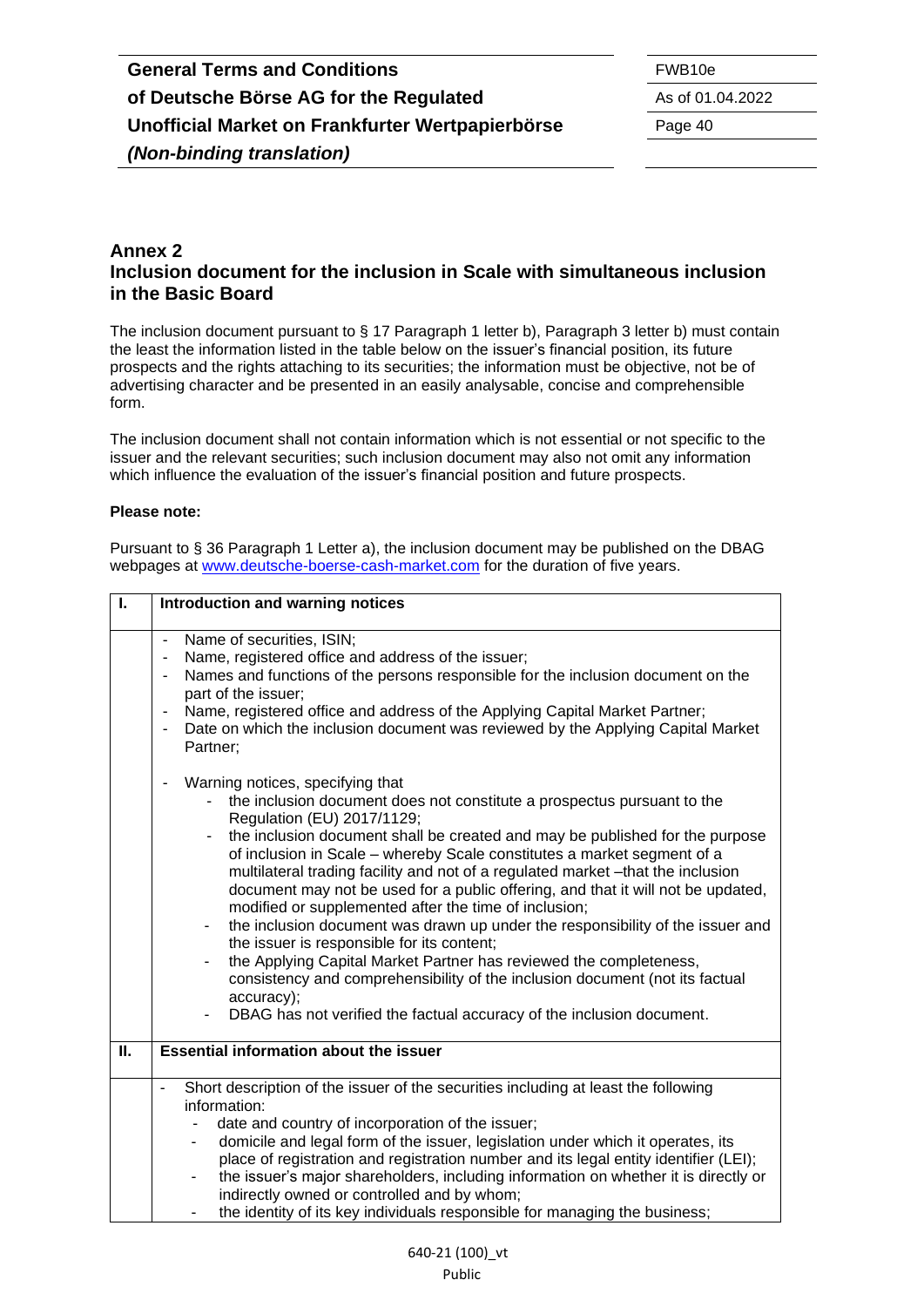|    | the identity of its statutory auditors;                                                                                                                                                                                                                                                                                                                                                                                                                                                                                                                                                                                                                                                                                                                                                                                                                                                                                                                                                                                                                                                                                                                            |  |
|----|--------------------------------------------------------------------------------------------------------------------------------------------------------------------------------------------------------------------------------------------------------------------------------------------------------------------------------------------------------------------------------------------------------------------------------------------------------------------------------------------------------------------------------------------------------------------------------------------------------------------------------------------------------------------------------------------------------------------------------------------------------------------------------------------------------------------------------------------------------------------------------------------------------------------------------------------------------------------------------------------------------------------------------------------------------------------------------------------------------------------------------------------------------------------|--|
|    | Short description of the issuer's business activities and prospects including at least<br>the following information:<br>history and development of the issuer;<br>nature of the issuer's current operations and principal activities including key<br>factors relating to it, stating the main categories of products sold and/or services<br>performed and identification of the principal markets in which the issuer<br>competes;<br>the most significant recent trends affecting the issuer and the industries in which<br>it operates;<br>any known trends affecting the issuer and the industries in which it operates;<br>۰.<br>if material to the issuer's business or profitability, a summary information<br>regarding the extent to which the issuer is dependent on patents or licenses,<br>industrial, commercial or financial contracts or new manufacturing processes;<br>all legal disputes which may significantly impact the issuer's assets and<br>liabilities, financial position or profits and losses;<br>any significant change in the issuer's financial position that occurred since the<br>publication of the last financial statements; |  |
|    | Statement by the issuer, specifying that the financial statements and management<br>$\overline{\phantom{0}}$<br>reports submitted pursuant to $\S$ 17 Paragraph 3 letters c) and d) have been published<br>and where they can be accessed;                                                                                                                                                                                                                                                                                                                                                                                                                                                                                                                                                                                                                                                                                                                                                                                                                                                                                                                         |  |
|    | Statement by the issuer, whether or not, in its opinion, its working capital is sufficient<br>for its present requirements, or, if not, how the issuer proposes to provide the<br>additional working capital needed;                                                                                                                                                                                                                                                                                                                                                                                                                                                                                                                                                                                                                                                                                                                                                                                                                                                                                                                                               |  |
|    | Short description of essential risk factors specific to the issuer and how each of them<br>$\qquad \qquad \blacksquare$<br>may affect the issuer and the securities to be included;                                                                                                                                                                                                                                                                                                                                                                                                                                                                                                                                                                                                                                                                                                                                                                                                                                                                                                                                                                                |  |
|    | Short description of the issuer's administrative, management and supervisory bodies<br>$\blacksquare$<br>and of its senior management, including at least the following information for each<br>member:<br>name and function;<br>amount of remuneration paid including benefits in kind and shareholding as well<br>as options on the issuer's shares;<br>any convictions in relation to fraudulent offences, any bankruptcies,<br>receiverships or liquidations, any official public incrimination and/or sanctions by<br>statutory or regulatory authorities (including professional bodies) for at least the<br>previous five years.                                                                                                                                                                                                                                                                                                                                                                                                                                                                                                                            |  |
| Ш. | Essential information about the securities and the inclusion                                                                                                                                                                                                                                                                                                                                                                                                                                                                                                                                                                                                                                                                                                                                                                                                                                                                                                                                                                                                                                                                                                       |  |
|    | Short description of the securities to be included, including at least the following<br>information:<br>type and class of securities, and ISIN;<br>to the extent possible, a description of the type of investor to which the<br>securities are intended to be offered, in particular, in terms of the ability to bear<br>investment loss and the investment horizon;<br>currency and denomination of securities, if applicable;<br>number of shares issued and fully paid and number of shares issued but not<br>fully paid;<br>par value per share, or note that the shares have no par value;                                                                                                                                                                                                                                                                                                                                                                                                                                                                                                                                                                   |  |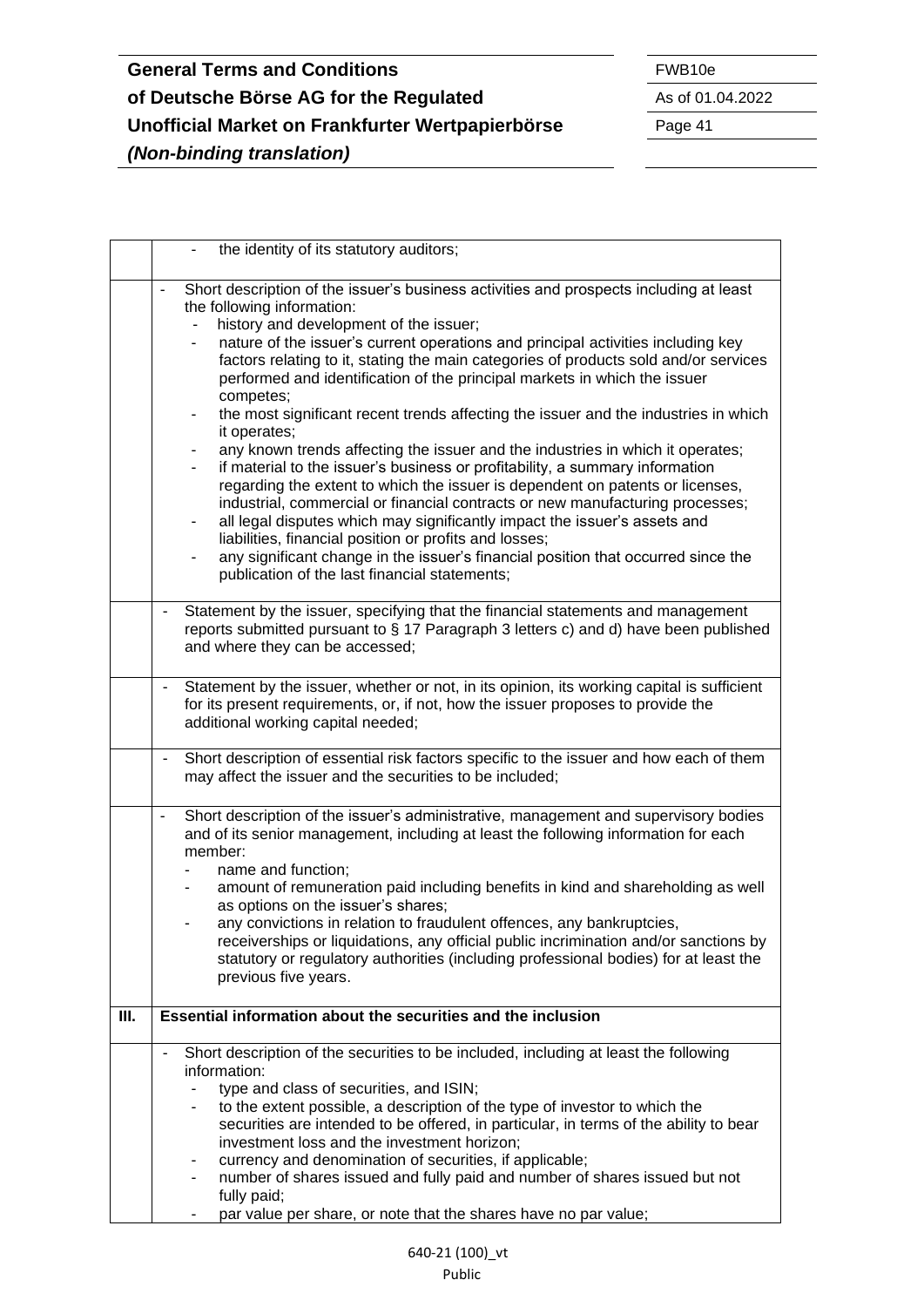|     | terms and conditions of the securities and a description of any rights attached to                                     |  |
|-----|------------------------------------------------------------------------------------------------------------------------|--|
|     | the securities:                                                                                                        |  |
|     | the relative seniority of the securities in the issuer's capital structure in the event<br>of the issuer's insolvency; |  |
|     | any restrictions on the free transferability of the securities;<br>٠                                                   |  |
|     | dividend or payout policy, if applicable;<br>٠                                                                         |  |
|     | description of any existing share participation programme (stock options,<br>$\overline{\phantom{0}}$                  |  |
|     | employee stock option programme);                                                                                      |  |
|     |                                                                                                                        |  |
|     | Short description of existing lock-up agreements, including at least the following<br>$\overline{\phantom{0}}$         |  |
|     | information:                                                                                                           |  |
|     | the parties involved;                                                                                                  |  |
|     | content of and exceptions of the agreement;                                                                            |  |
|     | indication of the period of the "lock up";                                                                             |  |
|     |                                                                                                                        |  |
|     | Short description of essential risk factors specific to the securities and how each of                                 |  |
|     | them may affect the issuer and the securities to be included;                                                          |  |
|     |                                                                                                                        |  |
|     | Short explanation of the reasons for the inclusion in Scale as well as, where<br>$\blacksquare$                        |  |
|     | applicable, the use and estimated net amount of the proceeds;                                                          |  |
|     |                                                                                                                        |  |
|     | Short description of other relevant information, in particular a list of any material<br>$\blacksquare$                |  |
|     | interests (including conflicting interests) relevant to the issue, detailing the persons                               |  |
|     | involved and the nature of the interests; this also includes a list of any extra-                                      |  |
|     | professional occupations of members of the issuer's administrative, management or                                      |  |
|     | supervisory bodies as well as of its senior management which may constitute a                                          |  |
|     | possible conflict of interest with the issuer's original business model.                                               |  |
| IV. | Additional information in case of certificates representing shares                                                     |  |
|     |                                                                                                                        |  |
|     | information about the issuer of the certificates representing shares;<br>$\overline{\phantom{a}}$                      |  |
|     | information about the underlying shares;<br>$\overline{\phantom{a}}$                                                   |  |
|     | information about the certificates representing shares;<br>$\blacksquare$                                              |  |
|     | essential information about the issue of the certificates representing<br>$\overline{\phantom{a}}$                     |  |
|     | shares.                                                                                                                |  |
| v.  | <b>Statements</b>                                                                                                      |  |
|     |                                                                                                                        |  |
|     | by the persons responsible for the inclusion document (name, registered office and                                     |  |
|     | address of the issuer/names and functions of the issuer's administrative,                                              |  |
|     | management or supervisory body), declaring that, to the best of their knowledge, the                                   |  |
|     | information contained in the inclusion document is in accordance with the facts and                                    |  |
|     | that the inclusion document makes no omission likely to affect its import (date,                                       |  |
|     |                                                                                                                        |  |
|     | signatures);                                                                                                           |  |
|     |                                                                                                                        |  |
|     | by the Applying Capital Market Partner (name, registered office and address of the                                     |  |
|     | Applying Capital Market Partner /names and functions of the Applying Capital Market                                    |  |
|     | Partner's administrative, management or supervisory body), declaring that, to the                                      |  |
|     | best of their knowledge, the information contained in the inclusion document is                                        |  |
|     |                                                                                                                        |  |
|     | complete, consistent and comprehensible (date, signatures).                                                            |  |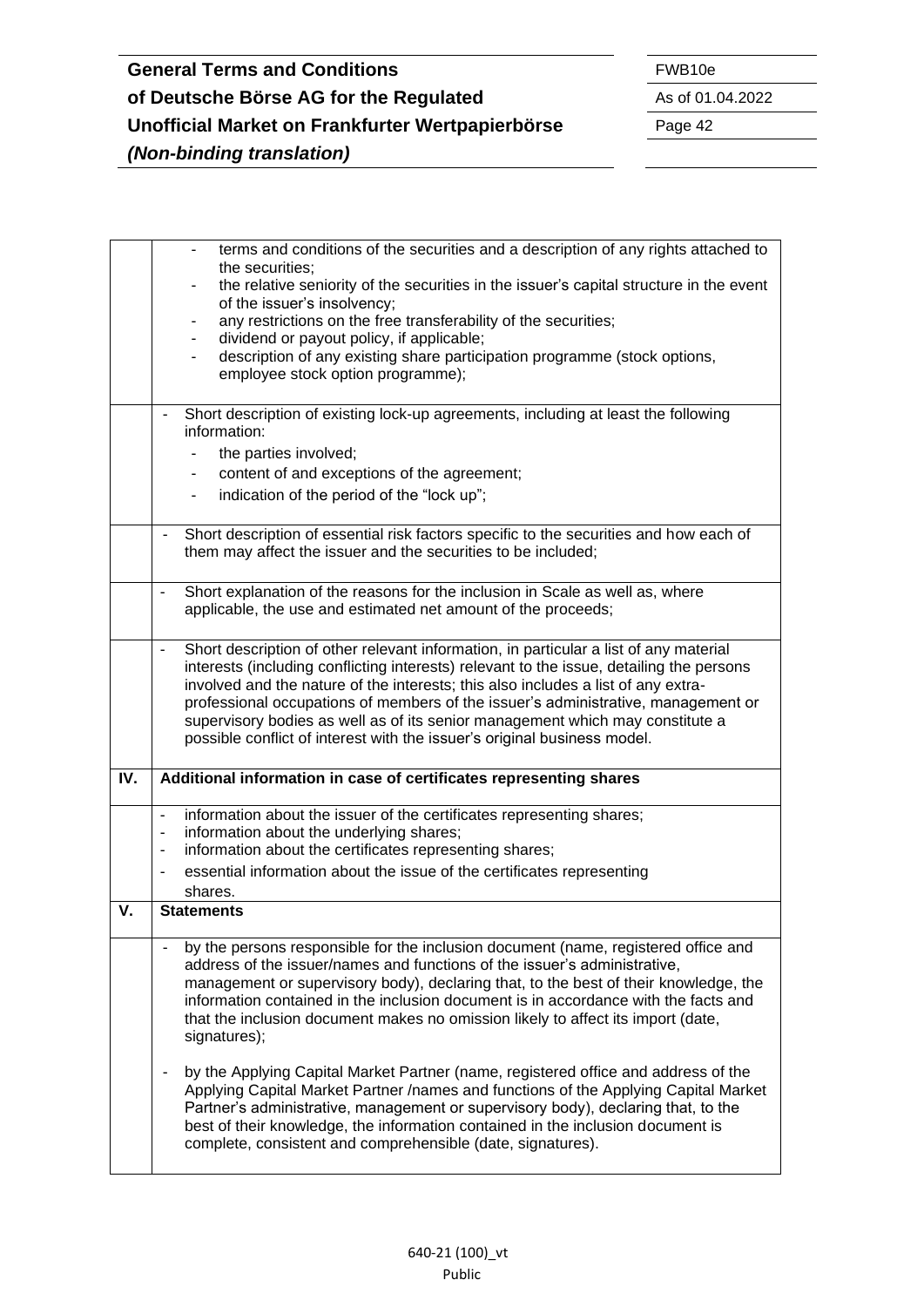#### <span id="page-42-0"></span>**Annex 3 Confirmation of the Applying Capital Market Partner concerning the appropriateness of the Issuer for Scale**

We, **company / registered office of the Applying Capital Market Partner**, here certify with regard to the issuer of the securities (ISIN) to be included in Scale, **company / registered office of the issuer** (hereinafter "Issuer"), that an appropriate legal and financial due diligence has been conducted concerning the issuer for the purpose of IPO according to which we have resumed that

- **I. the company has been founded orderly in accordance with the law applicable to the issuer and is an existing company,**
- **II. the securities to be included have been issued in accordance with the law applicable to the issuer and comply with the provisions applicable to the securities,**
- **III. the issuer conducts an operative business,**

#### **IV. the issuer meets at least three of the following criteria/key figures**

[in case of Number 1 letter a) to letter c), please provide the actual figures based on the latest reviewed annual financial statements or consolidated financial statements, respectively, and, if one of the criteria is not met, provide a brief explanation]:

#### **1. in case of shares or certificates representing shares to be included:**

- a) Turnover at least EUR 10 million
- b) Earnings of the year at least EUR 0
- c) Equity capital shown in the balance more than EUR 0
- d) Number of employees of the issuer at least 20 people
- e) Accumulated, equity capital before IPO at least EUR 5 million

Contributions in foreign currencies must correspond with the respective contribution in EUR.

#### **2. in case of bonds to be included:**

- Relationship of earnings for the year before interest and taxes to interest and similar expenses (EBIT Interest Coverage): minimum 1.5
- Relationship of earnings for the year before interest, taxes and goodwill impairment regarding material and immaterial fixed assets to interest and similar expenses (EBITDA Interest Coverage): minimum 2.5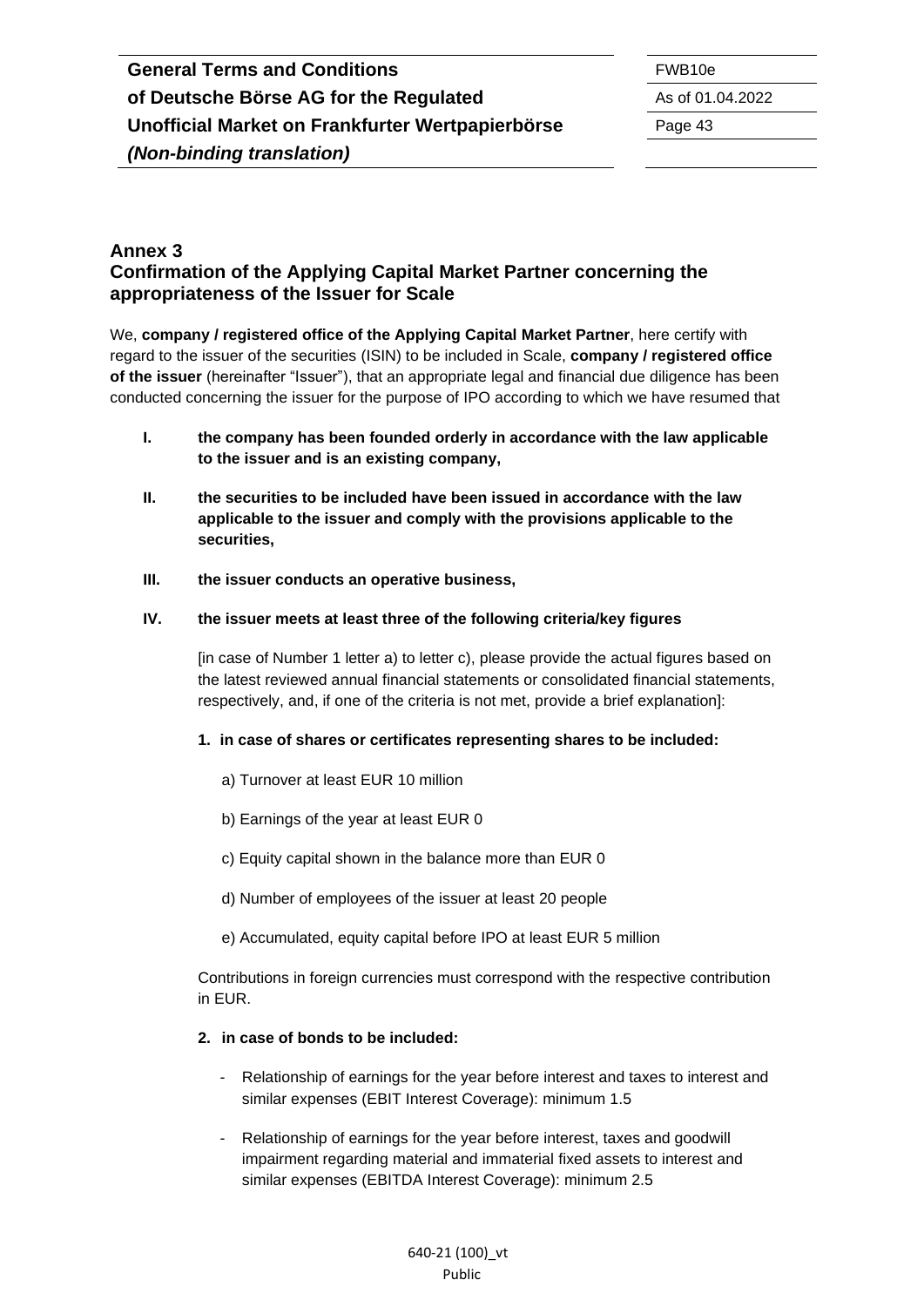- Ratio of total liabilities to net profit for the period before interest, taxes, depreciation and amortisation (Total Debt/EBITDA): maximum 7.5
- Ratio of net liabilities to net profit for the period before interest, taxes, depreciation and amortisation assets (Total net debt/EBITDA): maximum 5
- Relationship of liable equity capital to the modified total assets (Risk Bearing Capital): minimum 0.20
- Relationship of the overall financial liabilities to the overall financial liabilities plus equity capital (Total Debt / Capital): maximum 0.85

#### **V. the issuer has made arrangements with regard to**

- an internal risk management for the identification, analysis and control of entrepreneurial risks
- an internal system for compliance with its publication and notification obligations,
- internal compliance provisions which ensure the compliance of the issuer's action with applicable law,
- the support of shareholders, investors and analysts,
- **VI. and the Executive Board and the Supervisory Board of the issuer have sufficient expertise or experience in connection to the exercise of their respective tasks;**

our review was, in particular, based on the following criteria:

- Talks with all Executive Board and Supervisory Board members
- Review of CVs of all Executive Board and Supervisory Board members and
- Evaluation of all information publicly available concerning all Executive Board and Supervisory Board members

Date/ Signature of the Applying Capital Market Partner

\_\_\_\_\_\_\_\_\_\_\_\_\_\_\_\_\_\_\_\_\_\_\_\_\_\_\_\_\_\_\_\_\_\_\_\_\_\_\_\_\_\_\_\_\_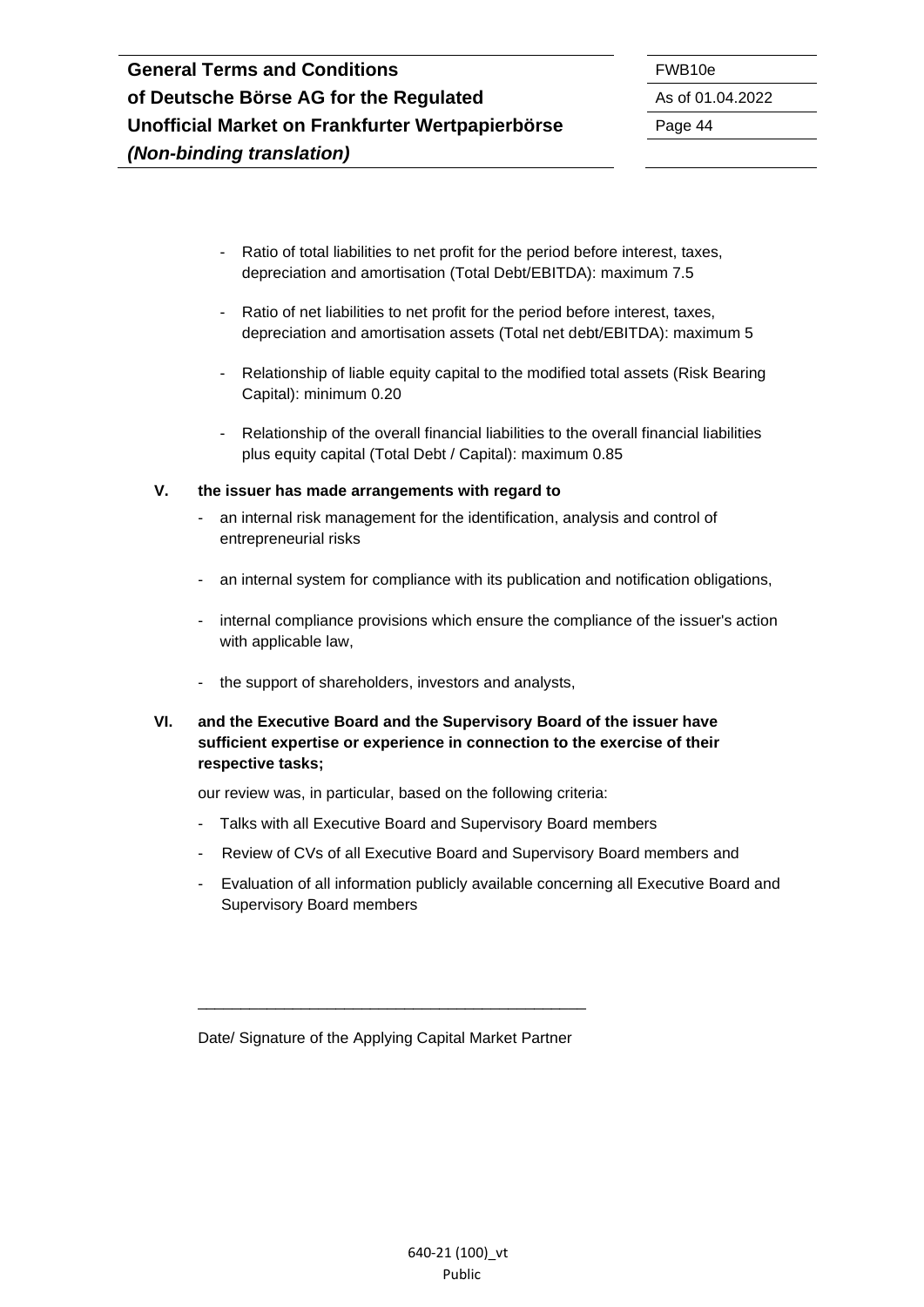# **General Terms and Conditions** FWB10e **of Deutsche Börse AG for the Regulated** As of 01.04.2022 **Unofficial Market on Frankfurter Wertpapierbörse** Page 45 *(Non-binding translation)*

### <span id="page-44-0"></span>**Annex 4 Company profile**

The company profile must contain the following, essential company data, trading data and securities data (hereinafter jointly referred to as "data").

A current version of the company profile must be submitted to DBAG when applying for inclusion in Scale (pursuant to § 17 Paragraph 3 letter h)) as well as immediately in case of any change with regard to the data (pursuant to  $\S$  21 Paragraph 1 letter g) aa)).

Unless otherwise labelled, the data shall be published on the internet pages of DBAG under [www.boerse-frankfurt.de.](http://www.boerse-frankfurt.de/)

Corporate information:

- Company and Company logo
- Company address/registered office
- Telephone number
- Fax number
- Internet address
- Mail address of the issuer
- Date of incorporation
- Country of incorporation
- End of financial year
- Accounting standard
- Obligation to consolidate (yes/no) [Please note: will not be published on the internet pages of DBAG]
- Names and functions of the legal representatives (Executive Board Members or Members of the Board of Management)
- Mail address of the legal representative(s) [Please note: will not be published on the internet pages of DBAG]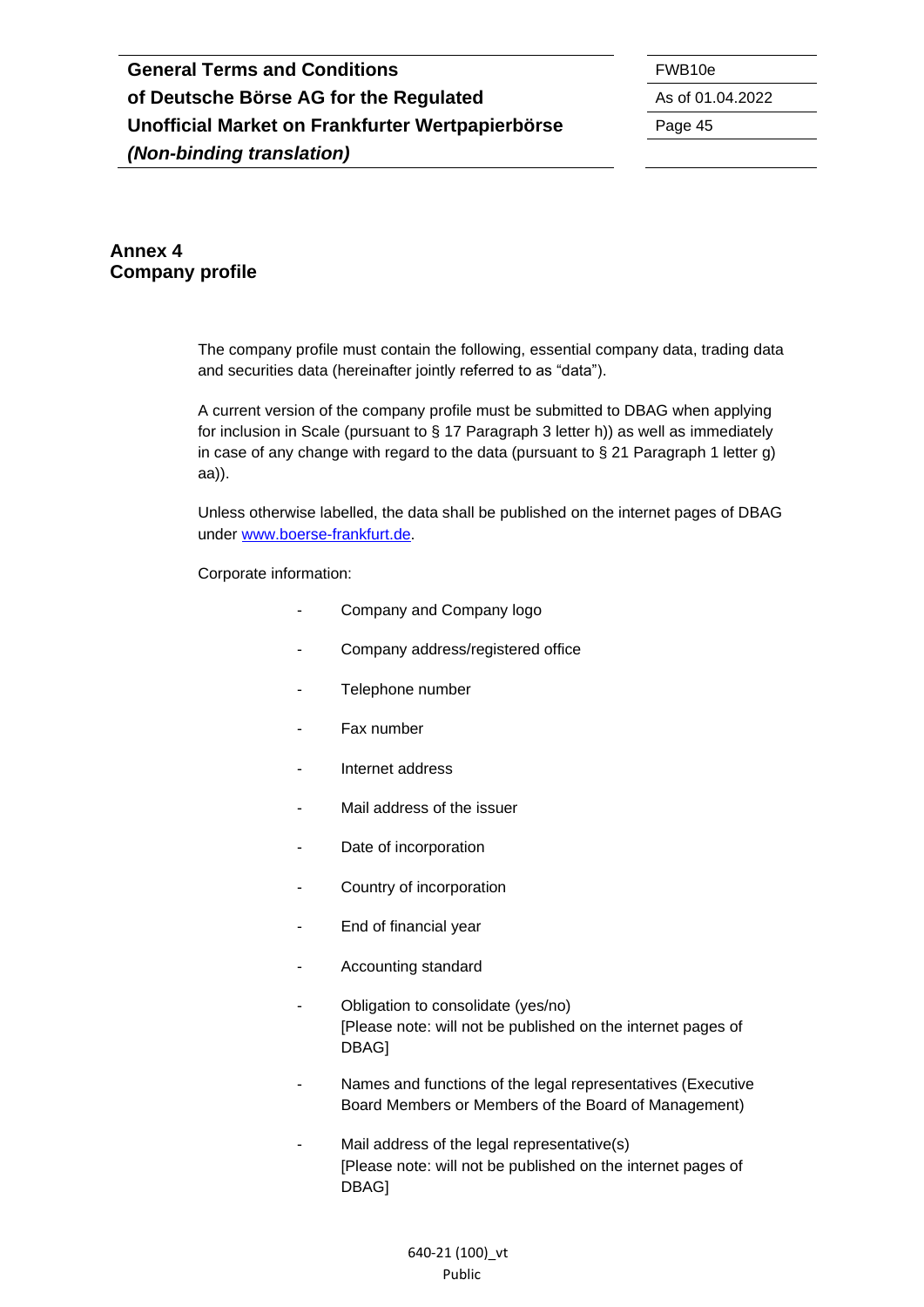- Names of the Supervisory Board Members (to the extent such names are available)
- Name of the Applying Capital Market Partner
- Name of the supporting Capital Market Partner

Description of the business (please limit to 500 characters):

- Descriptions of the operative business
- Business segments and products

Essential trading data:

- ISIN
- Trading venue (Xetra and/or Frankfurt)
- Specialist (if known)
- Designated Sponsor (if applicable)

Essential securities data:

- ➢ In case of shares or certificates representing shares:
	- **-** total number of shares or certificates representing shares
	- **-** amount of nominal capital
	- **-** shareholders' or bearers' structure
- ➢ In case of bonds:
	- **-** issuance volume
	- **-** placed issuance volume
	- **-** currency
	- **-** division into shares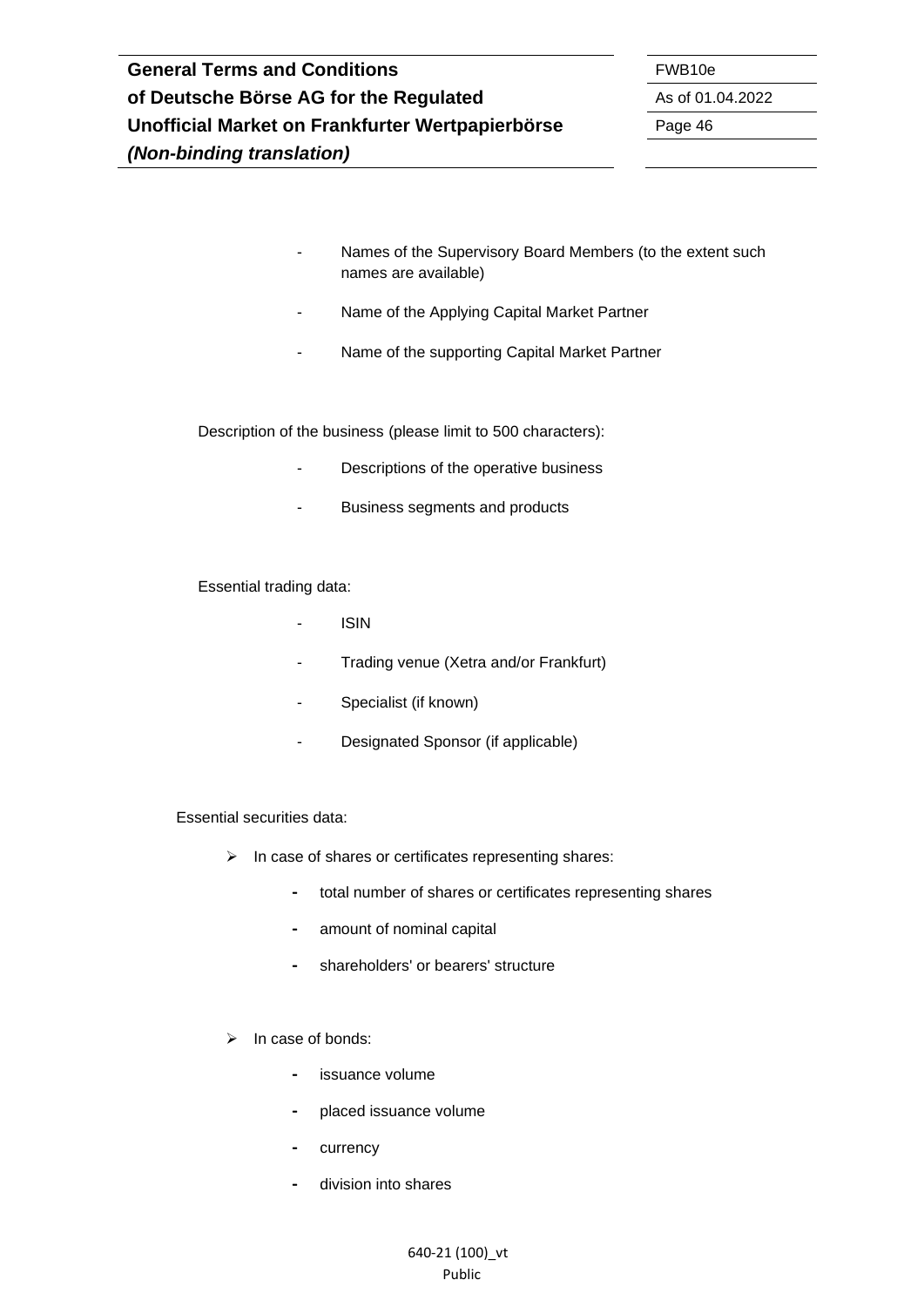- **-** term of bond
- **-** interest rate
- **-** interest payment dates
- **-** paying agent
- **-** subordination
- **-** notice periods (normal and special)
- **-** investor protection clauses